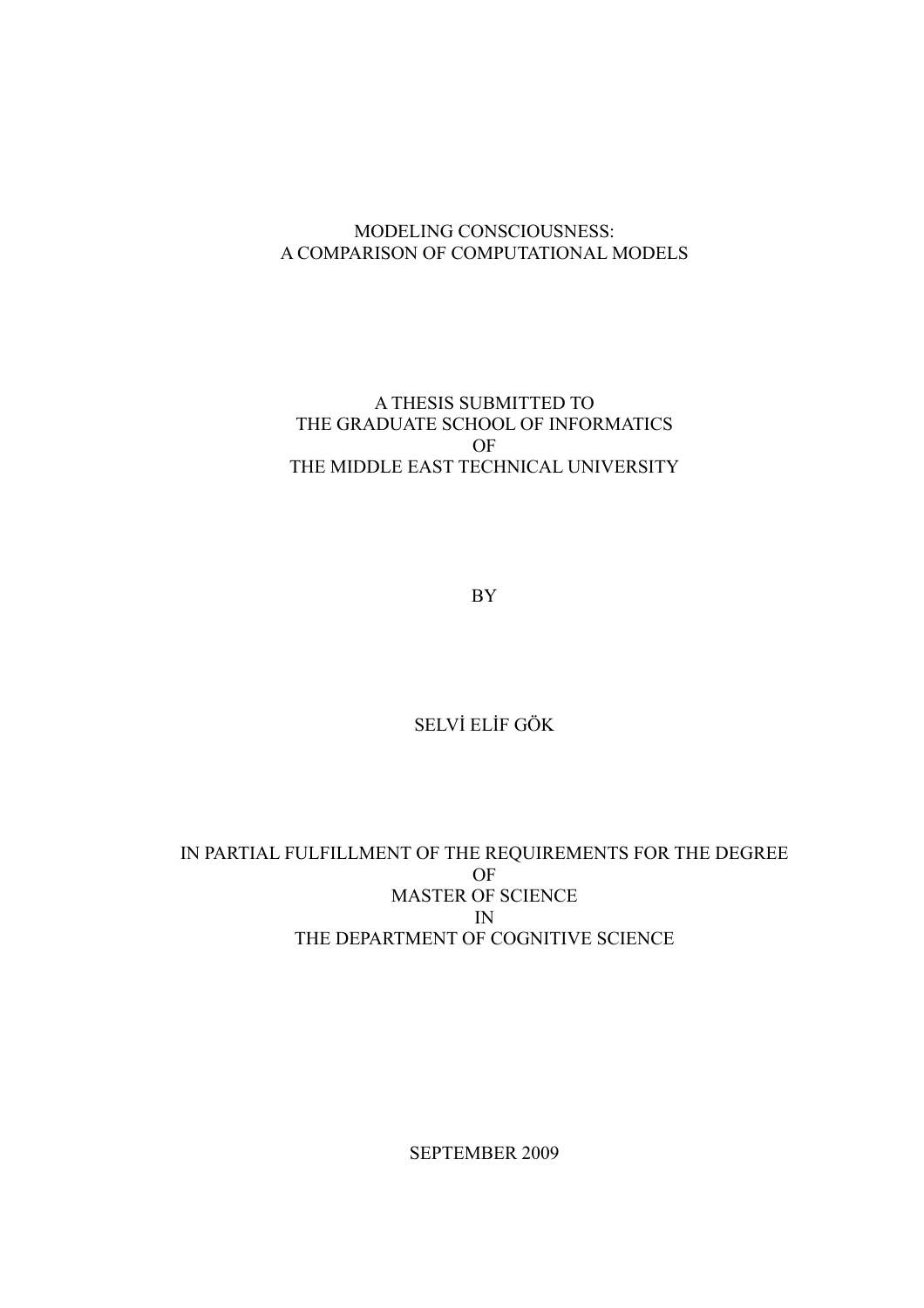Approval of the Graduate School of Informatics

 Prof. Dr. Nazife Baykal Director

I certify that this thesis satisfies all the requirements as a thesis for the degree of Master of Science.

 $\mathcal{L}_\mathcal{L} = \{ \mathcal{L}_\mathcal{L} \mid \mathcal{L}_\mathcal{L} \}$  , where  $\mathcal{L}_\mathcal{L} = \{ \mathcal{L}_\mathcal{L} \mid \mathcal{L}_\mathcal{L} \}$ 

 $\mathcal{L}_\text{max}$  and  $\mathcal{L}_\text{max}$  are the set of  $\mathcal{L}_\text{max}$  . The set of  $\mathcal{L}_\text{max}$ 

 Prof. Dr. Deniz Zeyrek Head of Department

This is to certify that we have read this thesis and that in our opinion it is fully adequate, in scope and quality, as a thesis for the degree of Master of Science.

 $\mathcal{L}_\text{max}$  and  $\mathcal{L}_\text{max}$  are the set of the set of the set of the set of the set of the set of the set of the set of the set of the set of the set of the set of the set of the set of the set of the set of the set o

 Assoc. Prof. Dr. Erdinç Sayan Supervisor

Examining Committee Members

| Assist. Prof. Dr. Bilge Say                        | (METU, COGS) |
|----------------------------------------------------|--------------|
| Assoc. Prof. Dr. Erdinç Sayan                      | (METU, PHIL) |
| Assist. Prof. Dr. Annette Hohenberger (METU, COGS) |              |
| Assoc. Prof. Dr. Ayhan Sol                         | (METU, PHIL) |
| Dr. Ceyhan Temürcü                                 | (METU, COGS) |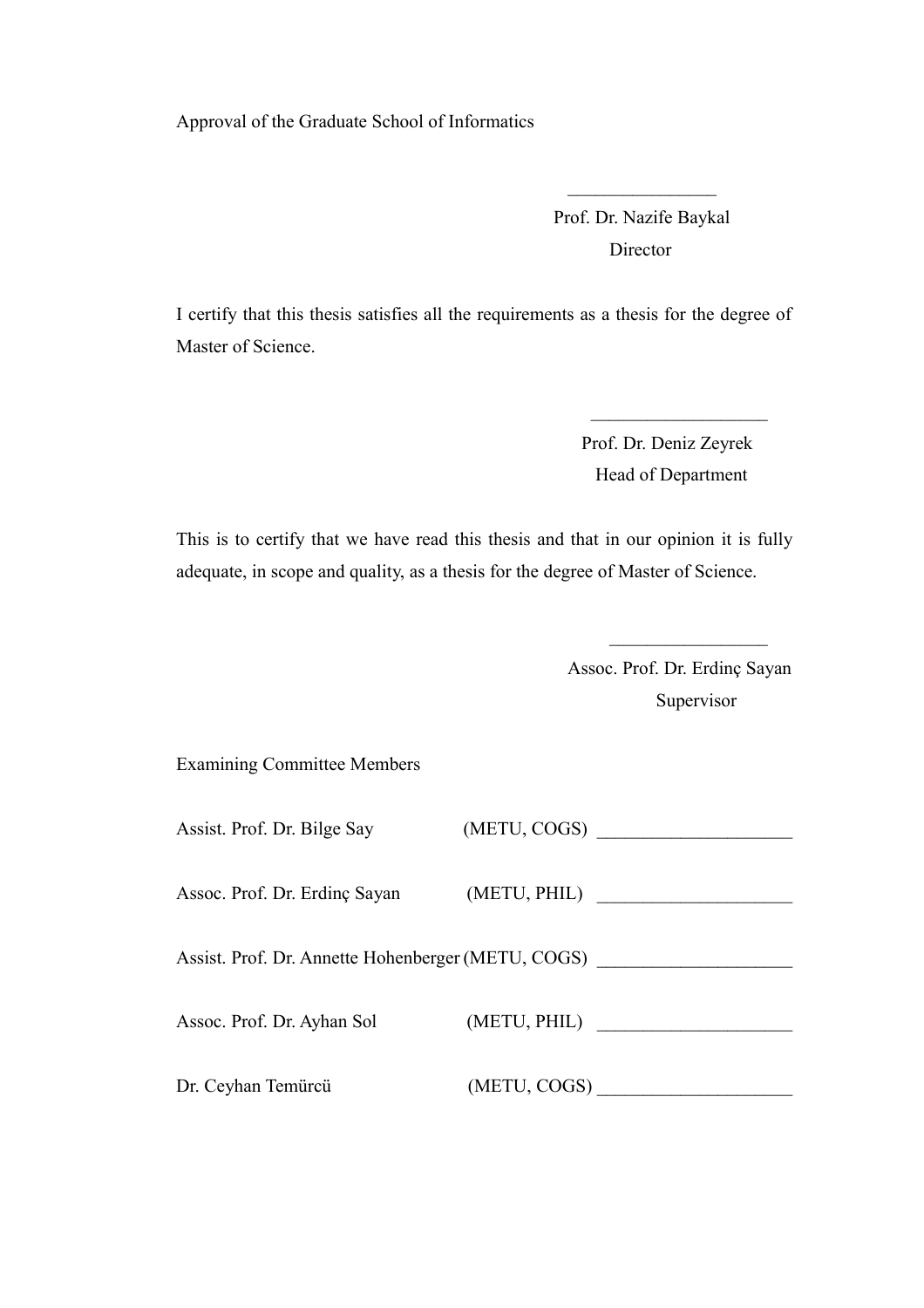**I hereby declare that all information in this document has been obtained and presented in accordance with academic rules and ethical conduct. I also declare that, as required by these rules and conduct, I have fully cited and referenced all material and results that are not original to this wok.**

**Name, Last name : Selvi Elif Gök**

**Signature** : <u>\_\_\_\_\_\_\_\_\_</u>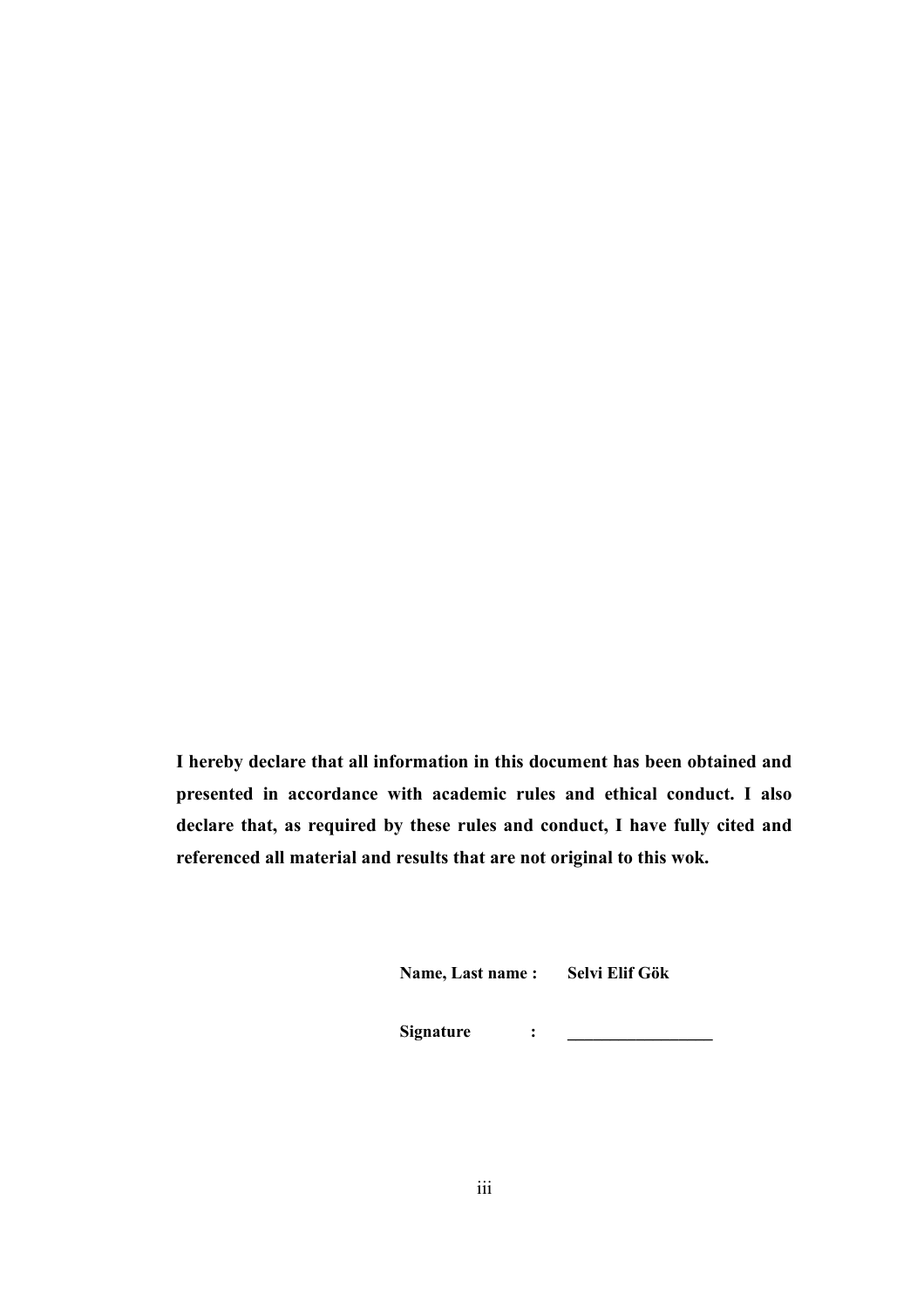### **ABSTRACT**

# MODELING CONSCIOUSNESS: A COMPARISON OF COMPUTATIONAL MODELS

Gök, Selvi Elif M.S., Department of Cognitive Science Supervisor: Assoc. Prof. Dr. Erdinç Sayan

September 2009, 49 pages

There has been a recent flurry of activity in consciousness research. Although an operational definition of consciousness has not yet been developed, philosophy has come to identify a set of features and aspects that are thought to be associated with the various elements of consciousness. On the other hand, there have been several recent attempts to develop computational models of consciousness that are claimed to capture or illustrate one or more aspects of consciousness. As a plausible substitute to evaluating how well the current computational models model consciousness, this study examines how the current computational models fare in modeling those aspects and features of consciousness identified by philosophy. Following a detailed and critical review of the literature of philosophy of consciousness, this study constructs a composite and eclectic list of features and aspects that would be expected in any successful model of consciousness. The study then evaluates, from the viewpoint of that list, some of the current selfclaimed computational models of consciousness, specifically CLARION, IDA,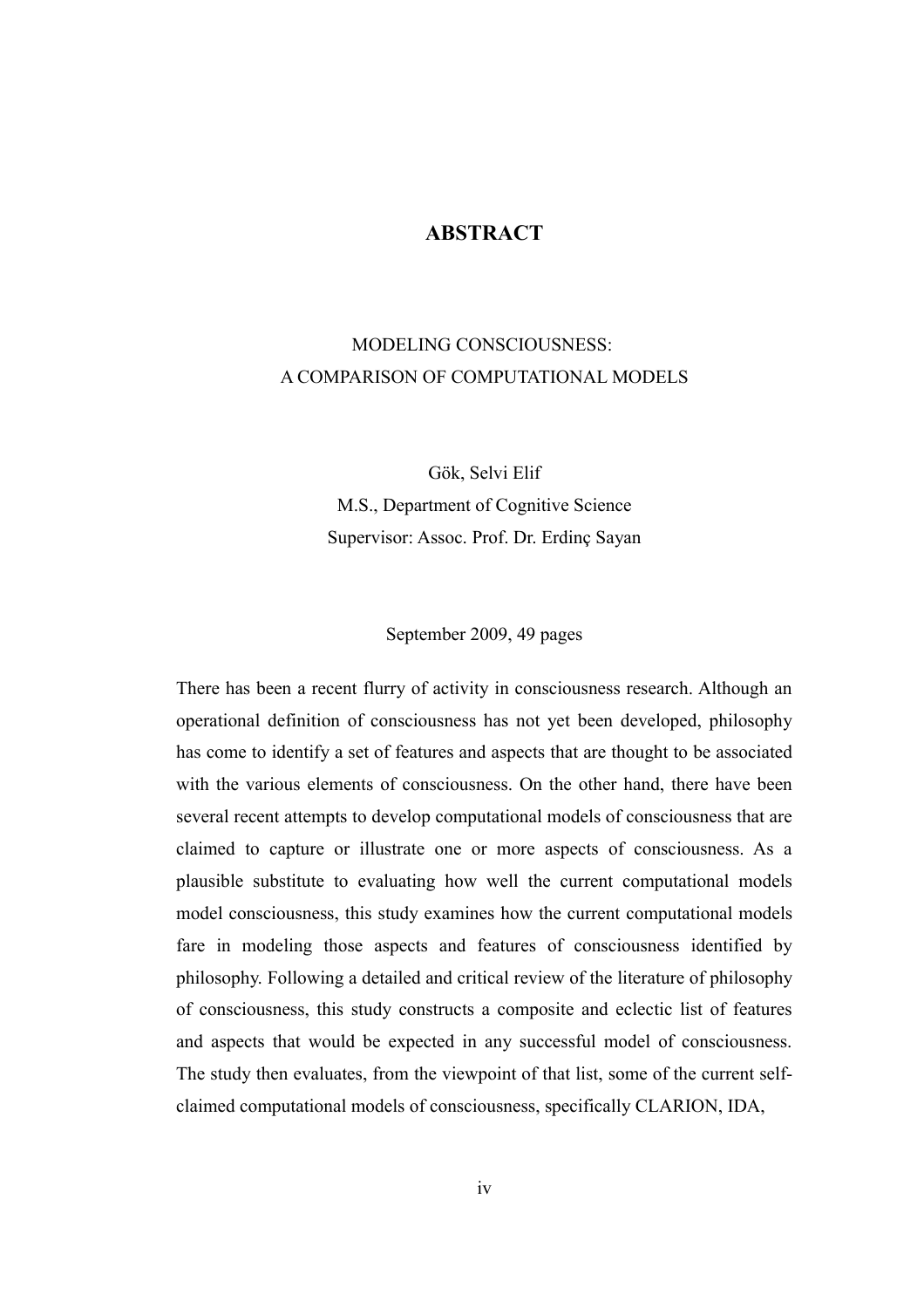ACT-R and model proposed in the Cleeremans' review and study. The computational models studied are evaluated with respect to each identified aspect and feature of consciousness.

Keywords: Philosophy of consciousness, Computational cognitive modeling, Clarion, IDA, ACT-R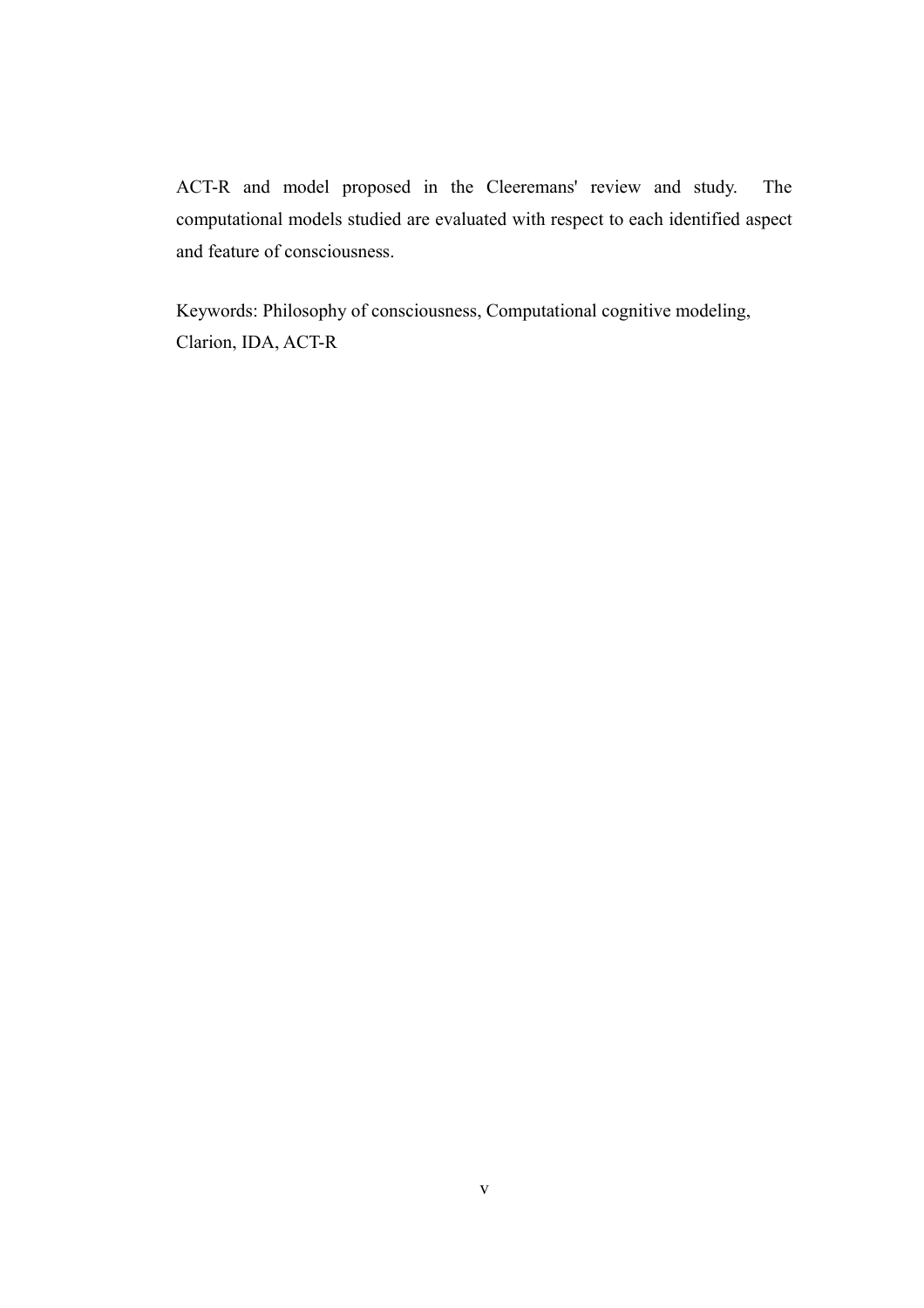## **ÖZ**

### BİLİNCİ MODELLEMEK: BİLGİSAYAR MODELLERİNİN BİR KARŞILAŞTIRMASI

Gök, Selvi Elif Yüksek Lisans, Bilişsel Bilimler Bölümü Tez Yoneticisi: Doç. Dr. Erdinç Sayan

#### Eylül 2009, 49 sayfa

Günümüzde bilinç calışmalarında yoğun bir artış gözlenmektedir. Şu ana kadar elimizde bilincin işlevsel bir tanımı olma da, felsefe alanında bilincin çeşitli yönleriyle ilgili olduğu düşünülen bir takım özelikler ve nitelikler belirlenmiştir. Diğer yandan, bilincin bilgisayar modellerinin geliştirilmesi konusunda da bir takım yeni çalışmalar vardır. Bu modellerin, bilincin bir ya da daha fazla özelligini başarıyla modellediği öne sürülmektedir. Bu çalışma varolan bilinç modellerinin değerlendirilmesi için, bu modellerin bilincin felsefece belirlenmiş özellik ve nitelikleri modellemekte ne kadar başarılı olduğuna bakamaktadır. İlk olarak bilinç felsefesinin detaylı bir incelemesinden sonra, bilincin özeliklerinin birleşik ve eklektik bir listesi geliştirilmiştir. Daha sonra bu liste ışığında, bilinci modellediği geliştiricileri tarafından öne sürülen bilgisayar modelleri incelenmiştir. Bu modeller, CLARION, IDA, ACT-R, ve Cleeremans'ın önerdiği bilinç modelleridir. İncelenilen modeller oluşturulan listedeki herbir özelliği ne kadar açıkladıkları bakımından değerlendirilmişlerdir.

Anahtar Kelimeler: Bilinç felsefesi, Bilgisayarlı bilişsel modelleme, CLARION, IDA, ACT-R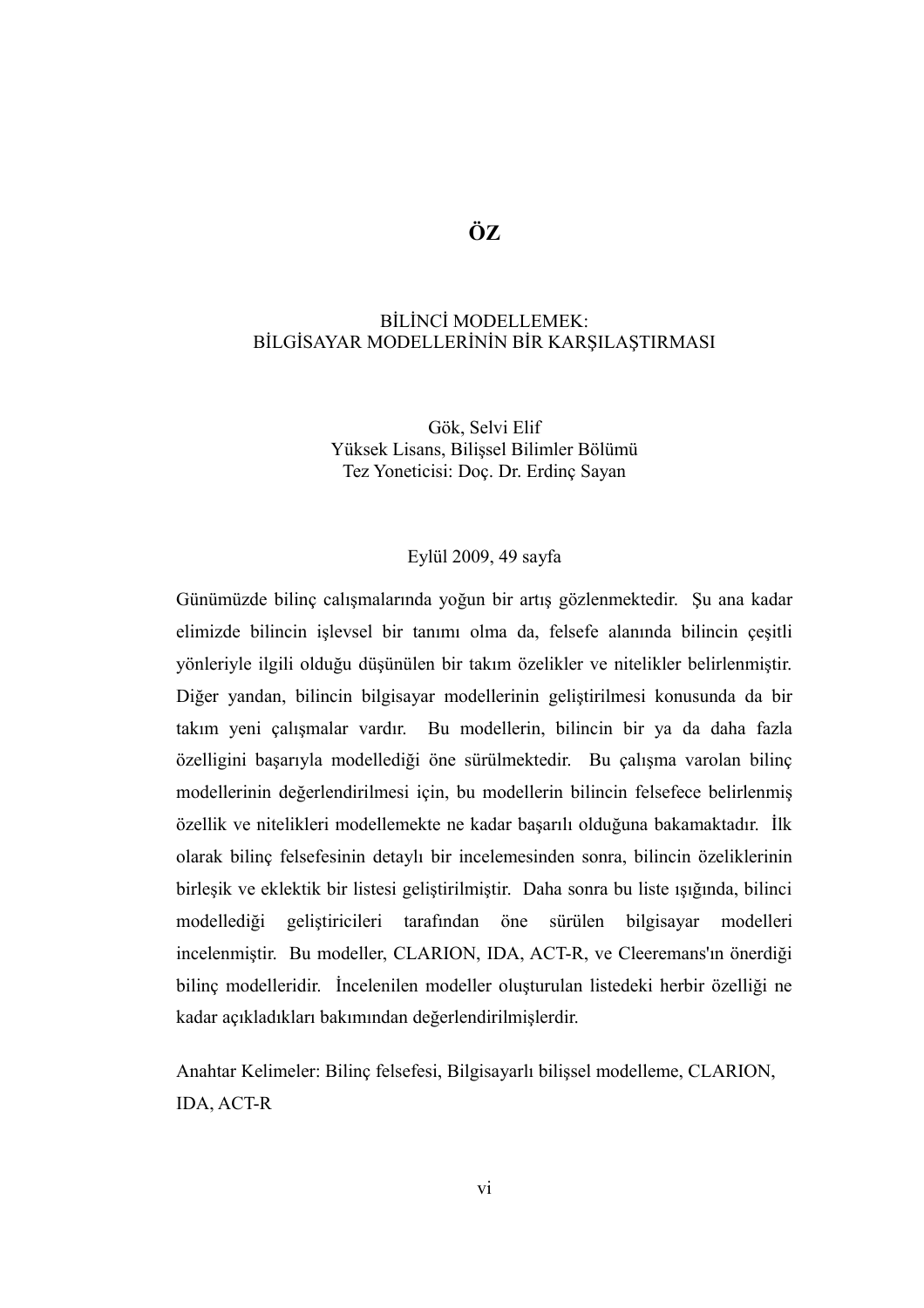### **ACKNOWLEDGMENTS**

I am deeply indebted to my thesis advisor Dr. Erdinç Sayan, not only for his direction regarding this work, but also for his guidance, kindness, and patiences throughout my undergraduate and graduate studies. I thank Dr. Sencer Yeralan for proof-reading the thesis, many times, and suggesting ideas that helped me to clarify the various points. I thank the members of my thesis supervisory committee, Dr. Bilge Say, Dr. Annette Hohenberger, Dr. Ayhan Sol, and Dr. Ceyhan Temürcü for their constructive comments, which greatly improved the quality of this work.

I am grateful to my family who always make me feel unconditionally loved and supported.

Finally I would like to acknowledge TUBITAK, whose National Scholarship Program for M.Sc. Students, Program 2210, provided the fellowship during my graduate studies.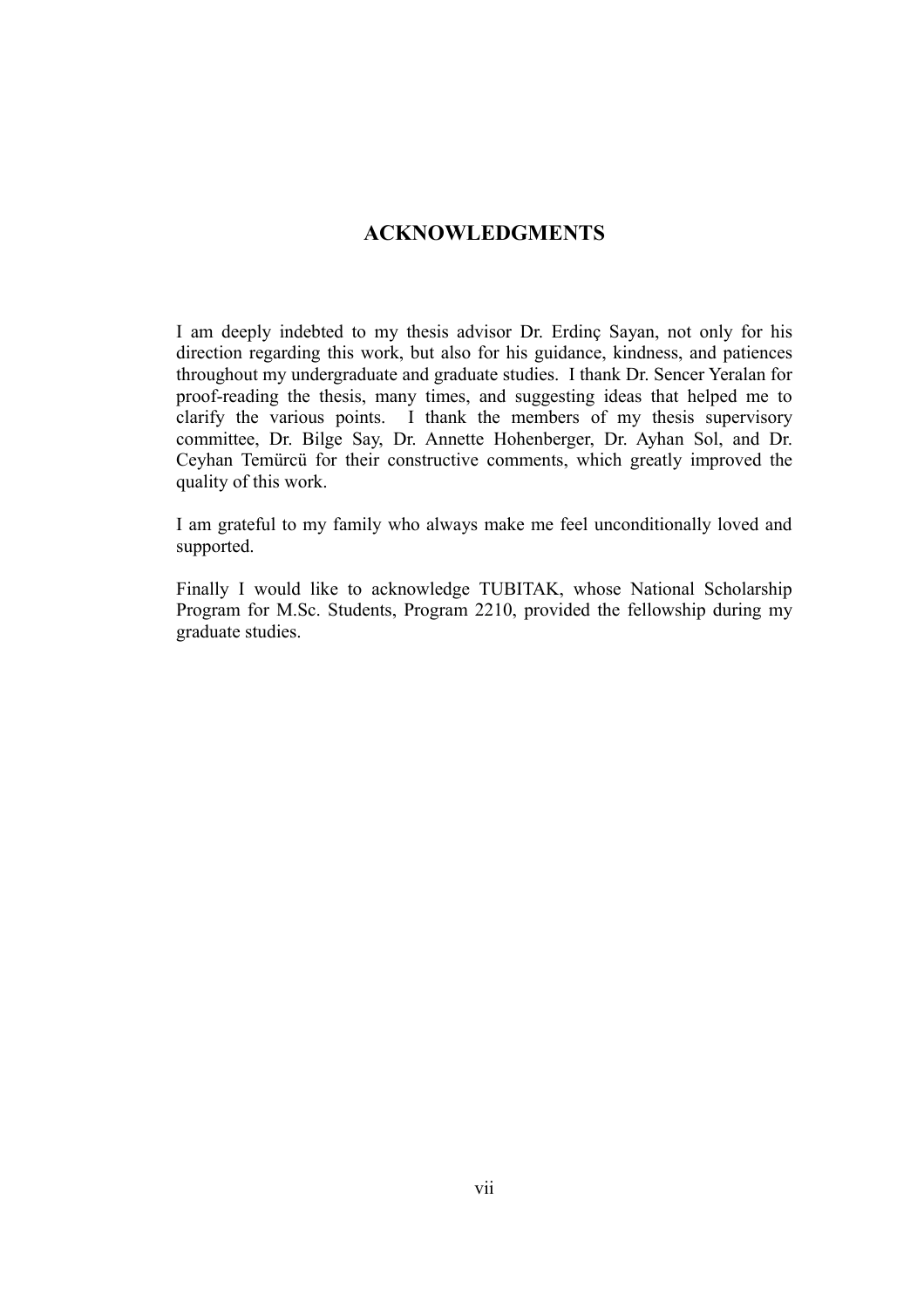# **TABLE OF CONTENTS**

# **CHAPTER**

| 2. A PHILOSOPHICAL OVERVIEW OF ELEMENTS OF                           |  |
|----------------------------------------------------------------------|--|
|                                                                      |  |
|                                                                      |  |
|                                                                      |  |
|                                                                      |  |
|                                                                      |  |
|                                                                      |  |
| 2.3 A Composite and Eclectic List of the Features of Consciousness16 |  |
|                                                                      |  |
|                                                                      |  |
|                                                                      |  |
|                                                                      |  |
|                                                                      |  |
|                                                                      |  |
|                                                                      |  |
|                                                                      |  |
|                                                                      |  |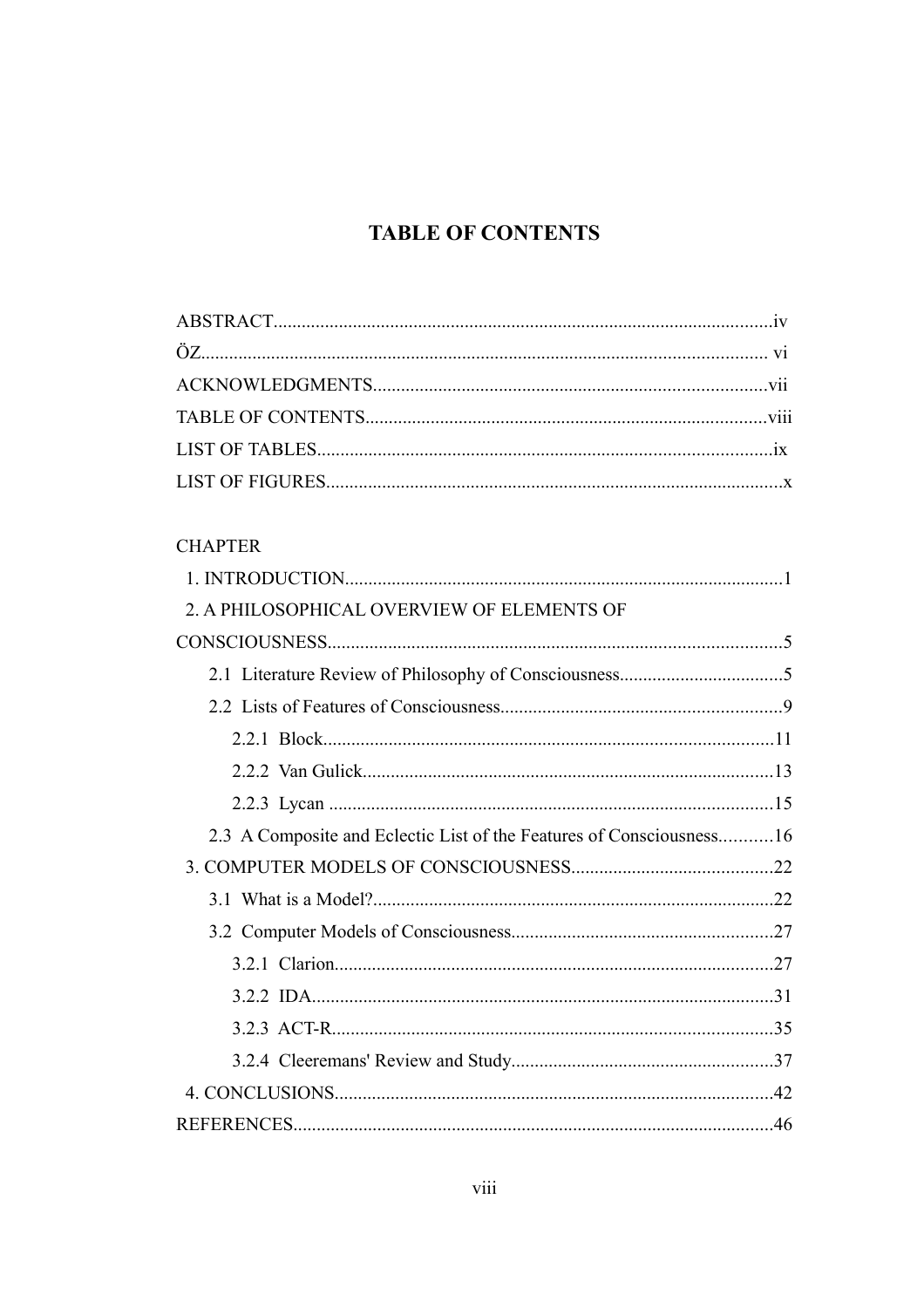# **LIST OF TABLES**

### **TABLE**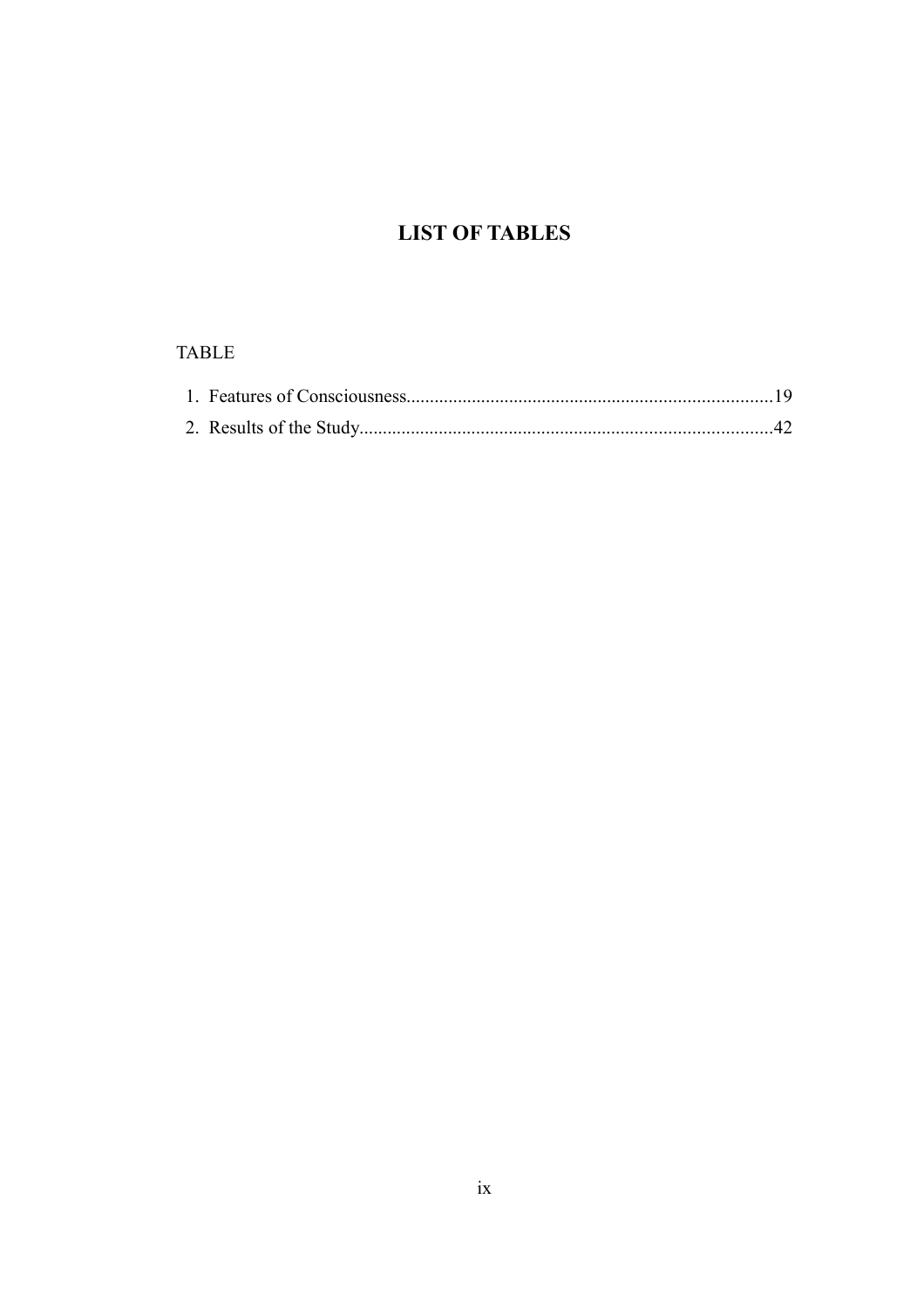# **LIST OF FIGURES**

#### **FIGURE**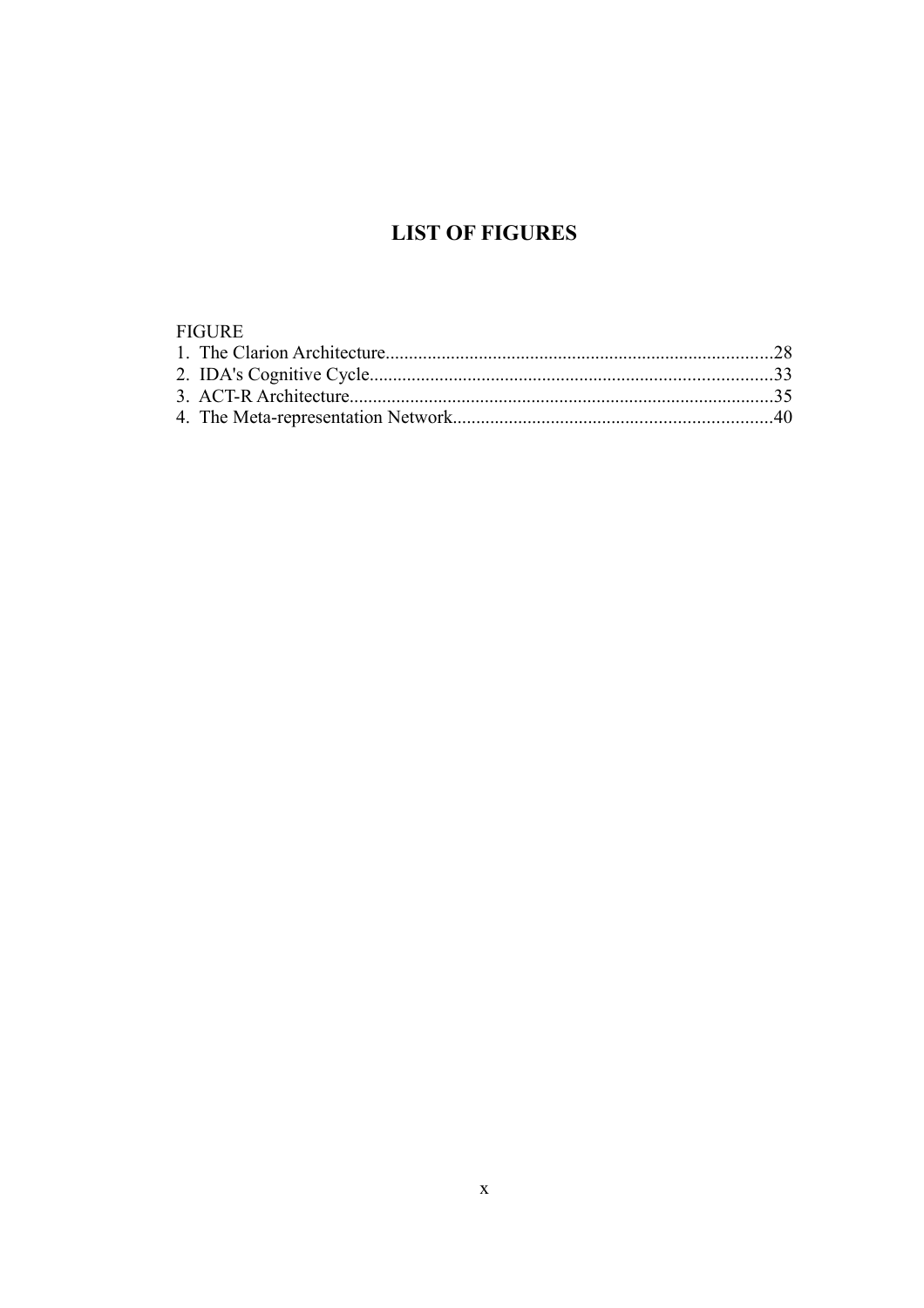### **CHAPTER 1**

### **INTRODUCTION**

There has been a recent flurry of activity in consciousness research. Consciousness is an inherently difficult subject both in terms of philosophical understanding and in terms of pragmatic results that could be used in engineering applications. Although there is no mature framework at the present for studying consciousness, philosophy has come to identify a preliminary set of features and aspects that are thought to be associated with the various elements of consciousness. On the other hand, there have been several recent attempts to develop computational models that are claimed to capture or illustrate one or more aspects of consciousness. Being a very complicated issue, there seem to be many alternative views of consciousness. This study takes a look at the viewpoints currently available in philosophy. We first study the various features and aspects of consciousness that can be found in the literature on the philosophy of consciousness. We then examine some self-claimed<sup>[1](#page-10-0)</sup> computer models of consciousness and evaluate these models according to how well they accommodate and explain the various features and aspects of consciousness pointed out by philosophers. In this respect, this study combines philosophy and computer science in reviewing recent work in consciousness research in both fields.

As a plausible substitute to evaluating how well the current computer programs model consciousness, this study examines how they fare in modeling those

<span id="page-10-0"></span><sup>1</sup> The reason we call them 'self-claimed' is to indicate the point that recent literature contains works from developers of computer models, who claim that these models can capture certain aspects of consciousness. See the relevant sections of the models in Chapter 4 for details.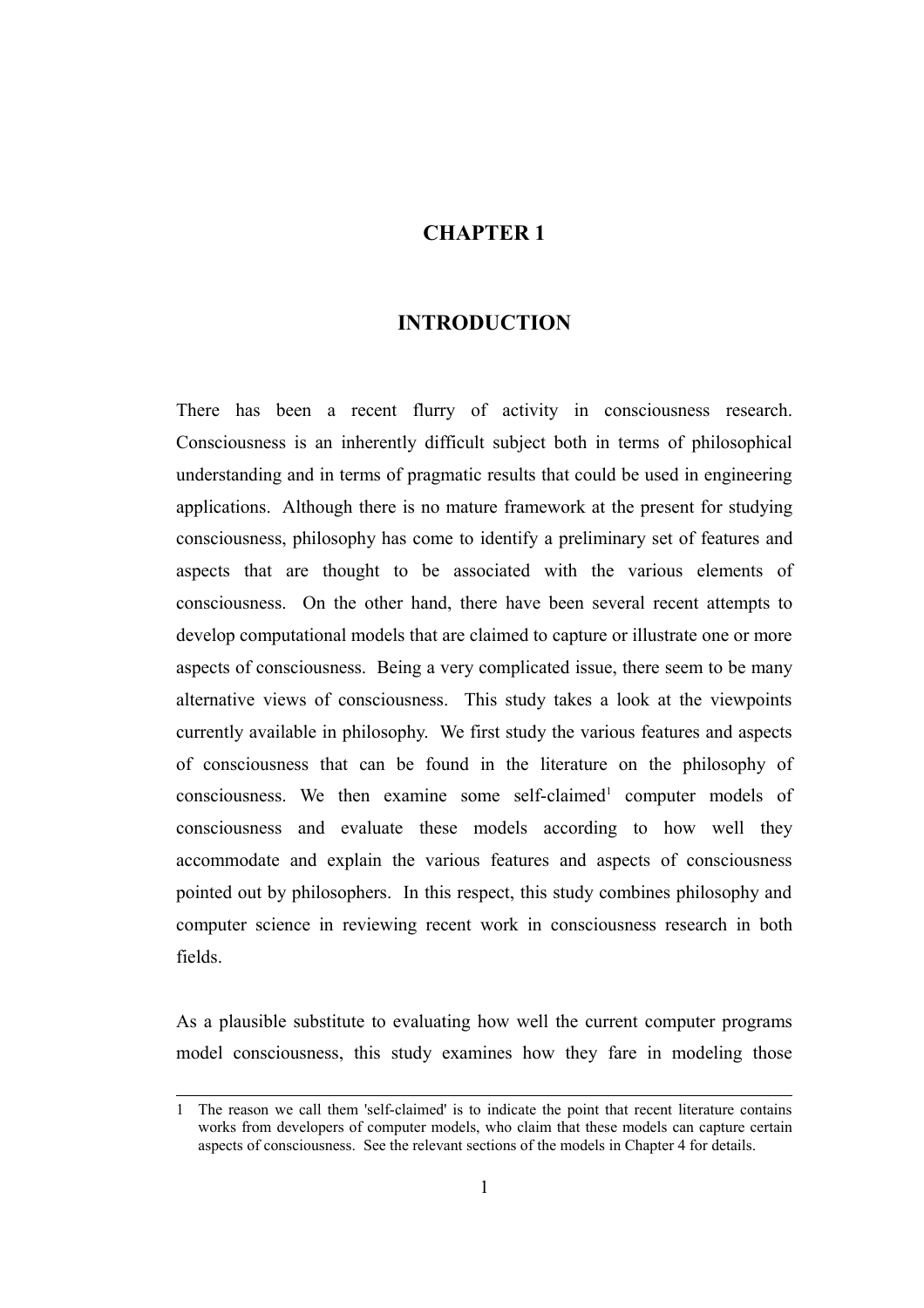aspects and features of consciousness identified by philosophy. The complete results of this evaluation and survey not only rank the models according to their proficiency, but also present general clues as to how successful cognitive science currently is when it comes to the scientific understanding of consciousness.

Although there is no work in the literature that duplicates our study, there have been a few reported investigations and evaluations of computational models of consciousness from the viewpoint of a list that at least contains philosophical aspects. Most notably, Coward and Sun (2004), and Sun and Franklin (2007) based their evaluations on the list of features submitted by Block (2007b). These authors are also the developers of the computer models Clarion and IDA. Their evaluations are somewhat arguably and understandably closer to the viewpoint of their own models. In this respect, these studies do not completely provide a comprehensive survey into the state of the art of computer models of consciousness. Seth (2009; also see Clowes and Seth, 2008) starts with a proposed list of features. He then gives a survey of simulation models of consciousness, each of which corresponds to successfully implementing a feature in his list. Note, however, that the evaluations given by Seth are not limited to, nor are focused on, the philosophical aspects of consciousness. For instance, Seth allocates considerable space to the neurological and physiological aspects of consciousness, which falls outside our domain of interest and focus.

In evaluating computational models of consciousness from a viewpoint of philosophical scrutiny, the study has reached three major achievements. First, it has identified and systematically compiled those aspects and features of consciousness that have appeared in recent philosophy of mind literature. As we took the union of all of the features and aspects, some inconsistencies in approach had to be resolved. The resultant composite and eclectic list of philosophical features and aspects of consciousness is a product of this work. Second, it examined the current set of self-claimed computational models of consciousness vis-à-vis the composite and eclectic list. The examination reveals to what extent the computational models satisfy the list, and hence, the concerns of philosophy.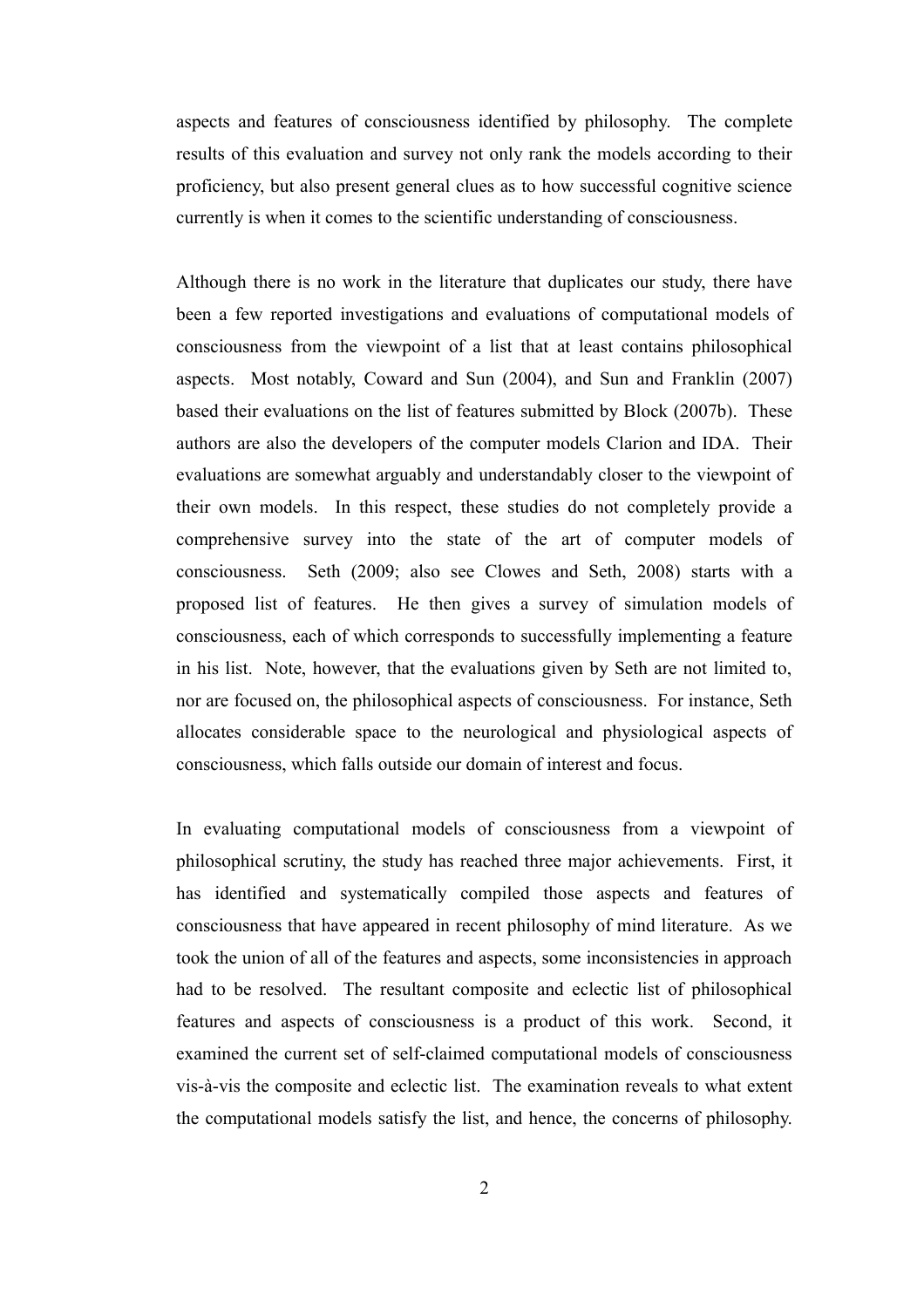It can be argued that any successful model must, at a minimum, satisfy our composite eclectic list to be acceptable by the philosophy community. Third, the work provides an extensible framework of organization and structure that could aid and help to direct future efforts in the interdisciplinary fields of consciousness. Being from diverse conceptual backgrounds, it is often the case that such a unifying framework acts as a facilitator or mental aid in mediating the different views of researchers that make up the constituents of the interdisciplinary study. Take, for instance, the case of phenomenal consciousness, which is considered by some philosophers to be unexplainable or unattainable by scientific means, at least at the present state of knowledge. Some computational models do attempt to handle phenomenal consciousness. If, in some future study, computational models provide a higher level of scientific understanding of phenomenal consciousness, then such discovery would be of paramount importance to philosophy in revising their comprehension. Such revisions may even have a cascading effect, whereby other derivative concepts of philosophy would ultimately benefit from the computational model. All this, however, requires that the interdisciplinary approach is bedded in a cohesive operational framework, understood and used by all parties.

It should be noted that this study has a particular weakness. Our evaluation of computer models is entirely based on the literature about the models. That is, we investigate the mechanisms of a particular model through the literature devoted to the model. We did not do any hands-on work on the models. Although this is a particular weakness of the study, it was necessitated by some certain practical reasons. Firstly, reaching the source codes of some models, like IDA that is developed for the U.S. Navy, is not possible. Also, one needs to be competent in both the languages and the environments of the computer models in order to perform hands-on work at a level sufficient enough to fully evaluate the models. Otherwise, the reason for a possible failure in modeling a particular task will be open to debate, about whether the model itself is incapable of the task, or the user has insufficient knowledge to implement the task. When these two concerns are taken into consideration, along with the time restrictions we faced, we think that it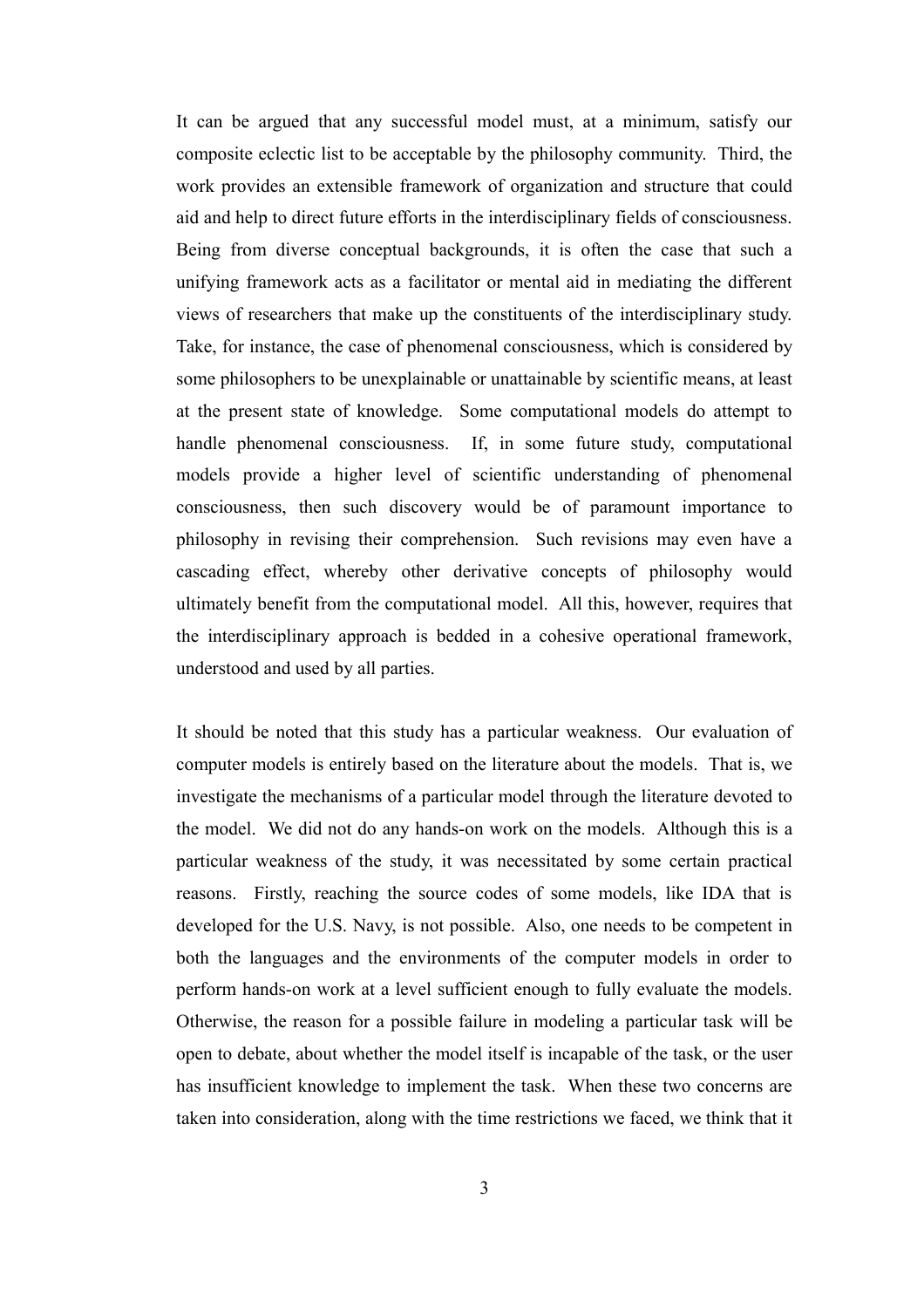is justifiable that this study limits itself to the descriptions and claims in the literature, and does not complement it with practical work.

This study is organized in four chapters. After the current chapter of introduction, we discuss the philosophical aspects of consciousness and develop our own list of features. Chapter 2 starts with a summary of relevant literature of philosophy concerning consciousness. It also reviews three similar lists of features of consciousness reported in the literature. A critique of these lists precedes our proposed list. This list is the first significant outcome and the contribution of the study. Subsequently, in Chapter 3, we start by revisiting the concept and meaning of a model. We also give a brief account of modeling in cognitive science. With all the prerequisites in place we then proceed to evaluate the four self-claimed computer models of consciousness, namely Clarion, IDA, ACT-R and the model based on Cleeremans' review and study (CRS)<sup>[2](#page-13-0)</sup>, with respect to our list developed in Chapter 2. These evaluations are conducted in detail, dedicating separate subsections for each of the four computer models studied. These subsections have a similar format: they start with a description of the model and then give an evaluation of the model concerning how well they fulfill the demands of the features in our list. We summarize our findings and state our conclusions in the final chapter, Chapter 4.

<span id="page-13-0"></span><sup>2</sup> For brevity throughout this study we shall refer to Cleeremans' review and study by the abbreviation CRS.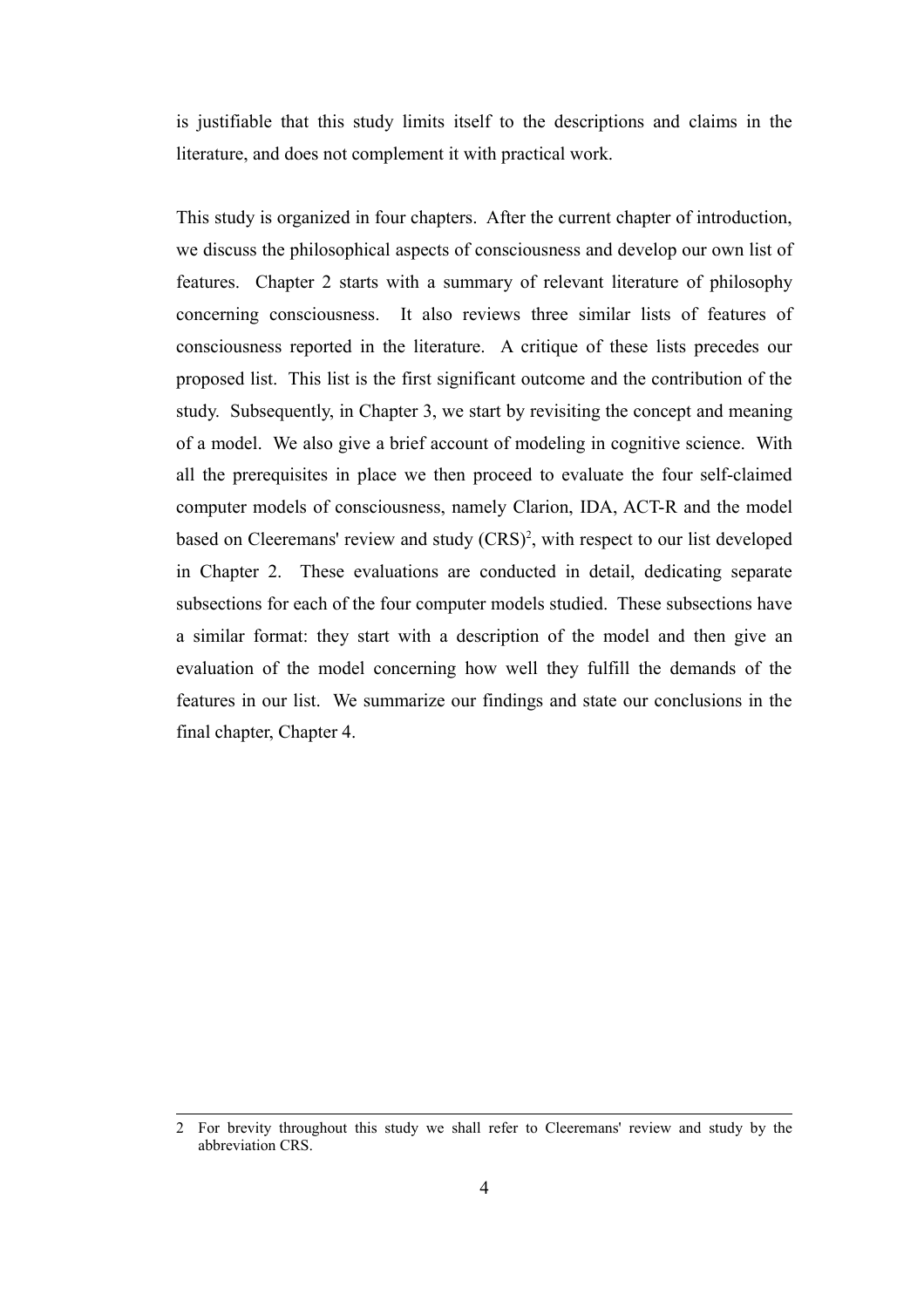### **CHAPTER 2**

# **A PHILOSOPHICAL OVERVIEW OF THE ELEMENTS OF CONSCIOUSNESS**

#### **2.1 Literature Review of Philosophy of Consciousness**

By the end of this part, a composite and eclectic list of features of consciousness will be constructed. To this end, we first examine the various lists of features of consciousness taken from several researchers and then construct our own list with an analysis of the items in those lists. However, most of the features in these lists have direct references to the philosophy of consciousness literature without further explanation. So, we found it necessary to give a brief review of the current state of art in philosophy of consciousness. Yet, before presenting this review we think it would be appropriate to introduce some points about the term 'consciousness' as it will be used throughout this study.

There are basically two terms that are needed to be explained in relation to consciousness, namely 'attention' and 'awareness'. What makes attention so related to consciousness is that one can be conscious of only the attended stimuli. In that sense, attention may be taken as "an agency for bringing a stimulus into conscious awareness" (DiGirolamo and Griffin, 2002). Yet, there is evidence that a stimuli that is on the focus of attention may still remain unconsciousness. For example, in the case of blind-sight syndrome, some visual stimuli seem to be attended unconsciously. Blind-sight patients have a blind area in their visual field due to a lesion in their visual cortex. These patients report that they have no visual experience at their blind area. However, experiments reveal that when they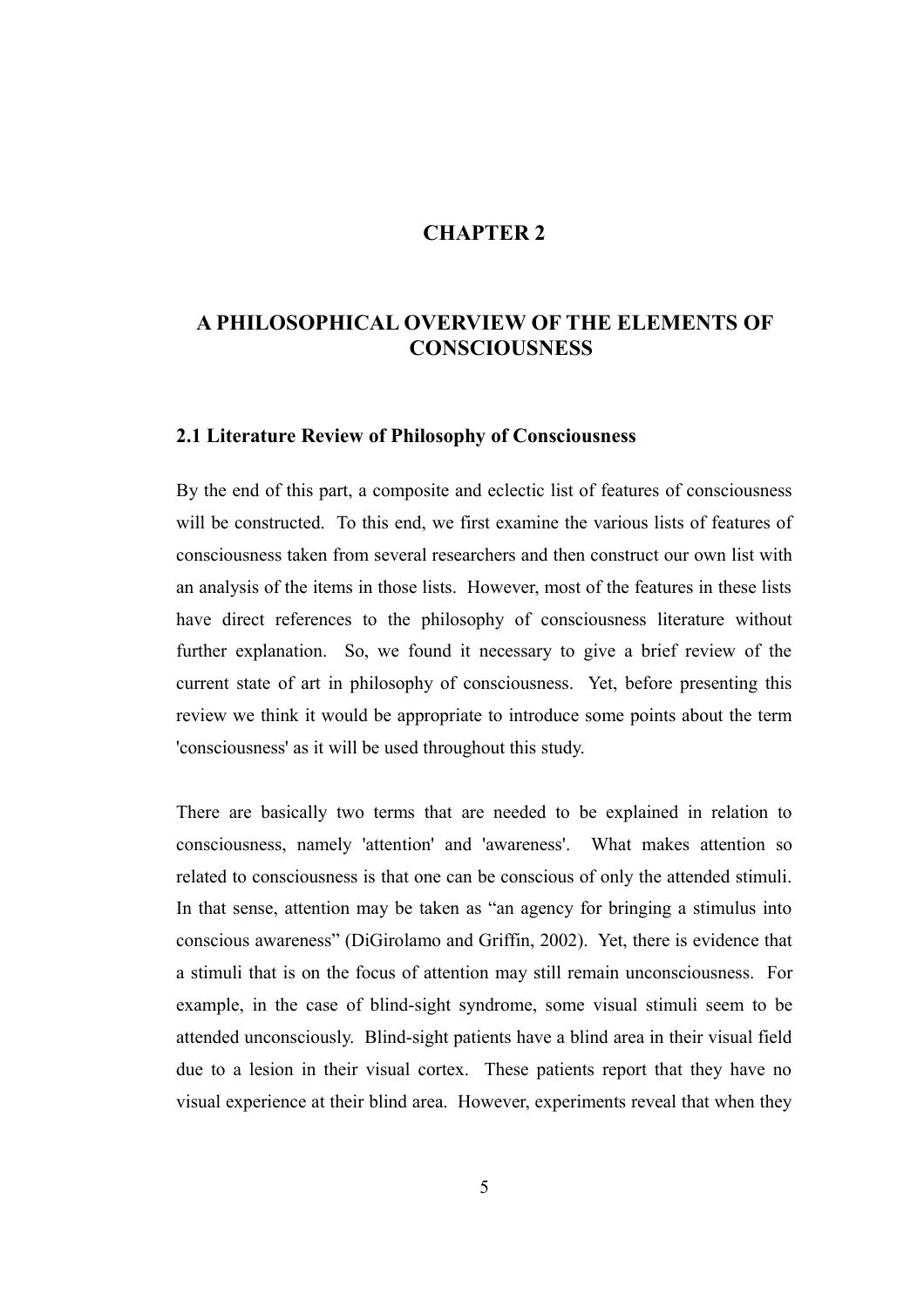are asked for some information about an object that is at their blind area, their answers are correct by an above-chance percentage.

'Awareness', on the other hand, seems to have a more intimate relation with consciousness. Indeed, the words 'consciousness' and 'awareness' seem to be used as synonyms most of the time in the literature, sometimes accompanied by a note that indicates this equivalence of use without giving further justification. However, there are some works (for example see Chalmers (1996) and Newell (1990)) that postulate a difference between awareness and consciousness. In these works, the motivation behind the distinction is to capture the difference between the phenomenal properties of a conscious experience and information processing properties. Note that, we used these two terms interchangeably throughout this study. $3$ 

The mind-body problem is an ancient one and has an important place in philosophy. However, consciousness can be seen as a relatively new concept as it is used in the current philosophy and cognitive science literature. The usage of the term 'consciousness' can be traced back to Descartes. He used the term to refer to the inner knowledge of the subject. Descartes (1973, p. 222) also defined thought as "all that of which we are conscious operating in us". It should be noted that from Descartes until very recently, consciousness was taken as the essential characteristic of the mental. That is, it was thought that we could not talk about unconscious mental states. However, as an exception, Leibniz (1997, pp. 53-58) made a distinction between what he called "petit perception" and "apperception." Petit perceptions are the perceptions that the subject is not aware. The combination of petit perceptions leads to apperception. Appercetion can be seen as perceiving that is also accompanied by a knowledge of perceiving. Yet, the state of art remained as equating consciousness with mental states until Freud.

<span id="page-15-0"></span><sup>3</sup> Throughout this study, rather than the term 'awareness', we prefer to use the term 'consciousness' as a term to indicate all properties of a conscious experience. The use of the term 'awareness' in this study is due to a faithful adherence to the original use in the literature.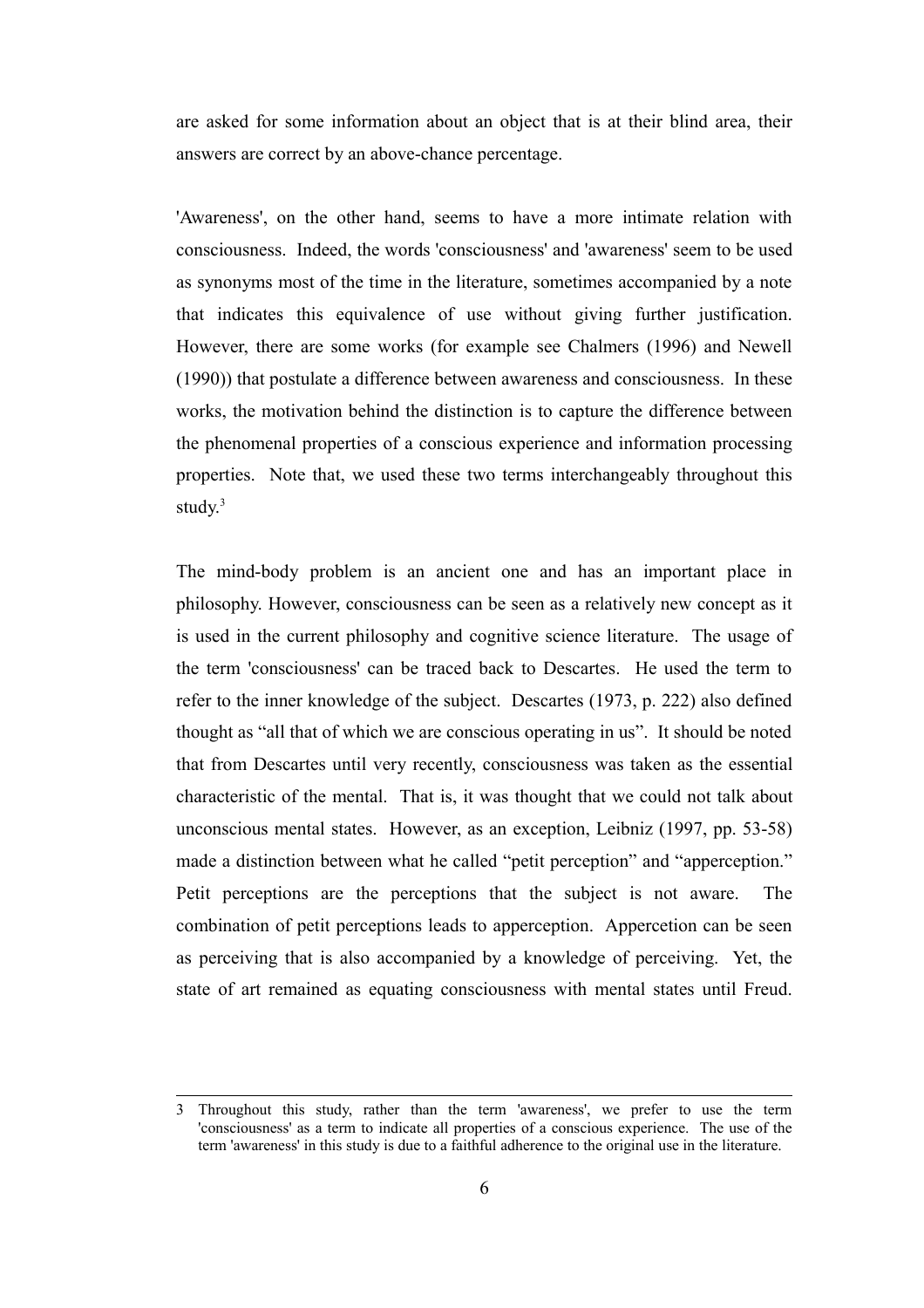Freud can be considered as the first who conceptualized a framework for unconscious mental states.<sup>[4](#page-16-0)</sup>

By the early  $20<sup>th</sup>$  century, the field of psychology had seen the rise of behaviorism. According to Baars (1986) behaviorism is a *metatheory* of psychology and each *metatheory* "specifies a domain for psychology, a set of techniques for investigating that domain, and a research program to integrate the findings into the body of human knowledge and practice" (p.5). Behaviorism rejected introspection to be used as a part of methodology in psychology, and proposed that the only proper domain of psychology is the observable human behavior. So, by the rise of behaviorism, not only consciousness but also any kind of investigations concerning the nature of mental states had been left out of science. However, by the cognitive turn that took place in the middle of the  $20<sup>th</sup>$  century many mental processes took their place back in psychology. The claim of cognitive psychologists is that "psychologists observe behavior in order to make inferences about underlying factors that can explain the behavior" (Baars, 1986, p.7). Yet, consciousness was still avoided as a subject of scientific investigation until recently. The studies of consciousness became popular in the 1980's when empirical findings on unconscious processes started to accumulate. This accumulation gave way to treating consciousness as a variable<sup>[5](#page-16-1)</sup> and studying it empirically (McGovern and Baars, 2007).

Correspondingly, there has been also a rise of consciousness studies in the field of philosophy. Besides several philosophical theories that propose some explanation about how mental states become conscious, there is also an extensive literature

<span id="page-16-0"></span><sup>4</sup> It should be noted that the "Freudian unconscious" is different from what one may call the "cognitive unconscious". There are two kinds of "unconscious" in the Fruedian framework. The term 'unconscious proper' stands for the mental states or processes that were conscious for sometime but are repressed. The unconscious proper can be made conscious through psychoanalysis. On the other hand, there are preconscious mental states or processes that are only contingently unconscious and can become conscious without any special technique. Whereas the "cognitive unconscious" indicates the processes that underlie cognition that are not and cannot become conscious. (Güzeldere, 1997, pp. 20-21)

<span id="page-16-1"></span><sup>5</sup> One can treat consciousness as a variable in the sense that there may be empirical studies focusing on the mental states or the mental processes of the subjects where one group of subjects are conscious of their mental states or processes, contrary to another group who are not conscious of them.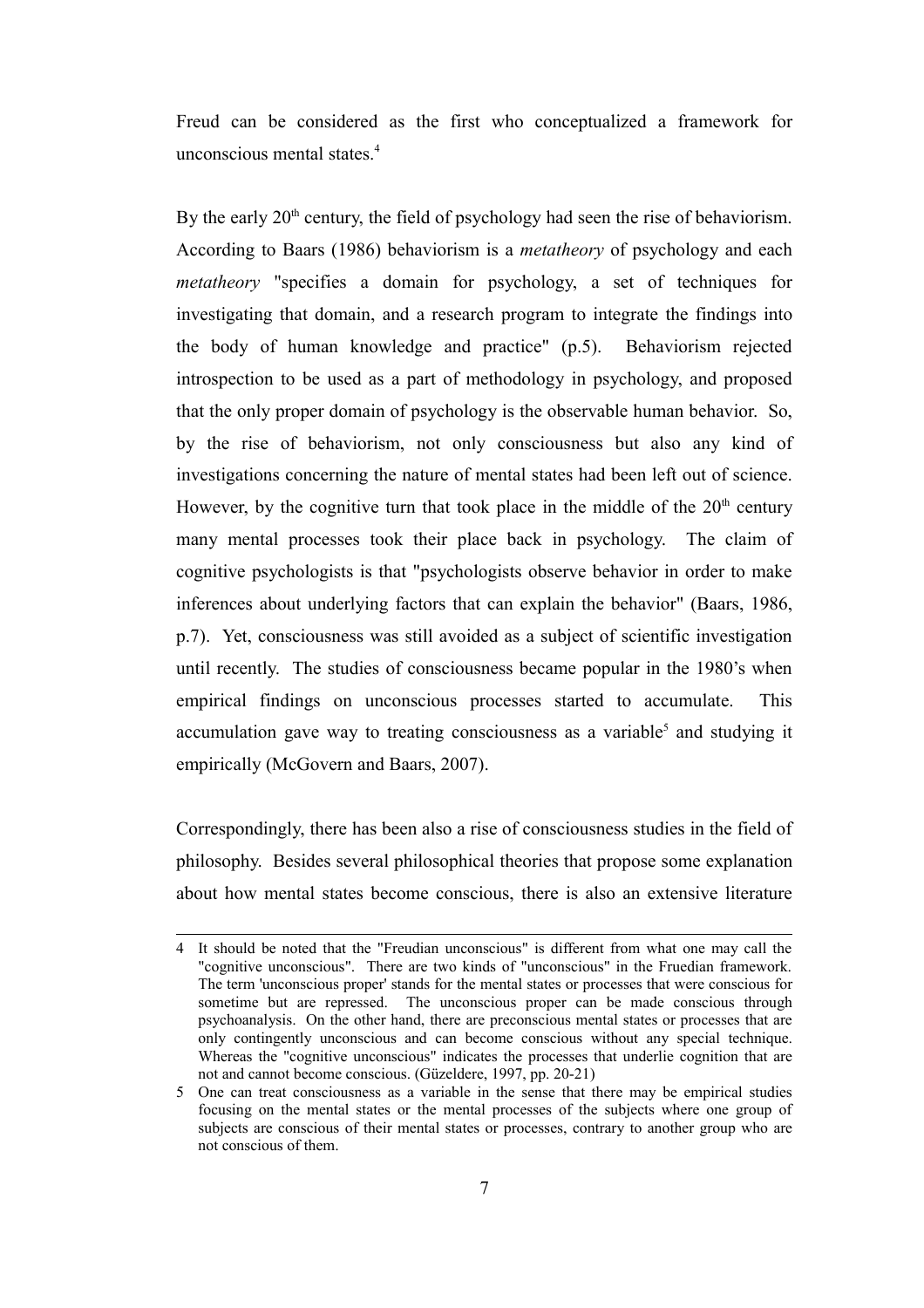that is devoted to the conceptual clarification of the issue. Blackmore (2004) has the following as the opening sentence of her book: "If you think you have a solution to the problem of consciousness, you haven't understood the problem". However, it is also not clear at all whether there really is "*the* problem of consciousness," since it seems like we do not always talk about the same concept when we talk about consciousness. As Block puts it, "The concept of consciousness is a hybrid or better, a mongrel concept: the word 'consciousness' connotes a number of different concepts and denotes a number of different phenomena" (Block, 1995, p. 376).

Moreover, it has also been argued that there are no analogs of consciousness in nature due to its subjectiveness. One of the best-known arguments concerning the limits to any possible explanation of consciousness is that proposed by Nagel (1997) in his famous article "What is It Like to be a Bat?". In this article, Nagel states "the fact that an organism has conscious experience *at all* means, basically, that there is something it is like to *be* that organism"(1997, p.519). Accordingly, any explanation of consciousness must also be able to account for the phrase 'what is it like to be' such a conscious organism. However, if one tries to understand this aspect, the only thing one may be able to grasp is to imagine what it is like for us to behave like such an organism. That is, one will be always missing the crucial part, i.e. the point of view of the organism itself. After all, to have a conscious experience means having a subjective point of view. It is this point that puts consciousness in a different context than all the subject matters of physics. Physics handles its subject matter objectively – at least it should do so. Hence, as Nagel (1997, p. 524) puts it, "If we acknowledge that a physical theory of mind must account for the subjective character of experience, we must admit that no presently available conception gives us a clue how this could be done." Accordingly, the subjective experience, hence consciousness, does not seem to be explicable in any physical theory that evidently lacks an explanation of subjectivity.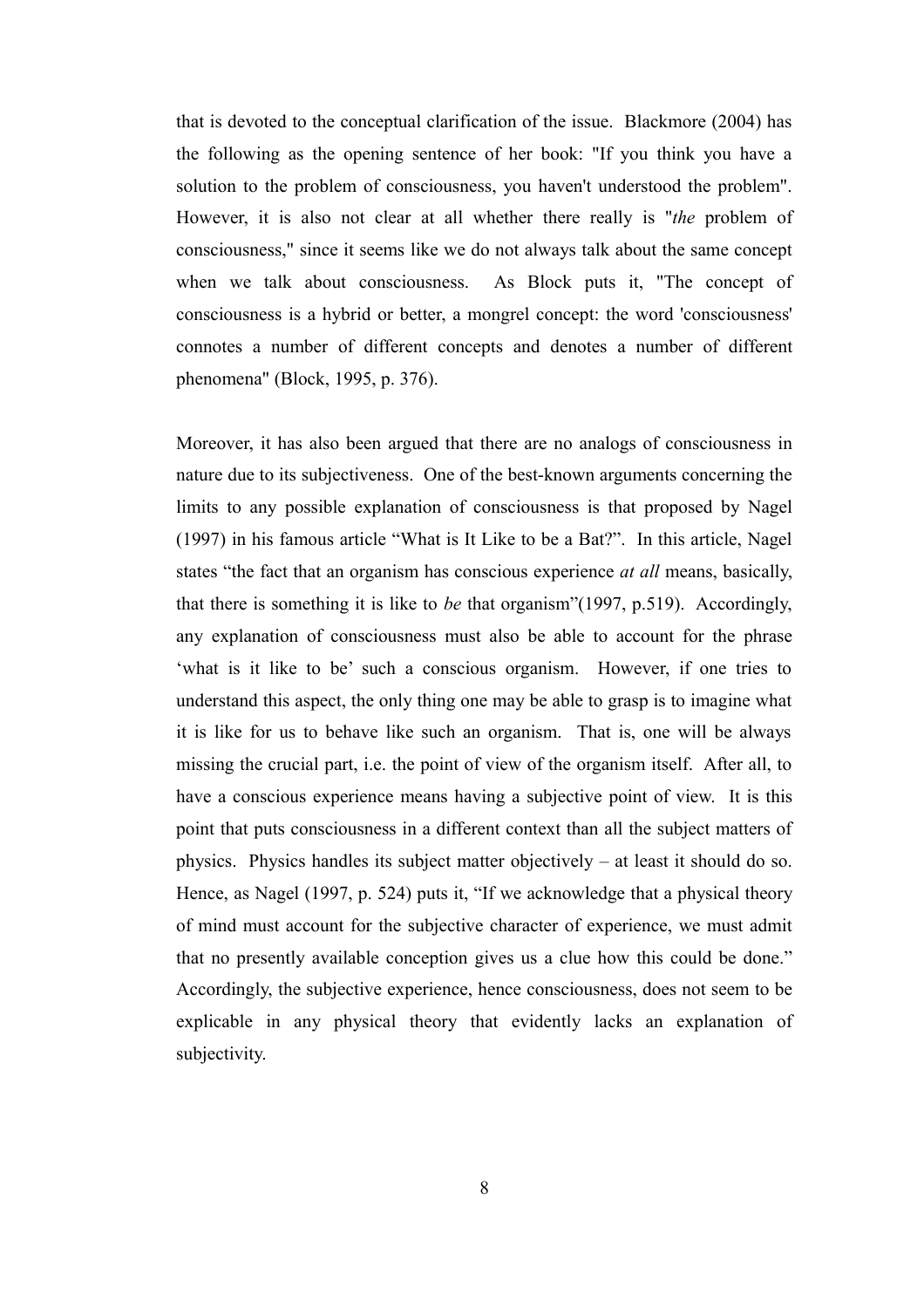A similar argument is the "Knowledge Argument" proposed by Jackson. In this case, one is invited to consider the situation of Mary (Jackson, 1997, pp. 567- 570). Mary is a brilliant scientist, who grew up in a black-and-white room. Nevertheless, she knows everything there is to be known to physics, which she learned from her black-and-white television and books. The question is whether or not Mary knows everything there is to know about sensations of color. Jackson argues that she cannot. He considers what will happen if Mary is released from her room and sees the color red for the first time. Jackson's argument is that Mary learns something new: she learns the redness of red or *what it is like* to see red.

Levine (2007) accepts that Marry learns something new by experiencing red color. However, what she learns is not necessarily a nonphysical fact. But rather, it is a fact that is not explicable in terms of scientific propositions. Accordingly, he announces the existence of an "explanatory gap" between the physical theories that are proposed in the scope of science and subjective experience in a conscious experience.

#### **2.2 Lists of Features of Consciousness**

Everything starts with what to call conscious and why to do so. Without clarification of this issue, it seems like the theories we propose are bound to have inconsistencies. Each of us knows something about consciousness. We have some intuitions about it. In any other domain one can keep theorizing without taking intuition into consideration. However, in the case of consciousness, it seems like we all want a theory that gives us an explanation about our intuitions. This is not to say that all our intuitions will turn out to be scientific truths: they may be illusions. However, any theory should at least give us an understanding of the mechanisms underlying these illusions.

With the above considerations, it is clear that we do not have an operational definition of consciousness. Even the possibility of such a definition is questionable. In such a situation, it seems plausible to start with a conceptual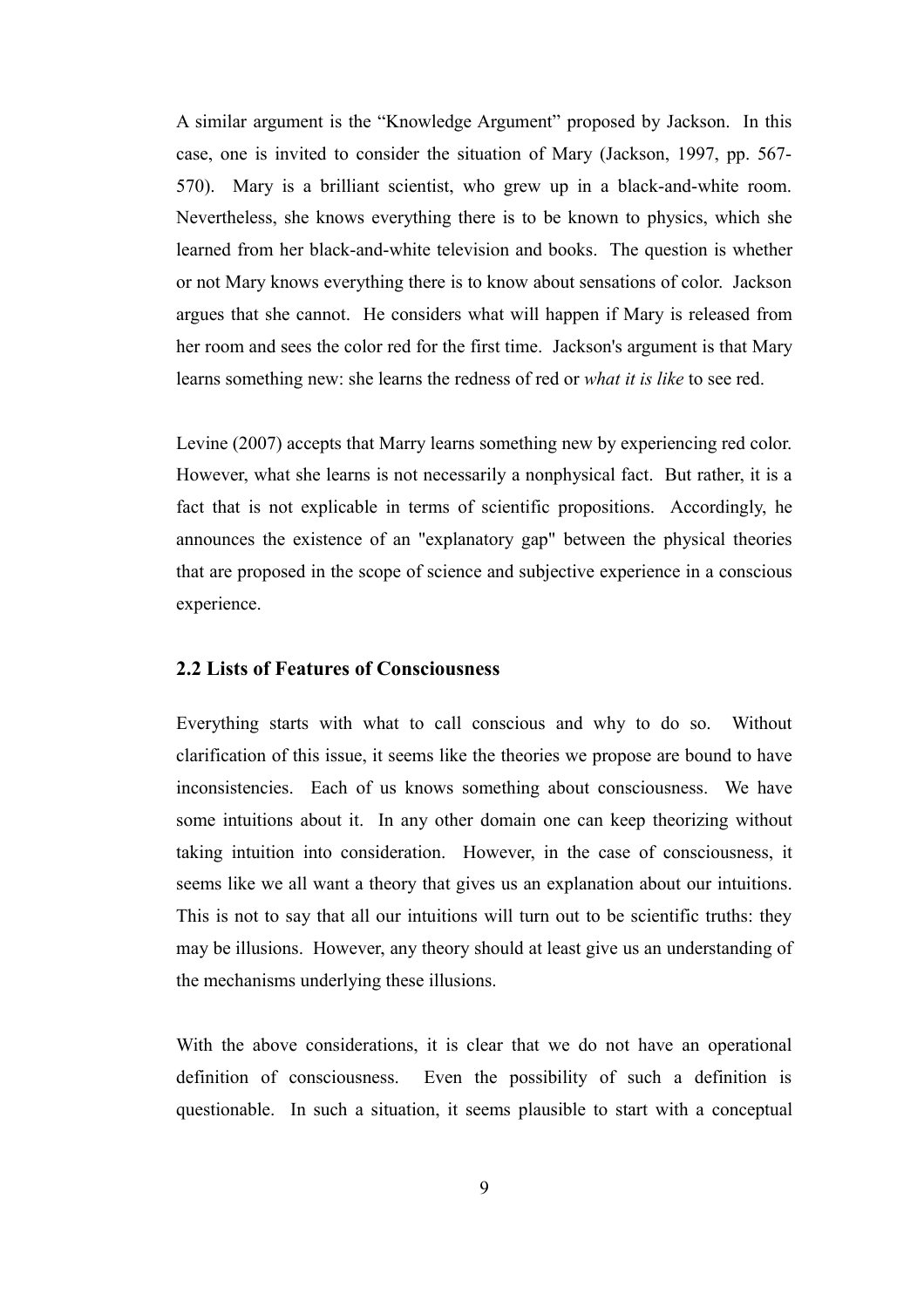analysis in an attempt to gain a foothold on the issue. There are some studies in philosophy that try to identify the various features and aspects of consciousness.

In the recent literature, philosophy has identified a set of features and aspects of consciousness. Some of such lists are already used in the evaluation of various theories of consciousness. However, it should be noted that in most of these evaluations, the features are taken in a somewhat simplified way.<sup>[6](#page-19-0)</sup> Besides these evaluations, there is also a classical paper by Bechtel that should be mentioned here.<sup>[7](#page-19-1)</sup> In his 1995 paper titled "Consciousness: Perspectives from Symbolic and Connectionist AI", Bechtel focuses on the three features of consciousness and investigates their implementation possibilities by two traditions of computational modeling. The three features are "intentionality", "first-person privileged access", and "qualitative character". Intentionality is the aboutness of the conscious mental representations, i.e. what they intend to represent. Bechtel proposes that intentionality can be implemented via the relations between different representations. Privileged access indicates one's having direct access to the contents of one's own conscious mental states. For privileged access, Bechtel claims that this may be indeed an illusion and that all we do is to learn how to express our mental states. Lastly, Bechtel (1995, p.1085) states that "the least tractable feature of consciousness from a computational perspective would seem to be the qualitative character that seems to attach to conscious mental states."

In this section, we first want to explain these features as they originated in the literature. In our review, we will be faithful to the developers of the lists. That is, some of the concepts that are used in the lists may have various different implications in the philosophy of consciousness literature. Nonetheless, we will present the items exactly as they are used by the authors. As a result, this section

<span id="page-19-0"></span><sup>6</sup> For example, Sun and Franklin (2007) claim that different representations of knowledge in a computer model may suffice as an explanation for the phenomenal consciousness. However, when one examines the concept and implications of the phenomenal consciousness, one can see that there is more to phenomenal consciousness than representation.

<span id="page-19-1"></span><sup>7</sup> Bechtel's paper is a relatively classical one. We find it noteworthy since it is one of the first works that investigates the possibility of implementation of consciousness, with a focus on philosophical features of consciousness.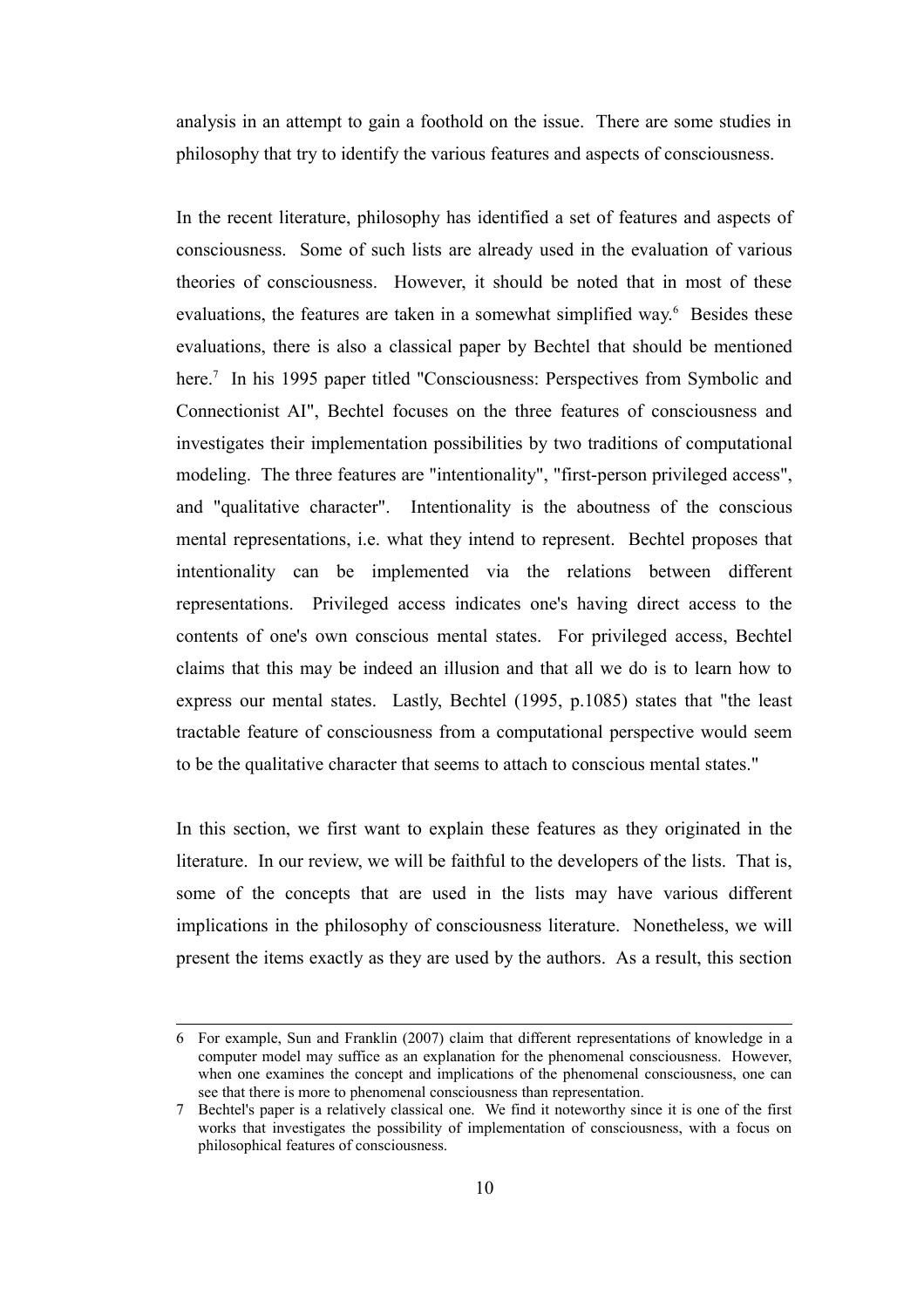will be a detailed review of the lists of the features of consciousness. We present our own composite and eclectic list in the next section.

#### **2.2.1 Block**

One of the earlier analyses of the features and aspects of consciousness is due to Ned Block (2007b). He differentiates four kinds of consciousness: *phenomenal consciousness*, *access consciousness*, *monitoring consciousness*, and *selfconsciousness*. Block regards his analysis to partly aim at regimenting our concept of and terminology about consciousness. That is, the four types of consciousness that he identifies are not necessarily four different kinds of consciousness. It can be the case that when consciousness studies further evolve, some or even all of these types are reduced to a single form. However, when the current state of art is considered, the classification, at least at a conceptual level, seems both necessary and useful. It is necessary in the sense that if any theory of consciousness claims to give an exhaustive explanation of the issue, it should give account to either all four types, or to the reduced forms. Also, if we do not distinguish different kinds of consciousness, there is a danger that we end up with a theory that explains only one kind.

The first concept of consciousness that Block distinguishes is *phenomenal consciousness*. He starts analyzing this concept by synonyms, i.e. he gives the terms that have similar meaning with 'phenomenal consciousness' rather than giving an exhaustive explanation of that term. According to him one such synonym is the term 'experience'. He states that properties of phenomenal consciousness are the properties that the subject of the experience experiences. That is, they are the properties of experience as they appear to the subject of the experience. What the subject experiences is at the heart of phenomenal consciousness. As Block put it, "what makes a state phenomenally conscious is that there is something 'it is like' to be in that state" (Block, 2007a, p. 275). Block explains phenomenal consciousness mostly with direct reference to the philosophy of consciousness literature and to some hypothetical examples.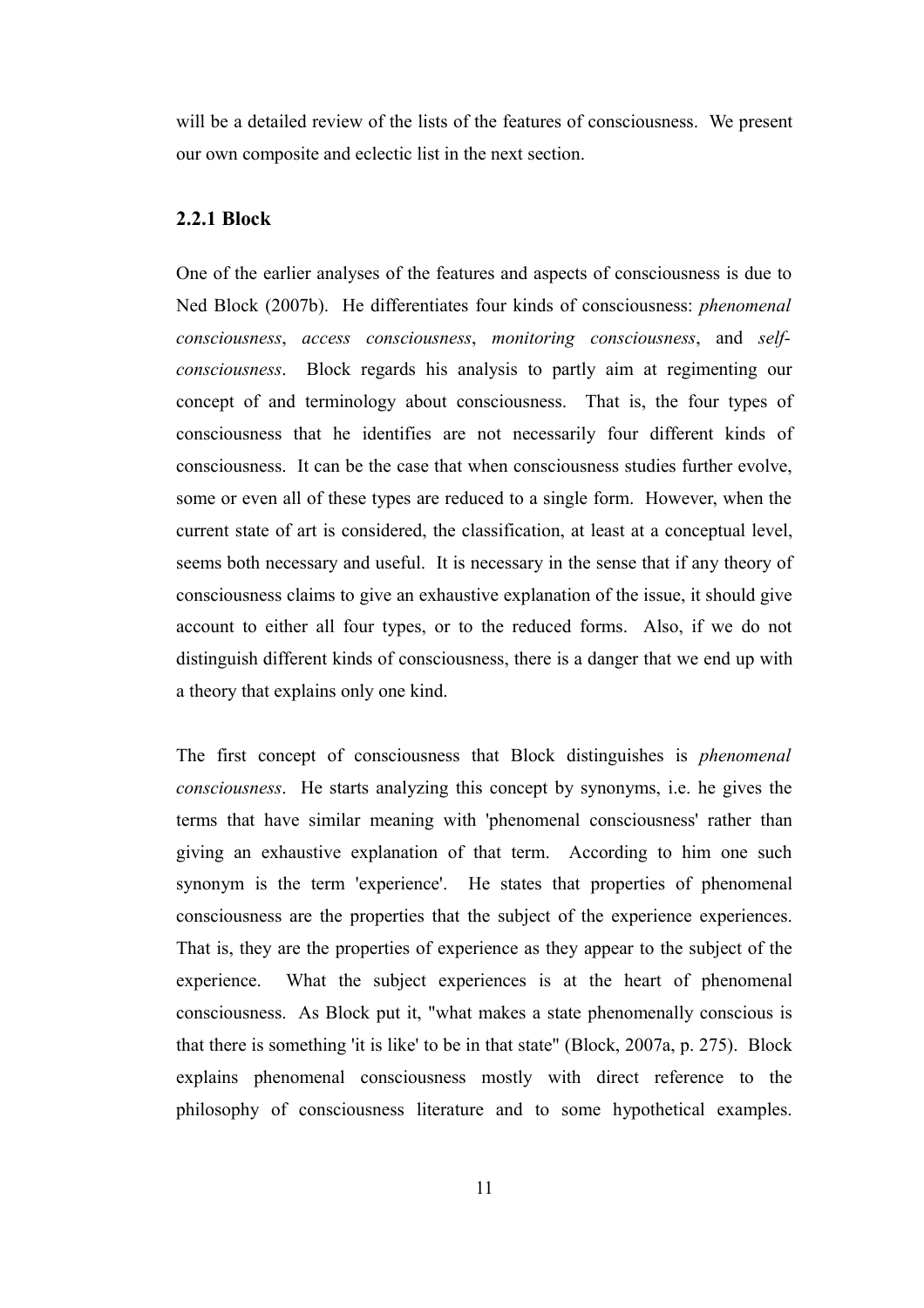Examples are of the kind where one can see the difference between phenomenal and access consciousness.

*Access consciousness*, on the other hand, comprises the functional properties of a conscious experience. For an experience to be called access conscious, the content of the experience must be available to the direct "rational" use of the subject. The emphasis on the direct rational usability is in order to exclude some cases like blind-sight patients as having access consciousness.

Block does not consider blind-sight patients as access conscious since they cannot report anything about the objects in their blind area unless they are asked. In that sense, although it can be said that these patients have partial access to the information about the objects in their blind area, they cannot do this in a direct rational manner. Nonetheless, Block gives a hypothetical example of the patients that he calls "super blind-sight". In this case, patients somehow learn getting the information without being asked. So, they can report or use the information by themselves. Block proposes that although they do not have phenomenal consciousness, super blind-sight patients have access consciousness, since they can use information in a direct rational way.

In his paper titled "Concepts of Consciousness" Block (2007a) states access consciousness as being the information-processing correlate of phenomenal consciousness. However, in his work (2007b) "On a Confusion about a Function of Consciousness" he also acknowledges that these two can have separate neural correlates.

The other two concepts of consciousness that Block identifies are *monitoring consciousness* and *self-consciousness*. Monitoring consciousness can be seen as a higher-order consciousness. It can be an internal scanning-like mechanism, or a second order mental state that accompanies first order conscious mental states. Block does not propose any particular mechanism or property for this kind. Rather, he points to the inconsistency due to not distinguishing it from other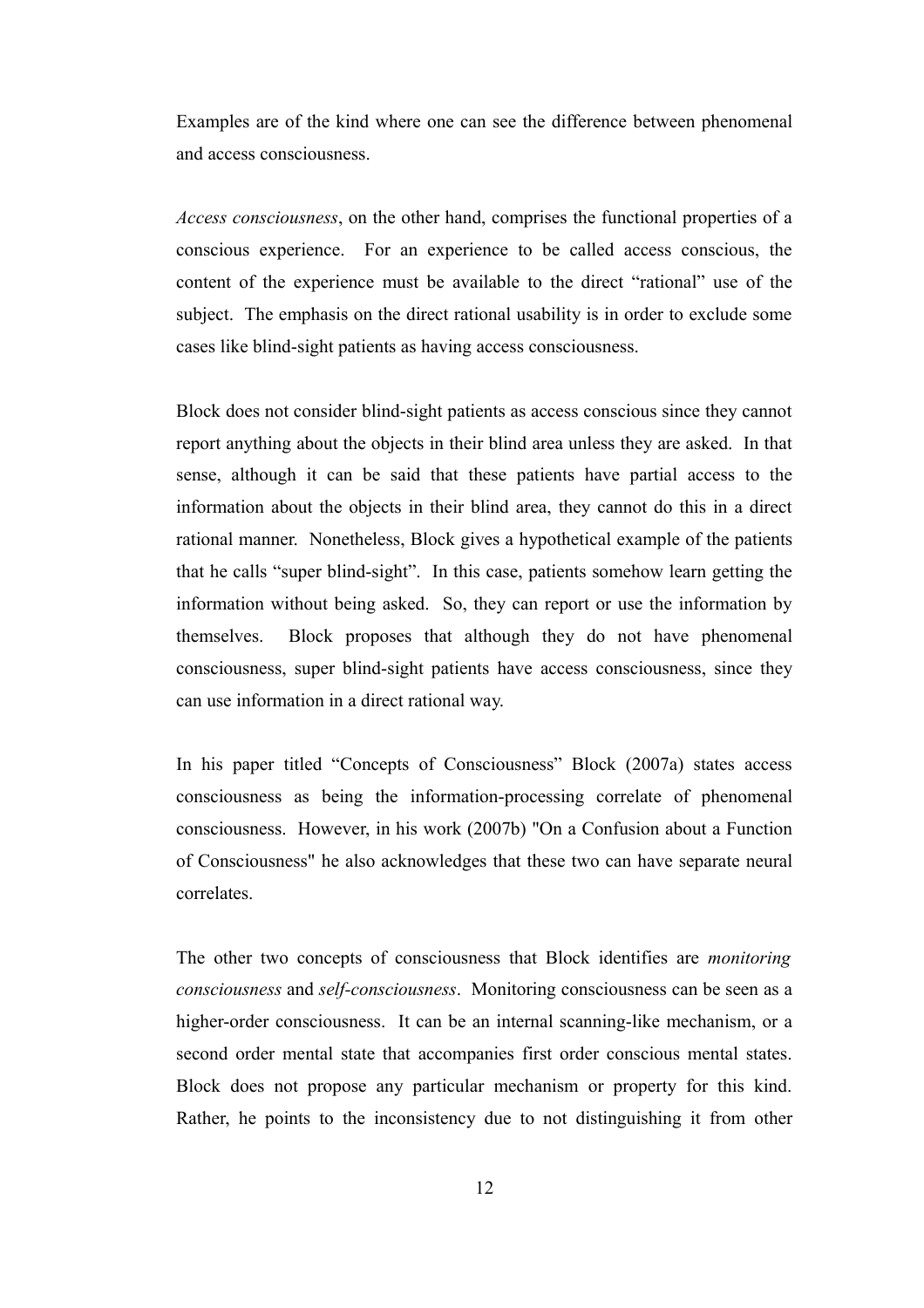kinds. An example that he quotes is from Rey (1983, in Block 2007b). Rey states that internal scanning is crucial to consciousness, yet ordinary computer also has a function of scanning. Accordingly, Rey concludes that our understanding of consciousness is incoherent since nobody is eager to call ordinary computers conscious. Now, according to Block, the seeming incoherency is due to not distinguishing the other kinds of consciousness from monitoring consciousness, and by taking monitoring consciousness as if it is all there is to consciousness.

Self-consciousness for Block means to be able to conceptualize a self. He states that all phenomenal consciousness states have a perspective of the subject. Yet, self-consciousness is not identical with this perspective. In order for a being to be self-conscious, having a perspective is not enough. A conceptualization of, and so the knowledge of one's self, is needed for self-consciousness.

#### **2.2.2 Van Gulick**

Robert Van Gulick (2005) proposes six features of consciousness that must be explained if we want to understand consciousness. His main concern is about the clarification of the subject matter of consciousness studies. He states that before we start to talk about the possibility of studying consciousness scientifically, we must be clear about what to expect from such a study. So, the list that he proposes can be taken as consisting of the features of consciousness for which we expect an explanation from a scientific study of consciousness.

The first thing that a scientific study of consciousness must explain is the difference between conscious, unconscious, and nonconscious mental states. For example, as indicated above, blind-sight patients have mental states that represent at least some information of the object in their blind spot. However, these mental states are different from the ones that a healthy subject would have. So, an explanation of this difference is needed. The mentioned mental states of blindsight patients are unconscious mental states. They are potentially conscious in the sense that they would be conscious mental states if the patients did not have the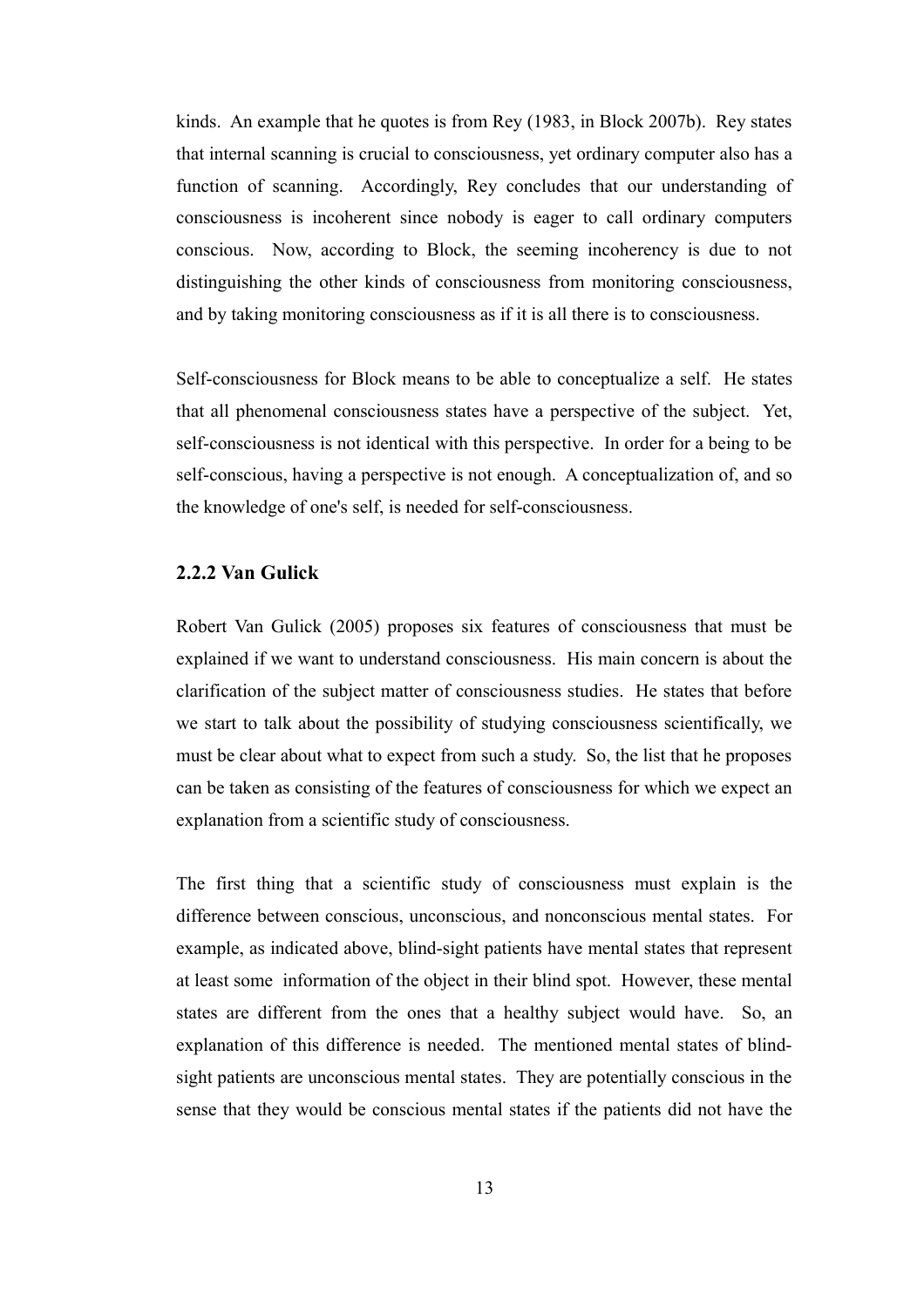blind-sight syndrome. Yet, there may also be nonconscious states, in the sense that there is not any possibility of them to be conscious.

Another distinction that we want to understand about consciousness is the difference between conscious and unconscious creatures. *Creature consciousness* may be seen as a property that is ascribed to some creatures.<sup>[8](#page-23-0)</sup> It is the creature consciousness that one talks about when stating that an amoeba may not be conscious at all. It seems plausible to say that having a conscious mental state at some particular time is a necessary prerequisite condition to calling that being creature conscious. However, Van Gulick rejects this idea. He states that, for example, if we accept a particular theory of consciousness, it would turn out to be unfair to expect a fish to have conscious mental states in the sense that the theory proposes. Nonetheless, according to Van Gulick, we cannot call it unconscious. He says that this may be setting the standard somewhat too high.

Also, an important feature of consciousness, according to Van Gulick, is our being able to use its content directly. That is, we have knowledge about the content of a conscious mental sate. As Van Gulick (2005, p.65) puts it, conscious mental states "have meaning or content *for* the person or creature whose states they are."

The last three features – namely qualia, phenomenal structure and subjectivity – of the list have a common point. Van Gulick states that these three features are usually referred to as the phenomenal aspect of consciousness. However, it is better for us to distinguish these three, since each seems to carry a special essence that is not covered by the others.

The concept of qualia indicates the subjective qualitative properties of an experience. They are also sometimes called the "raw feels" of an experience.<sup>[9](#page-23-1)</sup>

<span id="page-23-0"></span><sup>8</sup> We can distinguish the two senses of consciousness as *creature consciousness* and *state consciousness*. Creature consciousness denotes the property of a creature that is capable of being conscious as explained above. On the other hand, state consciousness is a property of mental states, in the sense that a creature's mental states can be conscious or unconscious.

<span id="page-23-1"></span><sup>9</sup> Consider, for example, a person who tastes mastika liquor (μαστίχα) for the first time. Even if the person knows the taste of mastika gum and of alcohol, there is something new about the experience of tasting the liquor for the first time. That which is not available to the experiencer before drinking the liquor and that becomes available after drinking the liquor is the quale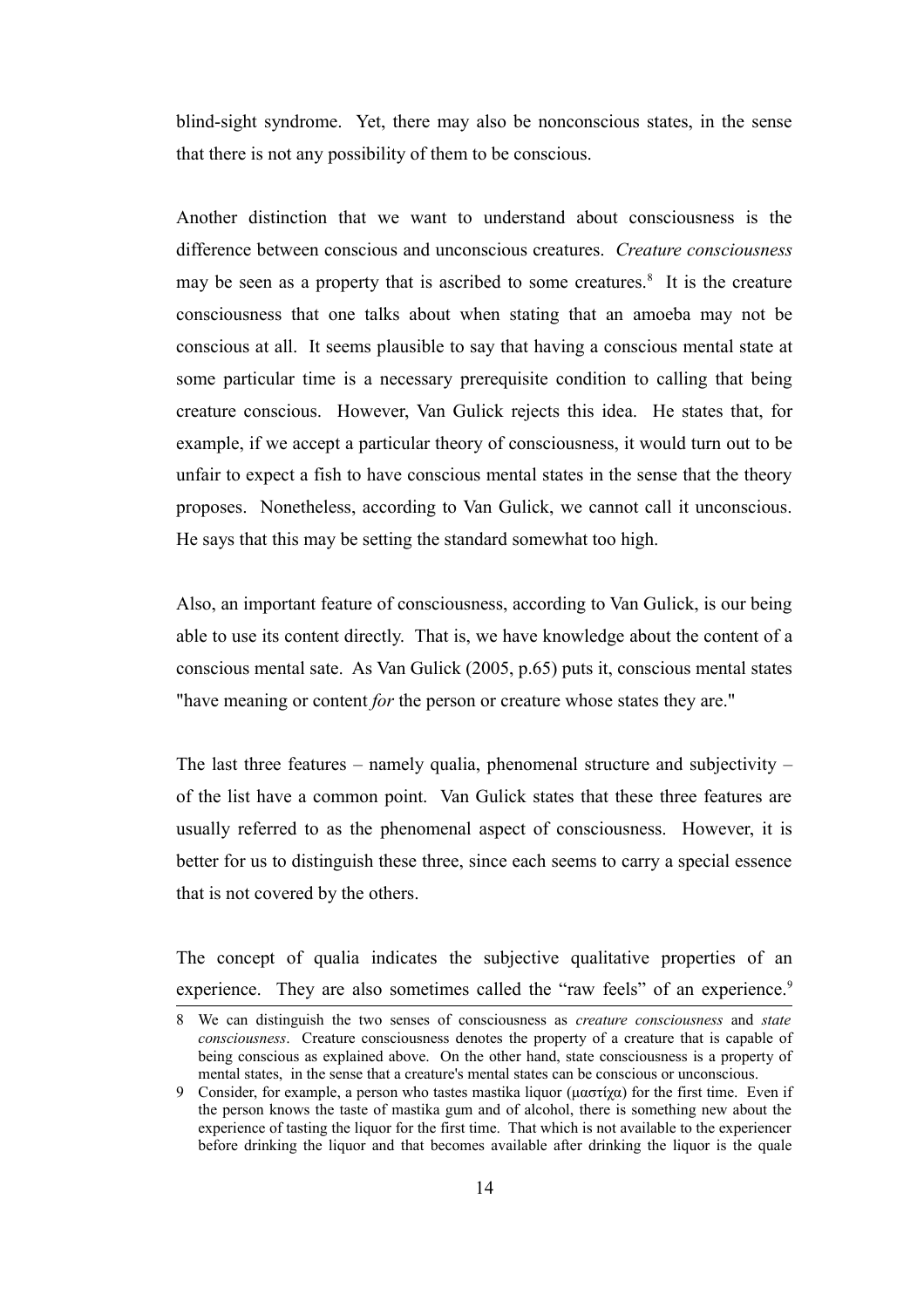The exact nature, or even the presence, of such qualities is problematical. However, all conscious experiences, and only the conscious experiences, seem to be accompanied by a raw feel. So, we must either understand what qualia are, or why we seem to have such raw feels.

Moreover, our conscious experiences have a unity. That is, for example, despite the various modalities of sensations that exist in a conscious experience, we always perceive this diversity as a unified whole. Van Gulick states that this unity is due to a conceptual structure of our conscious experiences. This structure, he calls *phenomenal structure of experience*.

The last feature, which Van Gulick proposes, is the subjectivity of conscious experiences. He states that some aspects of conscious experiences can be known only by the subject of the experience, or by the ones who have similar experiences. This knowledge is a first-person point of view knowledge and cannot be attained by third-person explanations. Van Gulick gives the examples of knowledge of the bat in Nagel (2007) and knowledge of Mary in Jackson (2007).

#### **2.2.3 Lycan**

William Lycan (1999) points to the confusion on the consciousness literature. He, like Block, states that there are some philosophers and scientists who seem to confuse the different problems of consciousness. Lycan states that distinguishing these different problems would not only prevent confusion, but would also help us to advance further in consciousness studies. Different problems of consciousness that Lycan identifies correspond to the different features of consciousness.

The first problem that Lycan states is the difference between conscious and unconscious states. Accordingly, one thing that we must discover is, how and based on what some mental states are conscious and others are not.

associated with the taste of mastika liquor. Also, when Marry sees red for the first time, as explained in the previous section, she becomes acquainted with the quale of red.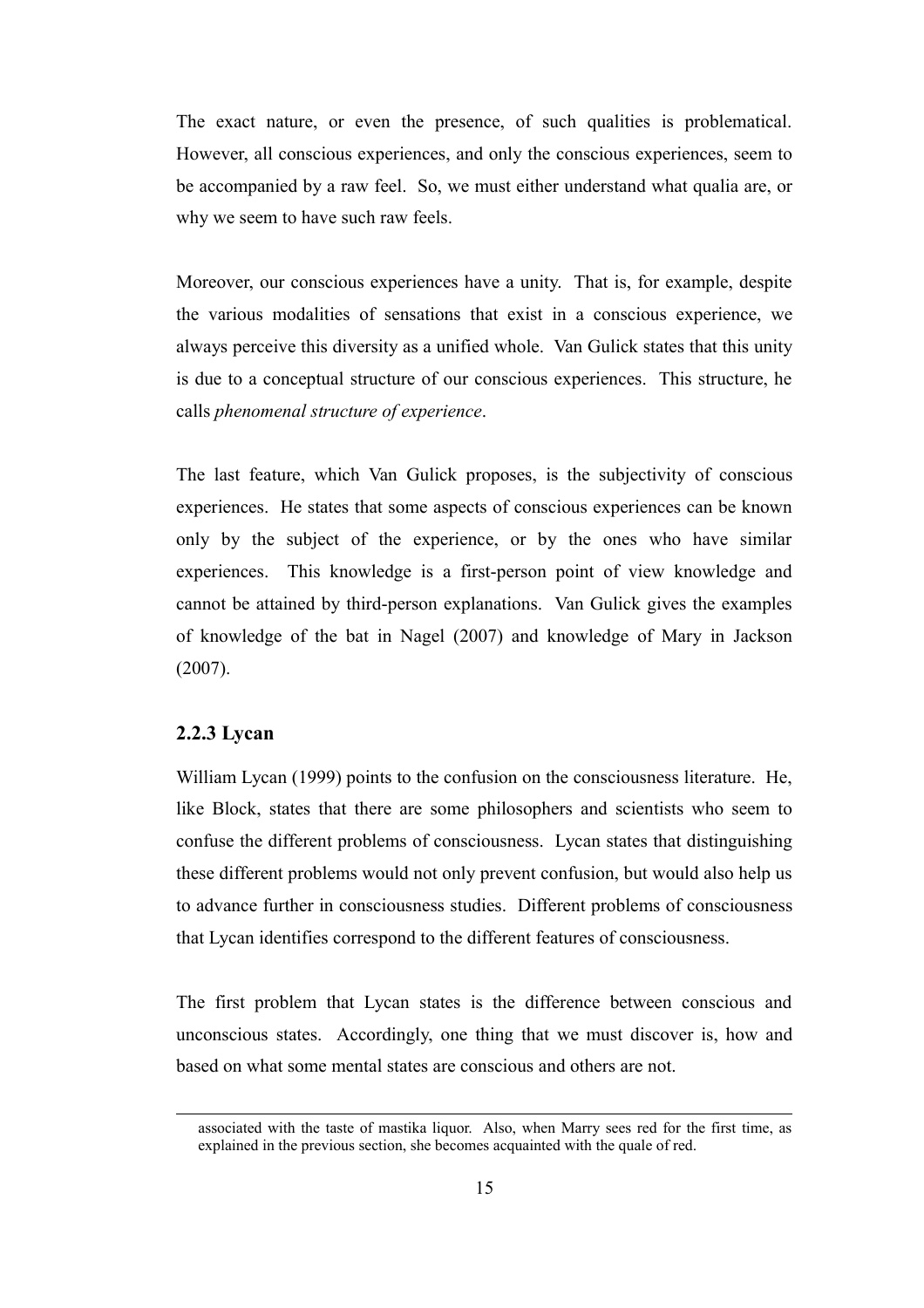Secondly, one seems to have a knowledge of the content of one's conscious experiences via introspection. Yet, this introspective knowledge is not readily available to any other person. This process of introspection also needs an explanation.

Another problem is the concept of qualia. The concept of qualia, in the sense that it is explained above, takes its place among the problems Lycan cites as a problem that must be investigated separately.

Conscious experiences have a smoothness and contiguousness, which Lycan calls *homogeneity*, that seem to be lacking in the external physical world. Despite the discrete nature of the properties of materials, our experience of these properties is smooth and continuous. This homogeneity must be also explained.

Yet another feature is the *intrinsic perspectivalness* of conscious experiences, i.e. first-person perspective of the conscious experiences. This perspective is the subjective point of view that Nagel (1997) emphasizes as a leading obstacle to the studies of consciousness.

The other three problems are the *funny facts*, *the ineffability of "what it's like"*, and *the explanatory gap*, as Lycan calls them. Lycan states that the knowledge argument (Jackson, 1997) reveals that there may be some facts that are nonphysical. These facts, which Lycan calls "funny facts," need an explanation. One seems to be incapable of explaining what it is like to have a particular conscious experience. Lastly, Lycan points to the "explanatory gap" problem that Levine (1997) raises. Lycan states that the connection between the physical, i.e. neurological, facts and the subjective properties of a conscious experience must be explained.

#### **2.3 A Composite and Eclectic List of the Features of Consciousness**

Now we have all the sufficient background information upon which to construct our composite and eclectic list of features of consciousness. This list is derived on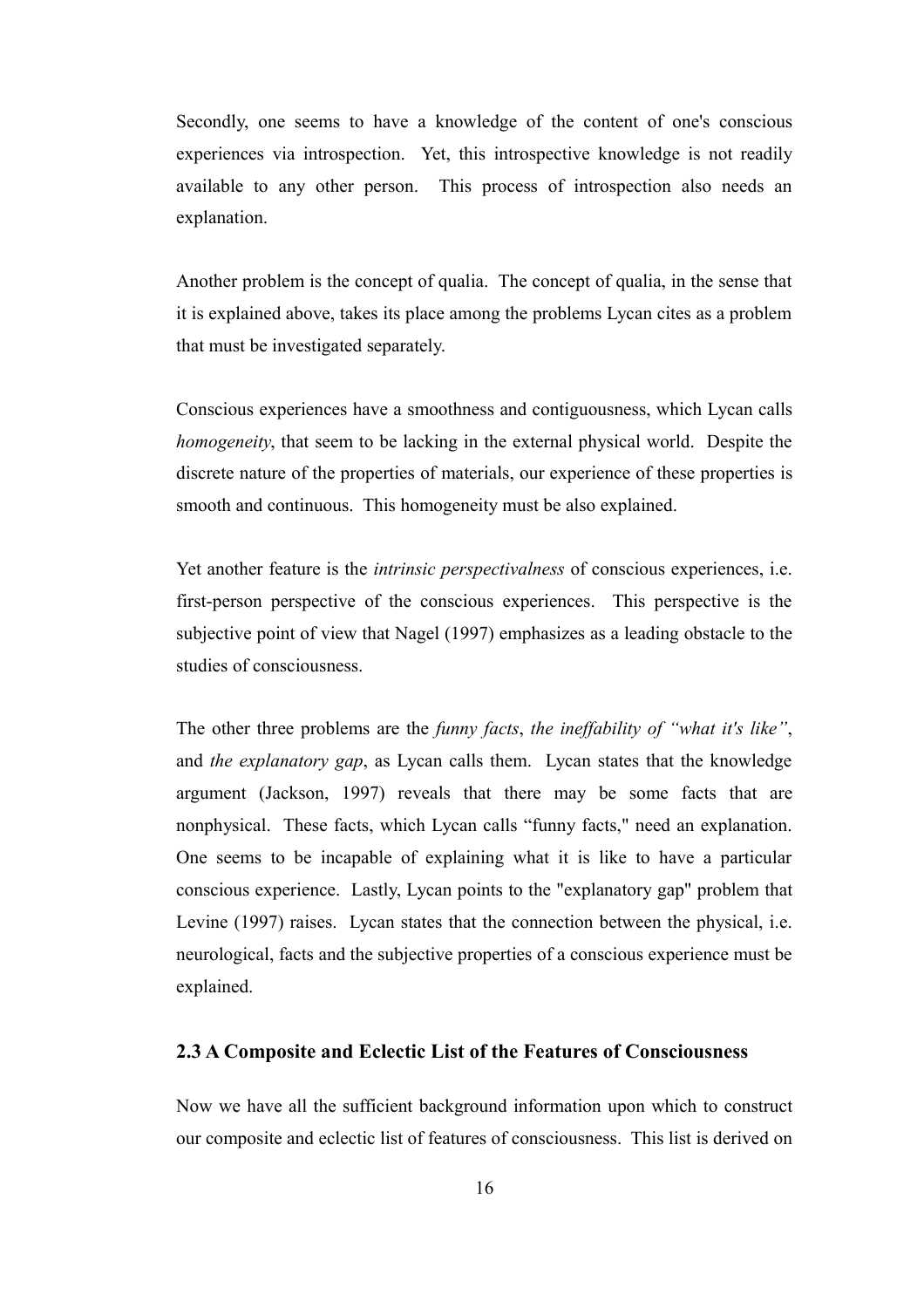the basis of the three authors' lists that were examined in the previous chapter. Most of the features of consciousness that are identified by the above lists are similar. So, it suffices to group the similar features that appear in different lists as a single element in our list. Secondly, we omit some of the features given by some authors. We will first present our list. The explanation as to why such elements were omitted in our list is defended towards the end of this section.

The order of the items in the list does not mean to indicate any hierarchy. However, as it is explained in the following paragraph, the first item, namely difference between conscious and unconscious mental states, indeed has a special place with respect to any theory of consciousness. Also, the last three items, i.e. qualia, phenomenal structure, and subjectivity, share a relevance with phenomenal consciousness. As such, they appear as a contiguous block of items. Apart from these, there is no further meaning to the order of the items. It is especially important not to attribute any hierarchy of item importance to the order, since one of the basic claims of this study is that any theory of consciousness should be able to explain at least all of the items in the list.

The first element in our list concerns the difference between conscious and unconscious mental states. That is, a theory of consciousness is necessary to explain how some mental states become conscious and others do not. This item is different from all others in the sense that it is the most obvious aspect to be explained. In fact, this first element would be a good starting point in the establishment of any comprehensive theory that attempts to explain consciousness. Some features of consciousness may be implicitly omitted from a theory of consciousness. But no theory omitting this first element can be considered as a viable theory of consciousness. This item appears in the two lists that we considered above, namely in the list by Van Gulick and by Lycan. It is not stated in the list of Block. However, it should be noted that Block is, in a sense, trying to isolate the different kinds of consciousness that should not be conflated. So, his analysis may be considered as the follow up step after the differences between conscious and unconscious mental states are acknowledged.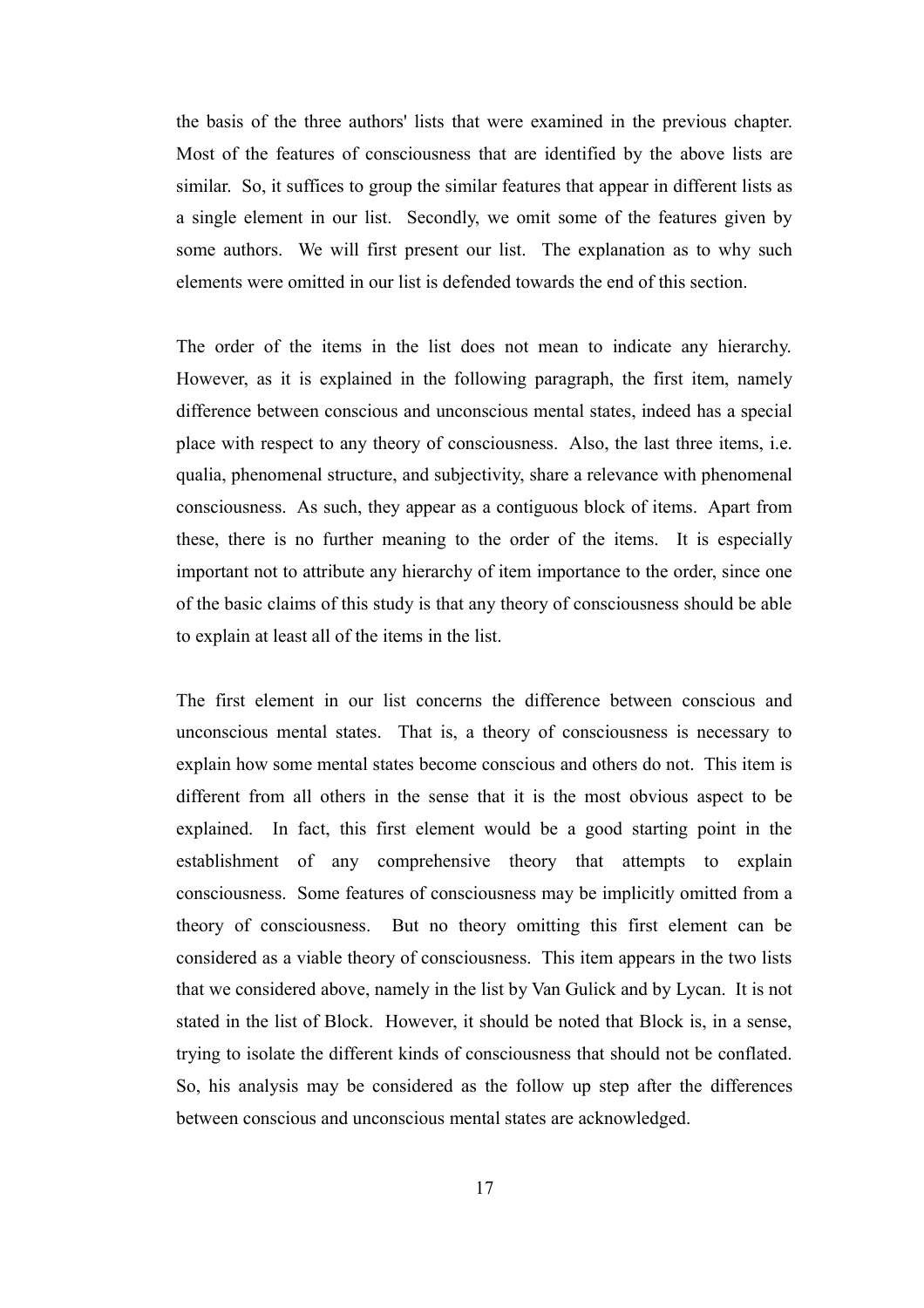Availability is the second item in our list. Availability is similar to what Block called *access consciousness*. That is, the content of a conscious state must be available to the use by the system. Surprisingly, this item is explicitly stated only by Block. There are the notions of semantic *transparency* and *introspection* in Van Gulick and Lycan, respectively. At a first glance, these may seem to be close substitutes to the concept of availability. However, in both of these notions the emphasis is on the knowledge of the content of the conscious state. This knowledge may be interpreted to correspond to the *monitoring consciousness* in Block's distinction. Accordingly, this difference leads us to the next item on our list.

In addition to the availability of the content of the conscious mental states, conscious beings also have explicit knowledge of this content. The third element in our list acknowledges that there is explicit knowledge of the contents of the conscious mental states. That is, we are aware that we are in a particular state that has a specific content. This can be considered as a kind of higher order consciousness in the way that Block defines *monitoring consciousness*. Similarly, *introspection* discussed by Lycan, may be seen as such a higher order process. Introspection yields explicit knowledge of the content of the conscious mental states.

We include our list the concept of qualia as a feature of consciousness. It is clear that we seem to have some subjective raw feeling in a conscious experience. So, even if a quale may turn out not to be a real entity, one must nevertheless explain this connection of subjective feelings to conscious experiences.

The term *homogeneity* in Lycan and *phenomenal structure* in Van Gulick can be taken as indicating more or less the same property of conscious experiences. That is, our conscious experiences seem to have a unity. So, this unity is another feature that should be accounted for by a theory of consciousness. This constitutes the fifth element of our list.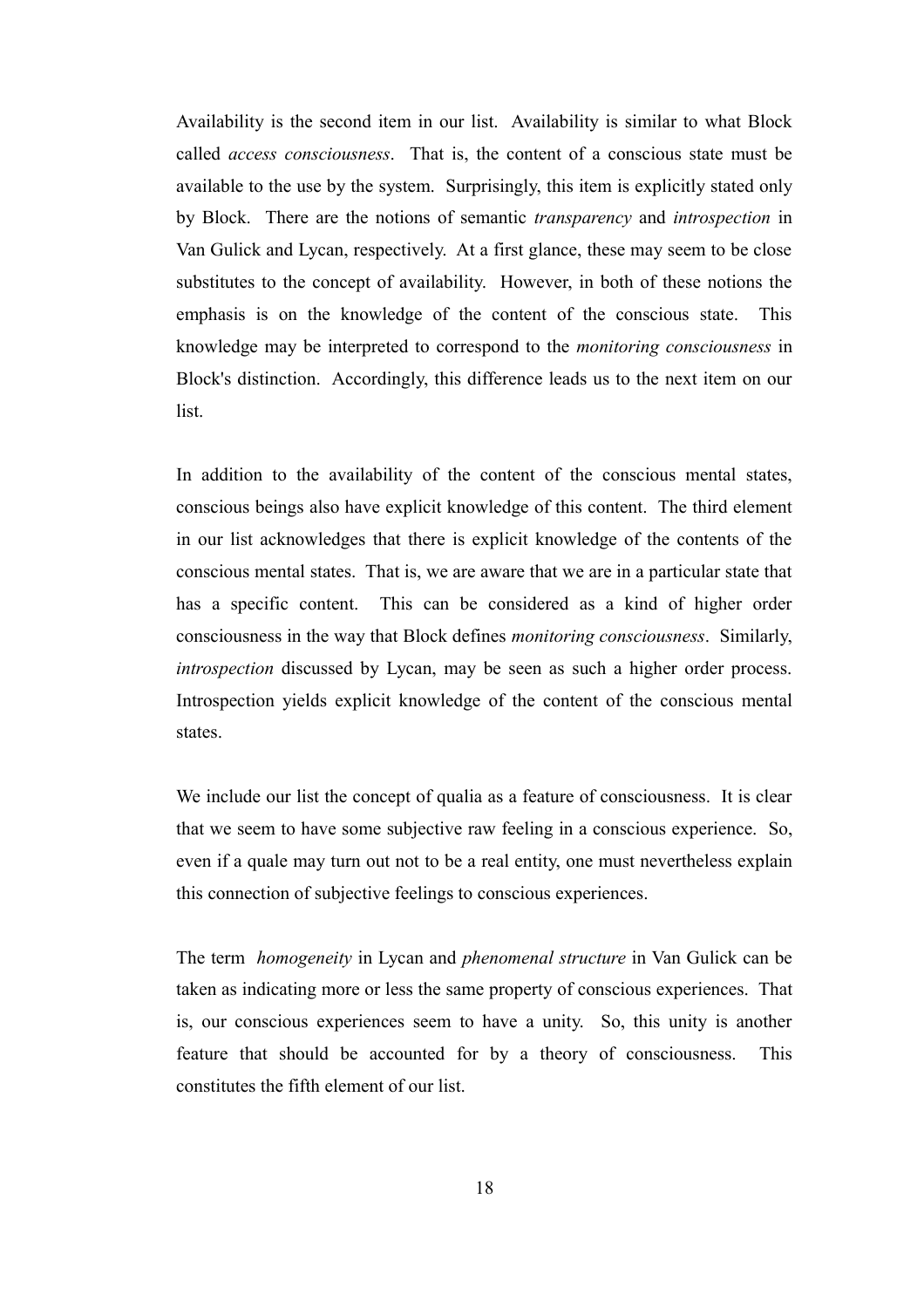Subjectivity or the subjective point of view is the last item on our list. As it is stated both in the list of Lycan and of Van Gulick (as subjectivity and the intrinsic perspectivalness, respectively), our conscious experiences have an essential point of view of the subject.

It is worth to note here that we do not propose any dichotomy regarding the features of consciousness. Rather what is proposed is that the conscious and unconscious mental states have differences regarding the features in our list, and there is no obstacle for these differences to accept a grading. If one thinks that consciousness has degrees or levels, (as most of us would), we can easily account for that by referring to the fact that some of the items in our list, such as difference and availability, also admit of degrees or levels.

The six features of consciousness that we identified with inspiration from the philosophy of consciousness literature to date constitute our compiled list. Below is a summary that charts the features of consciousness in our list.

#### **Table 1** Features of Consciousness

| <b>Feature or aspect</b> | Remarks                                             |
|--------------------------|-----------------------------------------------------|
| 1 Difference             | Difference between conscious and                    |
|                          | unconsciousness mental states                       |
| 2 Availability           | The content of conscious mental states is available |
|                          | to (can be used by) the whole system                |
| 3 Explicit and Direct    | Explicit and direct knowledge of content of         |
| Knowledge                | conscious mental states, monitoring consciousness   |
| 4 Qualia                 | Raw feels or sense data that make up the            |
|                          | "qualitative features" of an experience             |
| 5 Phenomenal             | Different modalities of perception united in a      |
| Structure / Unity        | single experience                                   |
| 6 Subjectivity /         | All conscious experiences are from the viewpoint    |
| Subjective Point of      | of the subject; they belong to a single subject.    |
| View                     |                                                     |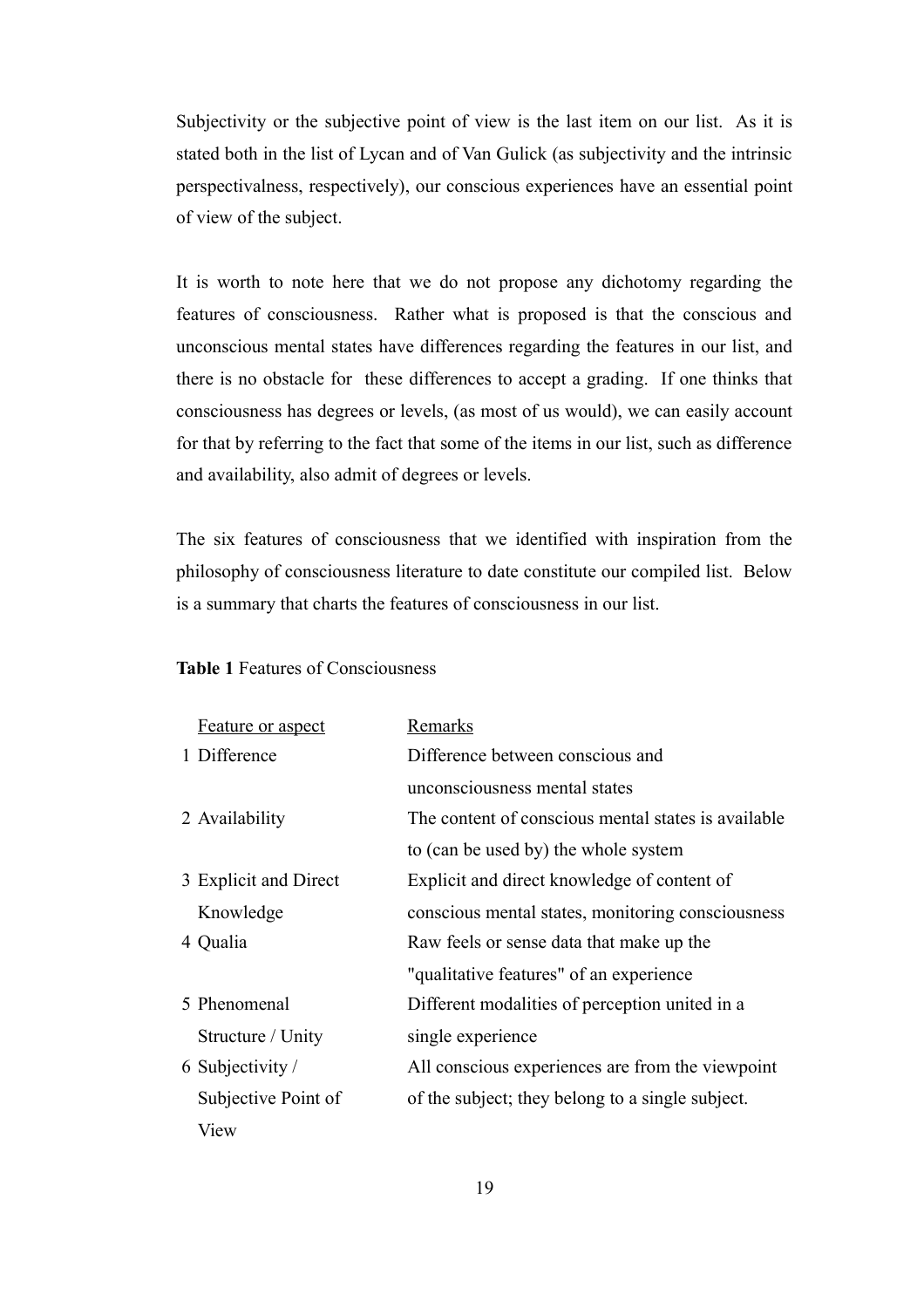As it is seen, we omit some items from the lists given by the three prominent authors in the current literature. So, we will now give our reasons for those omissions. But before that, strictly speaking we do not omit phenomenal consciousness on Block's list. Rather, we follow Van Gulick and divide it into its constituents. That is, we think that the concept of qualia, unity and subjective point of view can be taken as the essential components of phenomenal consciousness as Block identifies it.

The first item that does not appear in our list is *self-consciousness.* Subjectivity has surely something to do with the self. However, self-consciousness, as it is defined by Block, is different from subjectivity. As it appears in Block's list, selfconsciousness requires to have a concept of self and to be able to use this concept. We think that the concept of self is a different issue from consciousness, albeit perhaps a closely related one. Clearly, to explain self-consciousness, we need to understand, at a minimum, the concept of self and the concept of consciousness. A theory of consciousness alone is thus insufficient to fully present selfconsciousness without an accompanying theory of the concept of self.

Secondly, we also omit *creature consciousness* in the list of Van Gulick. As it is mentioned earlier, Van Gulick states that it may be unrealistic to expect some animals to have a specific kind of mental states, but that still we may want to call this animal conscious. That is, proposing that a creature is conscious only if it is able to have some conscious mental states, may be to set the standard too high. Accordingly, he opposes the idea to explain creature consciousness in terms of state consciousness and takes creature consciousness as a separate item in his list. However, if a theory of consciousness is ever developed, then we must bite the proverbial bullet and accept the standards of the theory. So, we think that creature consciousness is explicable in terms of a creature's having state consciousness.

Further, *funny facts*, *the ineffability of "what it's like"*, and *the explanatory gap* in the list of Lycan are not in our list. We do not think these can be considered as the features of consciousness that must be treated separately. These concepts are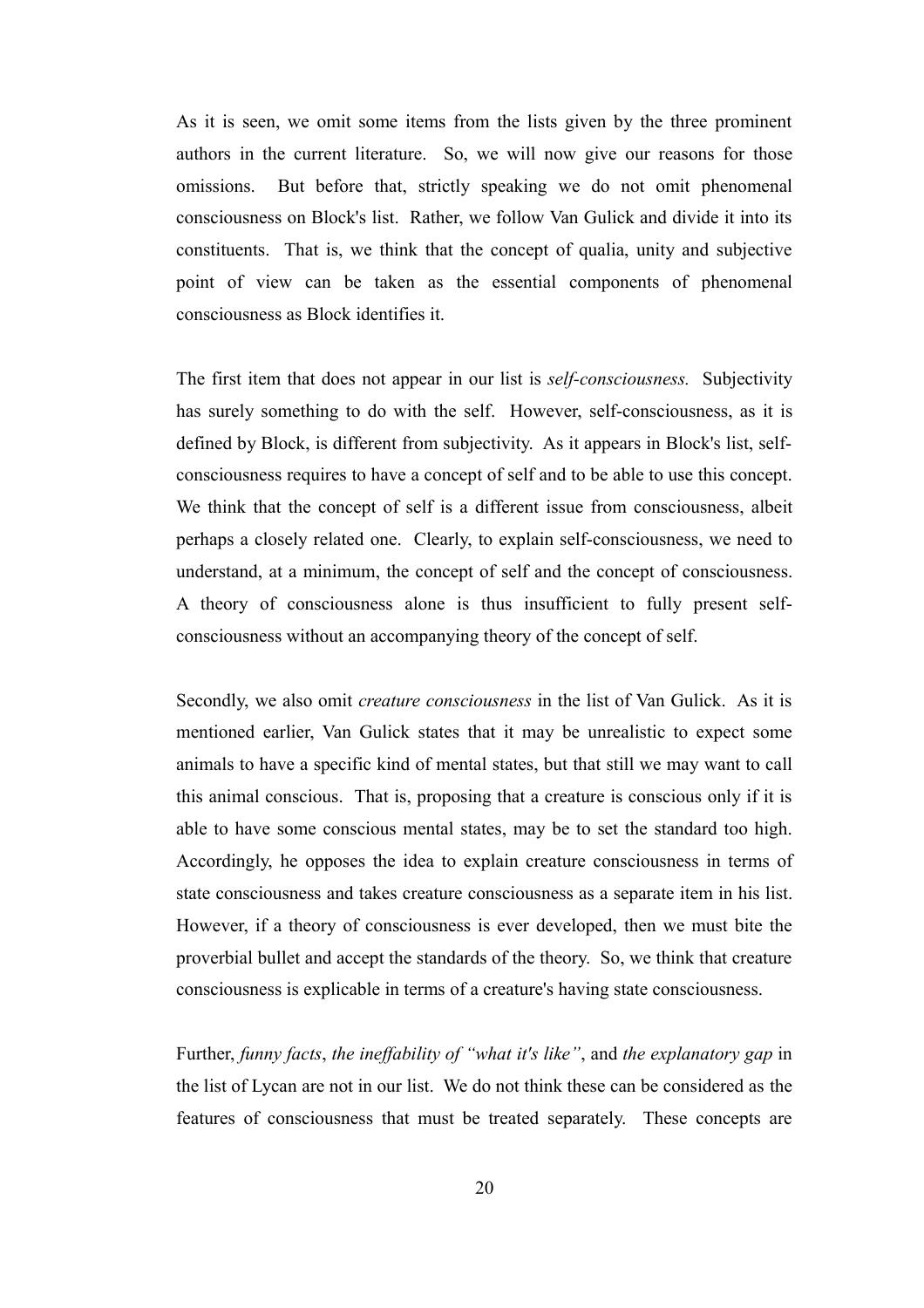almost entirely based on the arguments of Jackson, Nagel and Levine. On the other hand, these arguments are based on the concept of qualia and the subjectivity of conscious experience. So, it is plausible to think that if our understanding of the concept of qualia and subjectivity improves, we will also be able to explain *funny facts*, t*he ineffability of "what it's like"*, and *the explanatory gap*. Accordingly, we do not consider it necessary to add these three to our list as separate items from the concept of qualia and from the notion of subjectivity.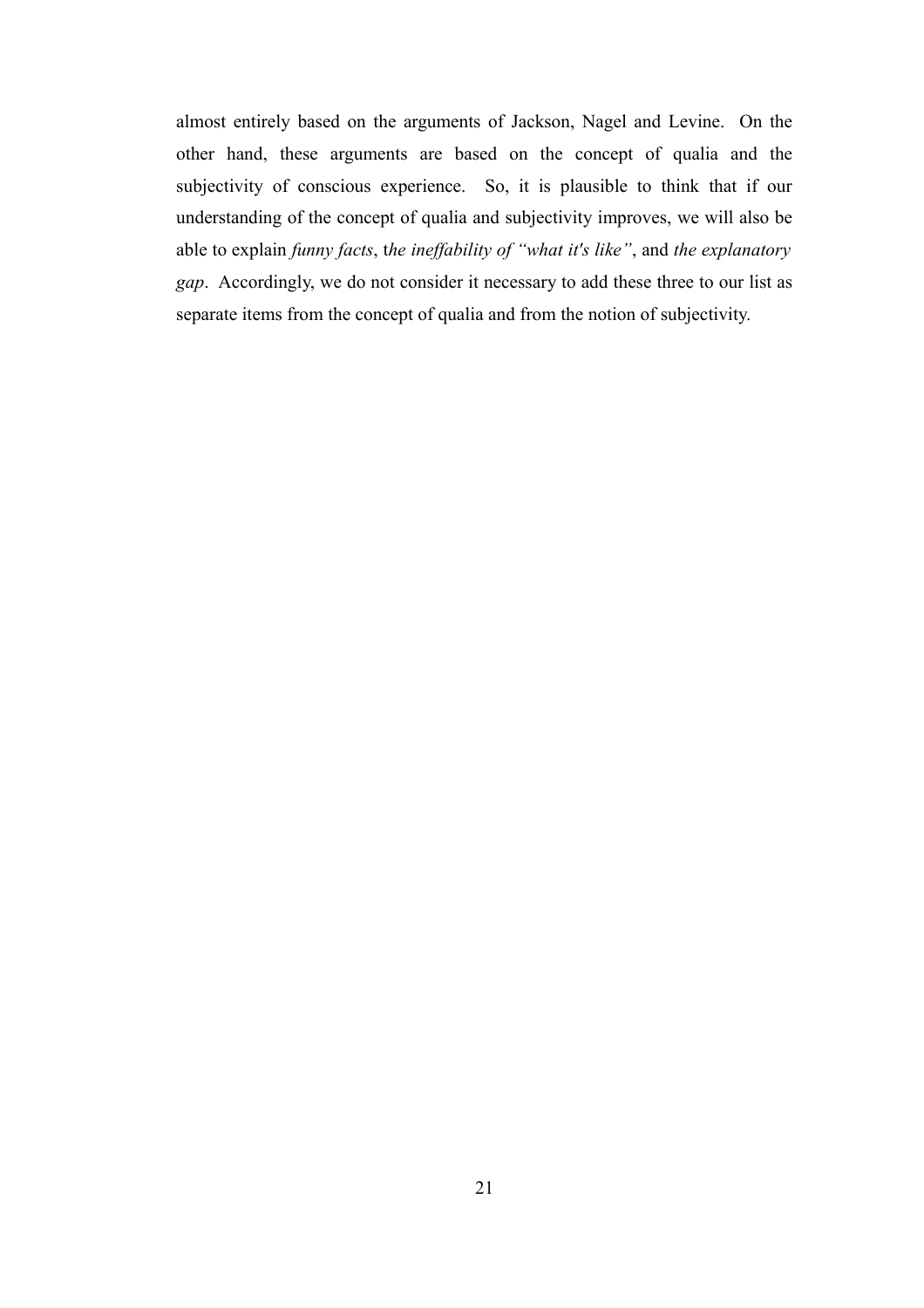### **CHAPTER 3**

### **COMPUTER MODELS OF CONSCIOUSNESS**

#### **3.1 What is a Model?**

Prior to our study of computer models of consciousness, it will be useful to first discuss what is actually meant by a model and by the effort of modeling. We speak of a one-tenth scale model of a new aircraft design that is being tested in a wind tunnel and a set of computational fluid dynamics equations which is referred to as an aerodynamic model of an aircraft. In these cases, both models serve the purpose of testing and evaluating the new design. When we speak of climate models, economic models or population dynamics models, there is an implicit notion that these models have something to do with scientific theories. We will not address such different usages of the term 'model'. However we must squarely address the different interpretations of the terms 'model' and 'modeling' from a philosophical viewpoint. The most important point in the scope of this study is to understand of the relationships between a model and a theory.

There are many types of models that can be considered as being scientific. Mathematical models or formulations, say a nonlinear optimization model encountered in microeconomics, or iconic models, which may be physical or computational, clearly have some similarities in the sense that there is a one-toone correspondence between the features of the model and the aspects of the phenomena being modeled. In fact, in physical iconic models the model is often a scaled down version of the actual thing. A model may be used not only to represent the features of an object, but also the functionality of the object. The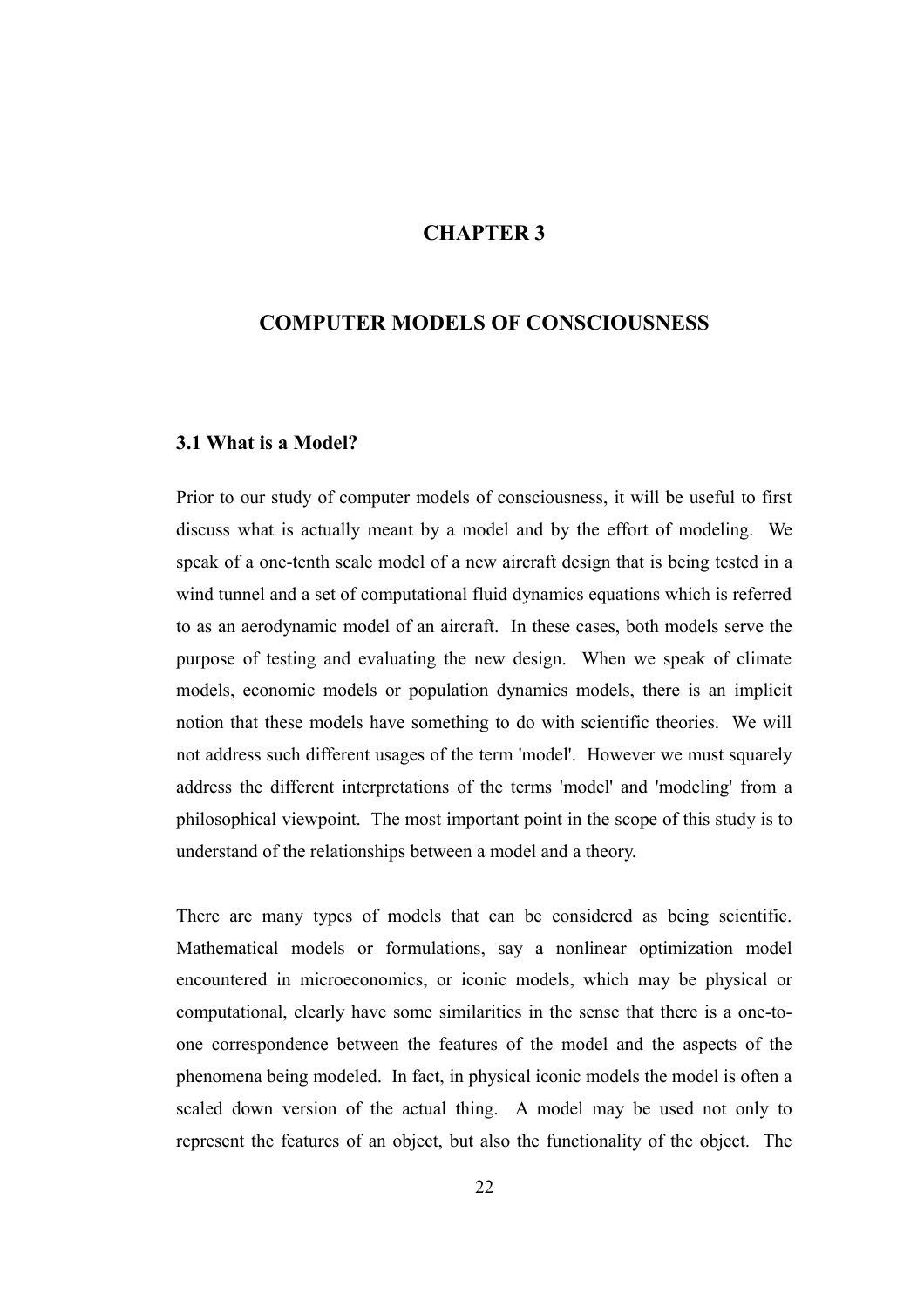architectural model of a bridge is an example of representing the features of the actual object. A simulation model on the other hand, would be an example where the intent is to model some functionality of the object, not just its static elements.

In computer models of consciousness, obviously we are interested in functionality and behavior rather than physical aspects or features. Even if we identify some elements of consciousness it is by no means obvious how the human mind works and achieves consciousness. There are various theories about consciousness and how such mechanisms are implemented by the human nervous system, but being a new field very little is established as indisputable explanations. Accordingly, many computer models of consciousness are used as investigative tools to assist in the acquisition of the insights that may potentially lead to theories of consciousness as opposed to mechanically implement well established and generally accepted theories of consciousness. In fact, at this time there are no well established and widely accepted theories of consciousness.

Before we proceed, let us revisit the model-theory interrelations. Philosophy generally recognizes three types of model-theory interrelations. These are the Received View, the Semantic View, and the Autonomous View (Da Costa and French, 2000). The Received View considers the model to be often simplified illustration of the theory. This simplification may be valuable in explaining the theory or illustrate its various aspects. A model of a water molecule may be constructed by two small and one large pingpong balls connected by wire. The Received View proposes that all scientific models are illustrations and simplifications as in this example. This view implies that a theory for the phenomena exits, and the model simply illustrates this theory. The theory-model relationship is one-way. The model does not contribute to the theory. It simply illustrates it. In this sense, the model explains the theory using different elements. It is akin to translating a given concept from one language to another.

The Semantic view corresponds to a slightly different view of what a theory is. It has been suggested that a theory provides the structure by which our knowledge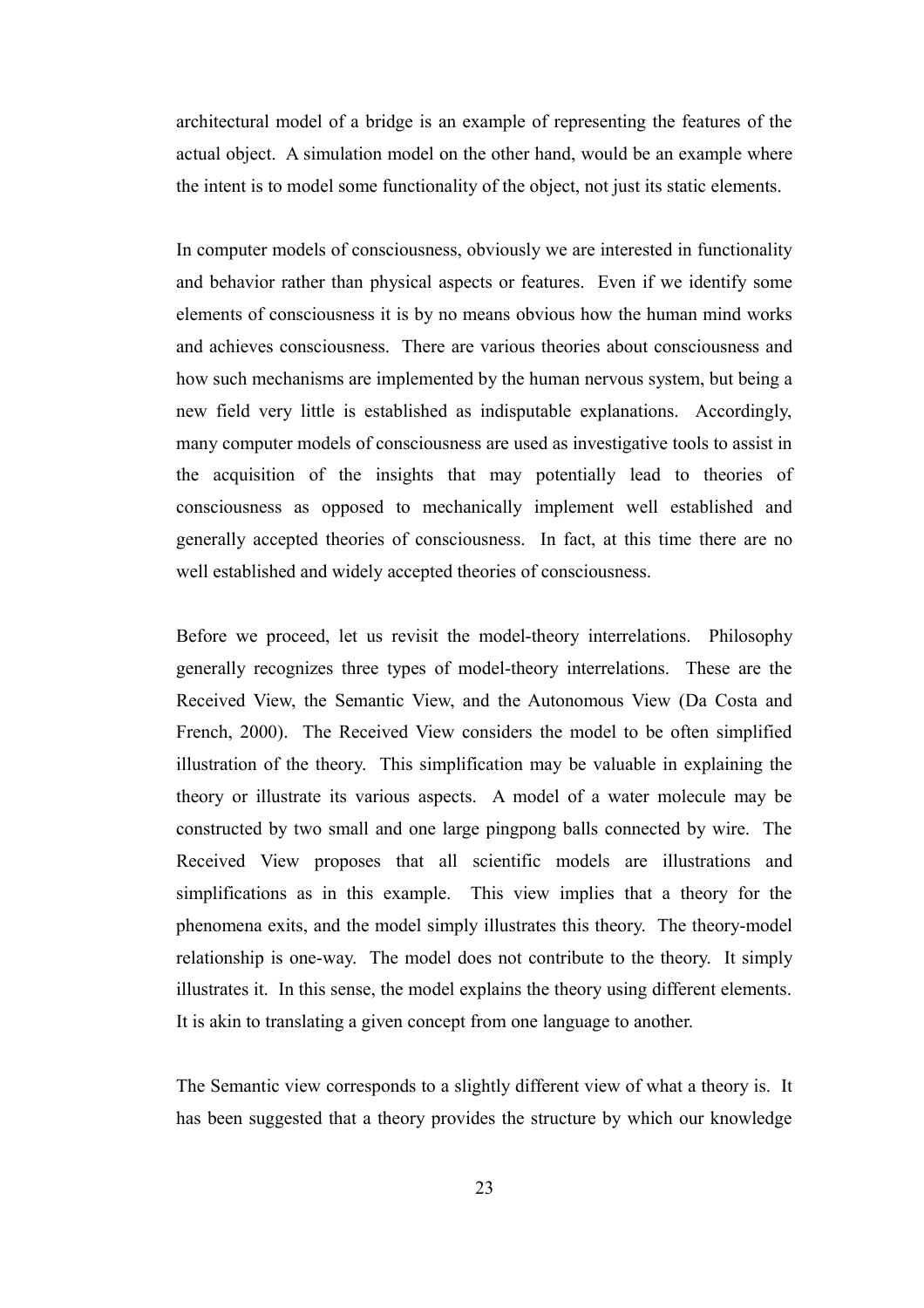of a given phenomenon may be organized. With this general view, a structure provided by the theory is materialized by the models that implement and represent that structure. For instance, a given structure of knowledge may be organized into a set of equations which one may call a mathematical model that describes that theory. Newton's Theory of Gravity may be summarized, for instance, by his well-known formula. Equally so, the theory may be described verbally or by a computer algorithm that predicts the gravitational forces when given the relevant input. This notion of the relationship between the models and the theory has also been interpreted as the theory being a set of all possible models that could be realized from the prescribed structured knowledge.

The last view, which is usually referred to as the Autonomous Model View, is to a great extent a result of recent work based on computational models. In subject areas such as biology and economics, fields in which there is a scarcity of established theoretical models, scientific inquiry nonetheless attempts to construct computational models to gain insights into the behavior of the underlying complex and often dynamical systems. For example, as one may attempt to construct a computer model of animal migration patterns, one would need to add descriptive relationships among the system constituents and assign values to the pertinent parameters. It is possible to view the autonomous models as preliminary trials from which successful future theories may emerge. In one sense, as we build an autonomous computational model we are in parallel formulating a tentative theory. This approach seems to be successful in the investigation of complex dynamical systems that hitherto have been beyond the reach of formalization by the more conventional approaches.

With the brief classification given above, we see that computational models of consciousness would best be considered as being examples of the Autonomous View. As it will be discussed in the following sections, these computational models proposed and developed structures and parameters as the needs so arise to achieve an operational and executable model. In this sense the computational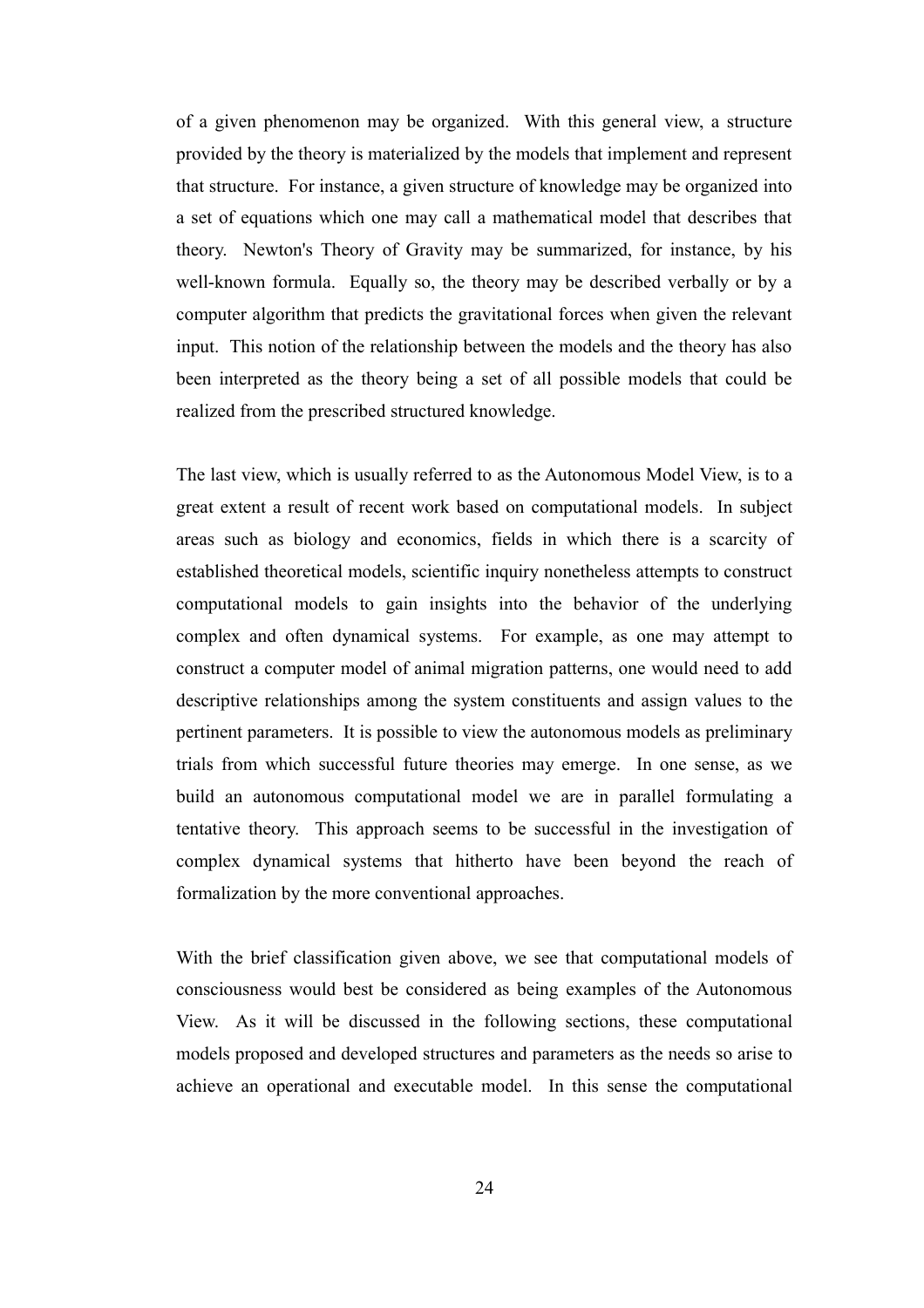models could be viewed as proposing structure or theories to explain the various aspects of consciousness.

1960's saw the beginnings of the flurry of activity in artificial intelligence studies and cognitive sciences. Newell and Simon (1976) proposed the Physical Symbol System Hypothesis. This hypothesis states that having a physical symbol system is necessary and sufficient for general intelligence. The significance of this hypothesis is that it suggests that it is possible to build an intelligent machine. The task at hand is to figure out how exactly the set of symbols and the structure of this machine are to be constructed.

There are basically two schools of thought that manifest themselves as two different main approaches (Cooper and Fox, 2002). The first school, mostly called as traditional symbolic modeling, maintains that artificial intelligence and hence cognition can be achieved by a set of rules which operate on a set of symbols. The second school of thought is based on artificial neural networks, sometimes referred to as connectionist models. Artificial neural networks are inspired by the structure of the nervous system, where there are many interconnections among the neurons conducting electrical signals which exhibit complex patterns. Supporters of the school point out that since the brain seems to be built as an inter-connected set of neurons, it is justifiable to construct theories of cognition based on the same structure. Besides the pure symbolic approach and connectionist approach there are also hybrid models that attempt to combine the better aspects of the two.

Historically, both these schools were established around the same time. In the early years the neural network approach faced drawbacks because it had been claimed that no linearly weighted neural network could implement Exclusive OR (XOR) function.[10](#page-34-0) This obstacle was finally overcome by the introduction of the so-called hidden layers sandwich between the input and output nodes. A second

<span id="page-34-0"></span><sup>10</sup> Exclusive OR (XOR) is a logical operation that results true if exactly one of its conditions is true. See, also, Bechtel and Abrahamsen (1991) for a detailed review of XOR problem in connectionist networks.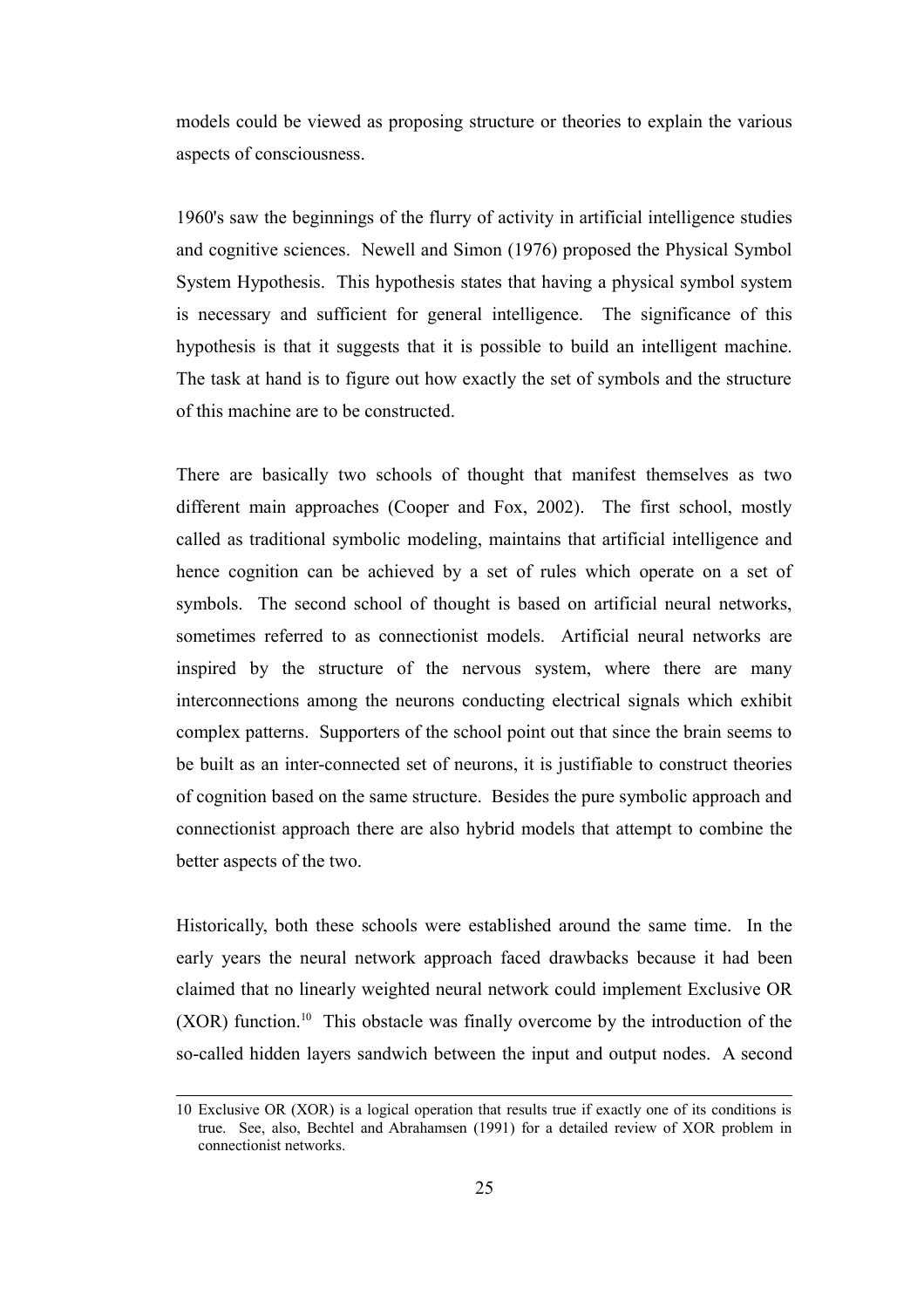wind of activity in the neural network approach took place starting in the 1980s. Both schools of thought have their strengths and shortcomings. While symbolic rule-based systems are easily written and comprehended, it becomes rather difficult to implement learning with this approach. Neural networks, on the other hand, are capable of incorporating learning. However, since their input-output relations depend on a set of weights distributed over a large number of neurons, the exact functioning mechanism becomes somewhat obscure to casual inspection. In this sense the neural network is a more holistic instrument while the symbolic rule-based approach tends to be closer to the more customary formal systems.

It was mentioned that the desire to build thinking machines gave impetus to the computer models of cognition. There are differences between the purpose and motivation behind the various studies. While some studies set as a goal the construction of an artificially intelligent machine, others aim to model intelligence to understand the underlying mechanisms of human cognition.

Another way of classifying computer models of cognition stems from whether the models are to be used as practical end products or as academic instruments for scientific inquiry. There exist practical implementations such as CMattie and IDA that take on useful responsibilities. Scientifically oriented models such as Clarion, on the other hand, are mostly used as investigative tools to enhance our understanding of cognition. Of course, the practical models could be useful in scientific inquiry, and similarly, versions of the scientific models could form the basis of future practical products.

In fact there are many practical software products that take on the responsibilities of humans. For instance, there are many expert systems based products that are very successful in automotive engine diagnostics.[11](#page-35-0) However, these products do not claim to be inspired by, or to implement, aspects of human cognition. So they are not as appropriate to be subjects of examination in cognitive science. Models

<span id="page-35-0"></span><sup>11</sup> Engine management computers routinely collect and store information on engine performance. Such information is downloaded during routine maintenance to a diagnostics computer that runs an expert system. This enables the identification of any problem with greatly improved efficiency in automotive repair.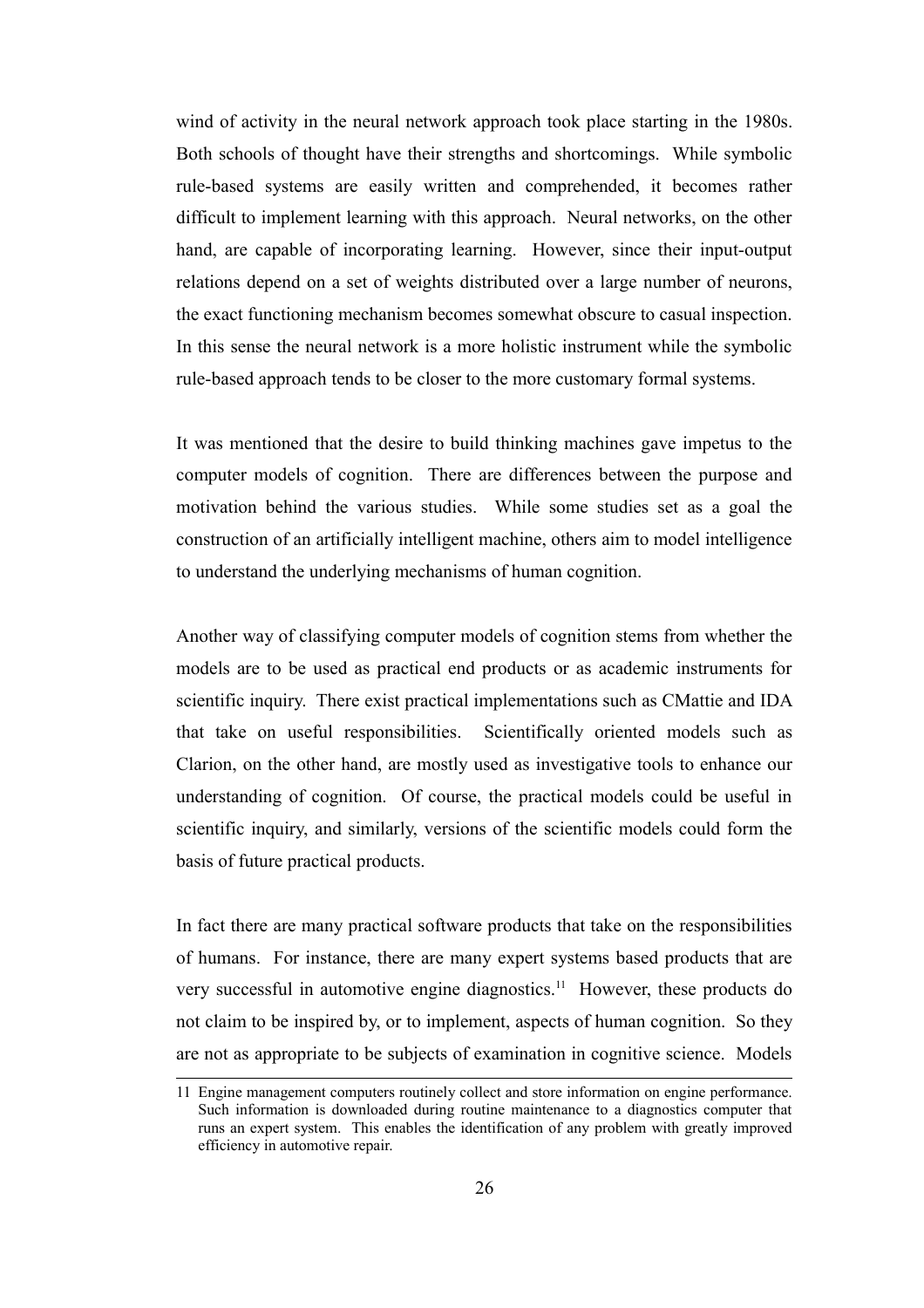that are specificity developed to enhance our understanding of cognition rather than to develop practical products are hence more prevalent in the cognitive science literature.

In cognitive science one considers different domains of cognitive faculties. For example, faculties such as vision, memory, decision making may be considered as different domains. Another classification of computer models can be achieved along the lines of domain specificity. Some models proposed architectures or frameworks that could potentially be customized to deal with any domain. Others are domain- or task-specific. For instance, they may be specific to the domain of attention. Newell (1990) makes an argument that if we are to understand human cognition we must focus on architectural models that are domain-independent, since these are capable of conveying information about the general notion of cognition. On the other hand, if task-specific models were to converge in structure and behavior, would have significant implication as the structure of cognition. The work of Maia and Cleeremans (2005) which combines three taskspecific models towards a more general framework for consciousness is a good example of this possibility.

#### **3.2 Computer Models of Consciousness**

This section reviews some self-claimed computer models of consciousness that have appeared in the literature. It should be mentioned that there are a relatively small number of such models. Below we study Clarion, IDA, ACT-R and the model proposed in the Cleeremans' review and study.

### **3.2.1 Clarion**

Clarion (Connectionist Learning with Adaptive Rule Induction ON-Line) is a cognitive architecture developed by a team led by Ron Sun (Sun, 2003; Sun, 2006). Clarion is a rather hybrid architecture that involves both connectionist and rule based elements. It can be used to model various cognitive tasks in many domains. Clarion recognizes implicit and explicit knowledge. It uses a back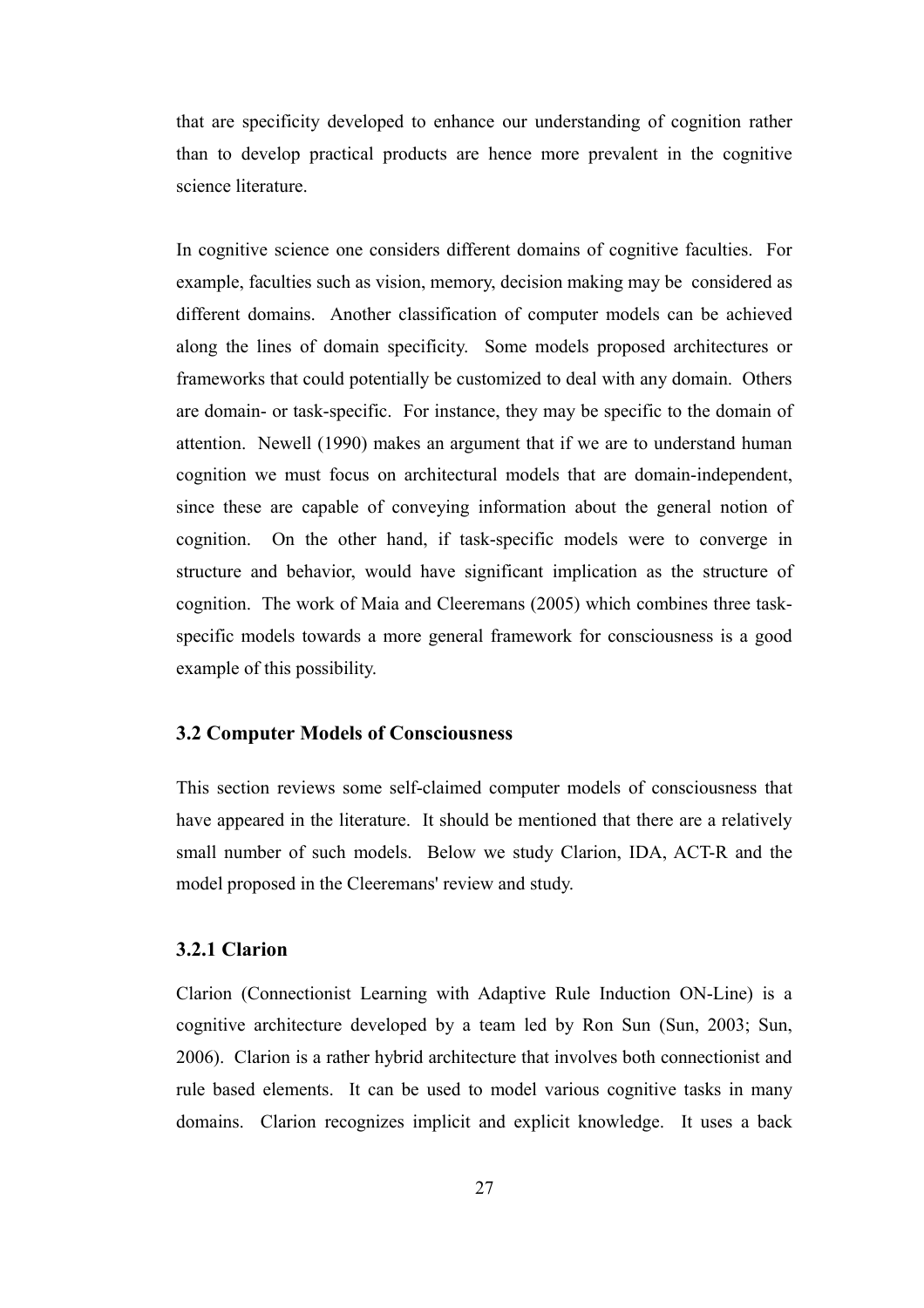propagation network to represent subsymbolic implicit knowledge. Semantic rules are used in a symbolic way to represent explicit knowledge. This leads to a two-level architecture, where the top level, or the explicit knowledge level, and the bottom level, or the implicit knowledge level, are modeled by different modules. Being a flexible and extensible framework, Clarion employs several subsystems such as the Action-Centered, Non-Action-Centered, Motivational and Meta-Cognitive Subsystems. Each subsystem contains top level and bottom level modules to handle explicit and implicit knowledge, respectively.



**Figure 1.** The Clarion Architecture (adapted from Sun (2006))

Explicit knowledge works with rules and chunks. Chunks are collections of dimension/value pairs. Here the word 'dimension' refers to properties. For example, the chunk car-a may consist of the dimension/value pairs, (type, sedan), (color, red), (number\_of\_doors, 4). An important concept in Clarion is the so called "state of the world". It refers to the environment in which Clarion is to operate. The state of the world consists of many dimension/value pairs. In addition, Clarion implements a working memory<sup>[12](#page-37-0)</sup> as well as goals which also

<span id="page-37-0"></span><sup>12</sup> In psychology, "the concept of working memory proposes that a dedicated system maintains and stores information in the short term, and this system underlines human thought processes" (Baddeley, 2003, p. 829). The term 'working memory' was used in the work of Baddeley and Hitch dated 1974 (as cited in Baddeley 2003). The core idea of working memory has been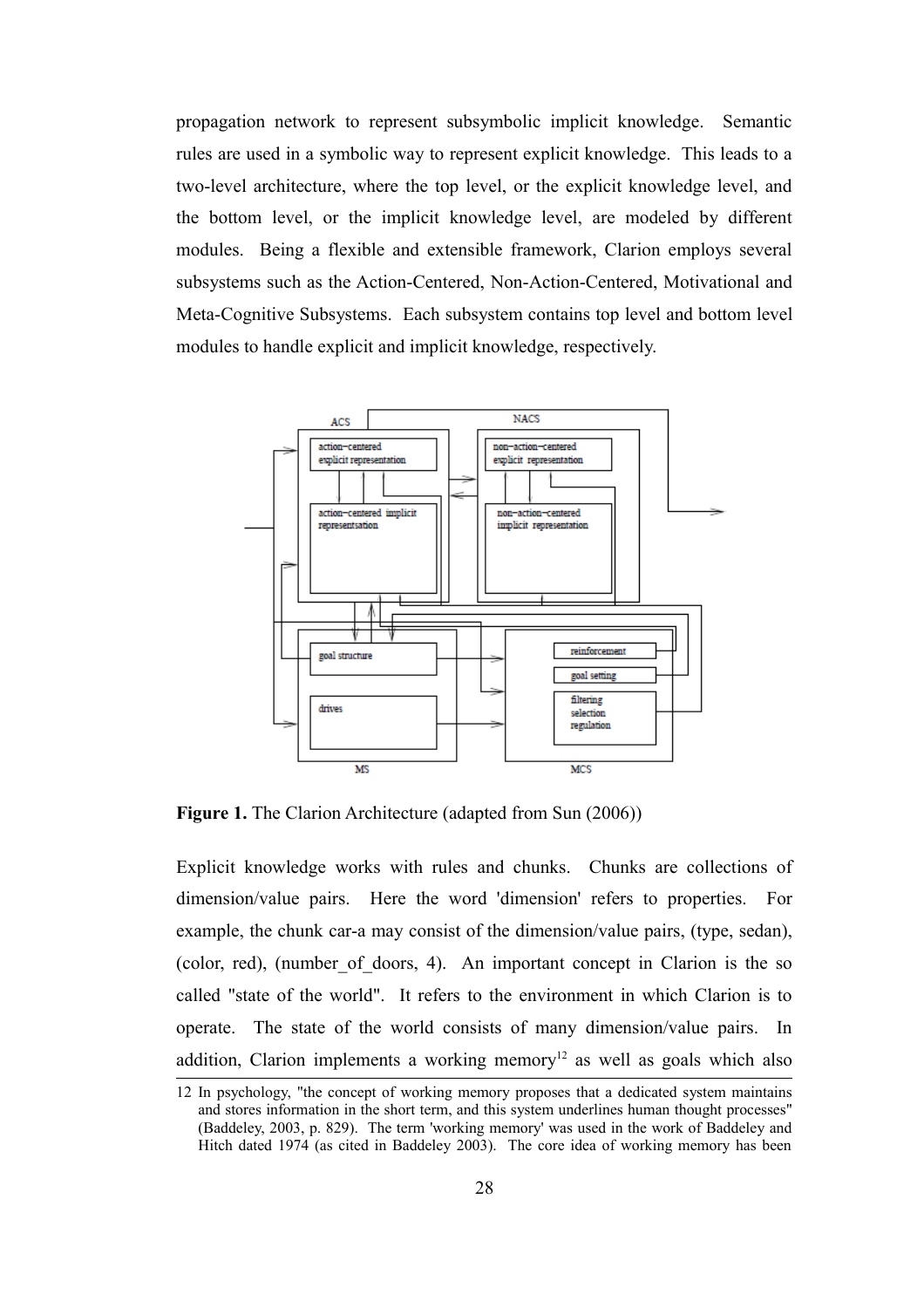contain dimension/value pairs. Rules use chunks and scan the dimension/value pairs present in the state of the world, working memory and goals. If all the dimension/value pairs in the condition part of a rule are present, then the rule is triggered. As a result, the dimension/value pairs in the action part of the rule are introduced to the working memory. At the top level, the output dimension/value pairs are generated from the input dimension/value pairs through this rule mechanism. The bottom level also generates output dimension/value pairs from input dimension/value pairs. However, the mechanism here is more implicit. A back-propagation network rather than rules is used. Since both the top level and bottom level knowledge is represented by dimension/value pairs these two levels can freely exchange the represented knowledge. That is, both the top level and bottom level use the same dimension/value pairs, although the top level combines dimension/value pairs into chunks. Clarion implements different types of learning for the top and bottom levels. The bottom level, back propagation networks use Q-learning. Q-learning basically considers many alternative actions and rewards the action that is the most helpful towards the set goal. There are many alternate learning mechanisms for the top level. Some of these are specific to a given subsystem. The learning mechanisms include top-down assimilation, imitative learning, rule extraction, and independent rule learning.

As mentioned, some dimension/value pairs are kept in what is called working memory. Working memory is akin to human short-term memory. Dimension/value pairs are placed in working memory as a result of the outputs from the rules or backpropagation networks. Items placed in working memory degrade and decay over time. This allows the content of the working memory to be changed over time. Note that items in the working memory are available to the rules at the top level and it is also available to the bottom level as input. As a separate component Clarion implements a goal structure and maintains a goal stack to handle the hierarchical nature of goals and sub-goals that must adhere to given precedence relations.

preserved from that time, although there have been some modifications to the original model. For a review of the studies on working memory see Baddeley 2003.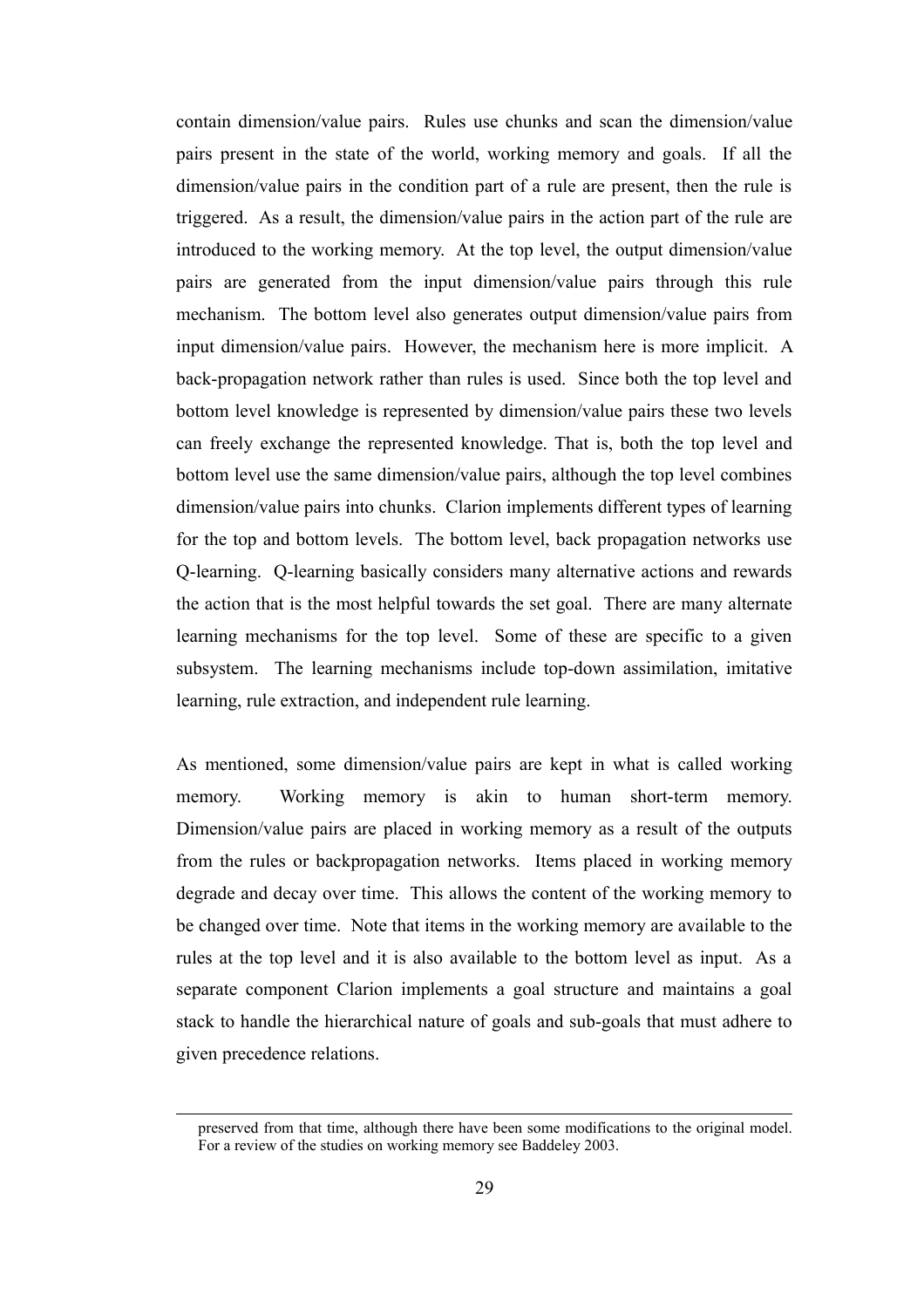We now review Clarion with respect to our composite list. The first item on our list was the difference between conscious and unconscious processes. Clarion has a two-level architecture. The lower level neural network corresponds to the unconscious representations and processes while the upper rule-based level corresponds to the conscious representations and processes. In this respect, Clarion models the two and clearly delineates them.

The next item, availability, does not hold in Clarion. Although information can be shared among the subsystems, no attempt is made to elevate the top-level conscious processes more so than any other information. Lower-level information is shared as much as upper-level information. In other words, conscious thoughts are shared in the same manner as unconscious thoughts. We must thus conclude that Clarion does not fulfill the second item on our list.

The third item on our list, direct and explicit knowledge is not addressed in Clarion. There is a general view that models that employ symbolic representations and rules at the upper-level are more suitable for implementing direct and explicit knowledge. However, just representing such knowledge is not sufficient to fulfill the third item on our list. We would expect the model to not only represent such information but also provide specific mechanisms to actually be able to use and act on such information. Clarion lacks the latter.

The last three items on our list are qualia, structure of experience, and subjectivity. All three items are related to phenomenal consciousness. Our view, as explained in the previous chapters, is that phenomenal consciousness is interpreted in different ways in the literature. This is why we explicitly list qualia, structure of experience, and subjectivity as separate items, although other researchers have used the term 'phenomenal consciousness' to describe any one of these.

Clarion claims to address phenomenal consciousness. More specifically, Clarion states that since there is a representational difference between the upper and lower level processes, the model captures phenomenal consciousness. Clearly, such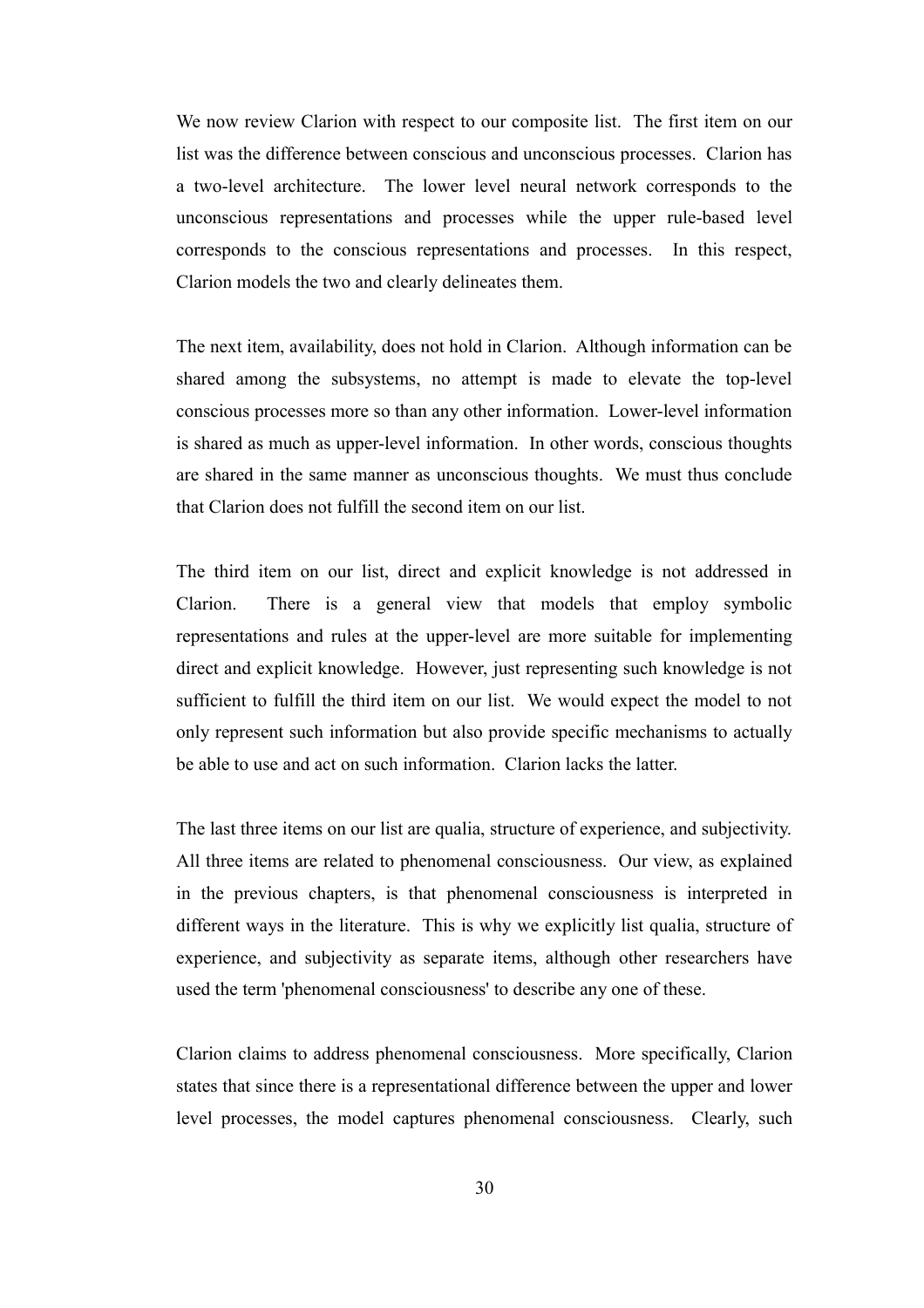division is not sufficient to address structure of experience or subjectivity. What Clarion claims to address may be considered to fall under the item qualia. Although the separate representation of upper and lower level processes seems to be a plausible structure to explain qualia, simply implementing such a division is not, in our view, sufficient to model qualia.

#### **3.2.2 IDA**

IDA (Intelligent Distribution Agent) (Franklin, 2000; Franklin, 2003) is somewhat different from the other models in that it has been given a specific practical task to perform. Namely, IDA is used by the U.S. Navy to assign specialists to new posts. This task requires several things. IDA must communicate with the sailors through e-mail. It uses natural language in doing so. IDA must access the databases to see what is needed and what is available. Moreover, IDA must observe the rules and regulations of the Navy in making these decisions. However practical the end task is, IDA is nonetheless claimed to be an architecture that models a "conscious" mind. The term 'consciousness' is in quotations, following the developers, since there is no claim to model all aspects of consciousness. For instance, it is explicitly stated that IDA has no claim in modeling phenomenal consciousness.

IDA implements the global workspace theory as an autonomous software agent. An autonomous agent is defined as "a system situated in, and part of, an environment, which senses the environment, and acts on it, over time, in pursuit of its own agenda" (Franklin and Graesser, 1997). Autonomous software agents are claimed to facilitate cognitive sciences by promoting several hypotheses. Working with such agents, therefore, provides insights into the workings of the mind.

The global workspace theory was put forth by Baars (1988). In that work, it is proposed that consciousness involves several processes, some of which enter a global workspace. Once in the global workspace its content becomes available to other elements and processes. The processes in the global workspace decay over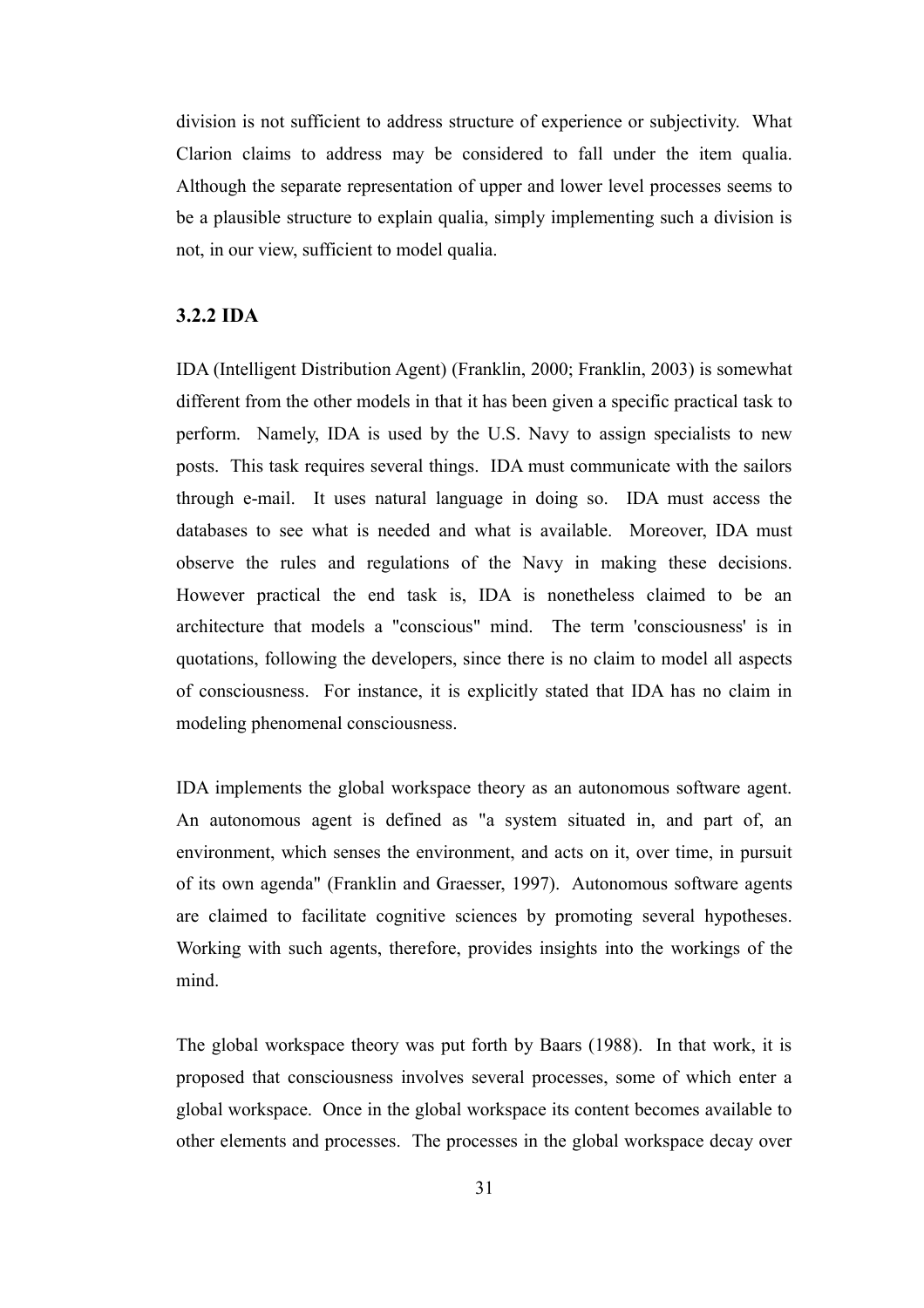time, which allows the global workspace to be a dynamical mechanism. Viewing the many processes as separate agents, one may also consider the model to be a hierarchical multi-agent system. The developers of IDA view a software agent that implements the global workspace theory to be a "conscious" software agent.

IDA is a hybrid system that combines both symbolic and connectionist elements. IDA combines components responsible for so-called high-level abstractions such as behavior and emotions with low-level elements, known as codelets. Each codelet is a piece of code that performs a specific task. Codelets perform these tasks independently and concurrently. These codelets constitute the multiple agents in the multi-agent view of IDA. Perception, for instance is accomplished by the many codelets acting on the inputs. Each codelet tries to identify some property of the input. Those codelets that successfully identify some aspect of the input activate nodes of a slipnet. When the slipnet settles, the output corresponds to the derived meaning of the inputs.

IDA employs what is called a sparse distributed memory (SDM). SDM is content-addressable, which is claimed to be well-suited for long-term associative memory. In content-addressable memory, the address of the data need not be known. The address is retrieved, at least in principle, from the data. For instance, when given a last name, a human may easily recall the first name, and the profession of the person. No address information is needed, as partial data is sufficient to retrieve the entire contents of memory. In IDA, retrieval from SDM is implemented as an iterative process. If the target is not found within a predetermined interval, IDA generates the response "I don't know."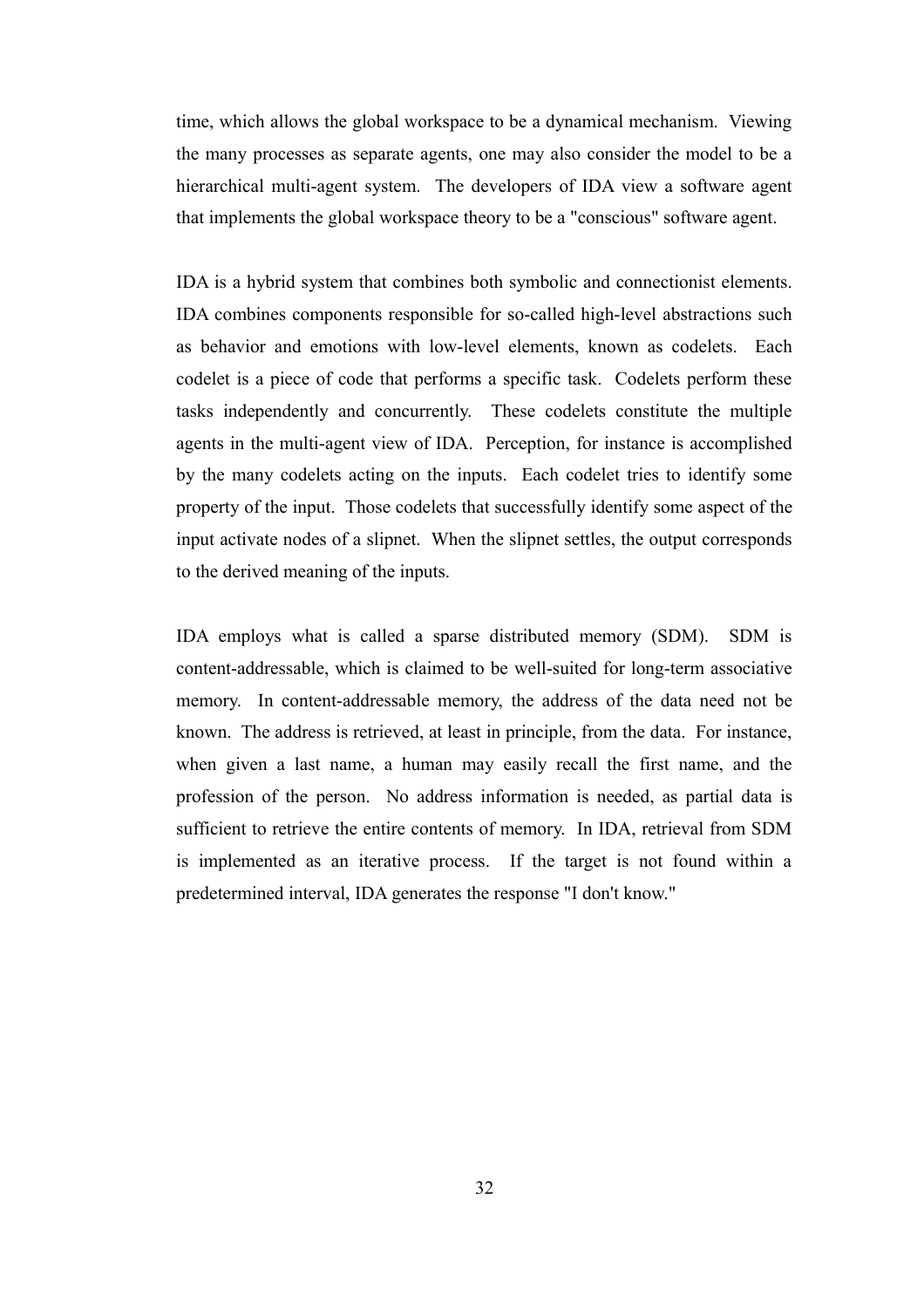

**Figure2.** IDA's Cognitive Cycle (adapted from Franklin (2009))

As described, consciousness is modeled by the multitude of codelets, some of whom activate nodes in the global workspace. There are several components of this architecture: there is a coalition manager, a spotlight controller, a broadcast manager, and a set of attention codelets. Codelets continuously scan the inputs to see if there is anything new. The signals from the codelets that identify a new input are combined by an attention codelet. The attention codelet and the codelets it is associated with comprise a coalition. The strength of the coalition depends on how well the codelets match the input to the conditions they are to identify. The coalition manager regulates this process. Each coalition then competes for consciousness. The spotlight controller determines which of the coalitions are to be elevated to the global workspace. Typically, the coalition with the highest strength is chosen by the spotlight controller. Finally, the coalition elevated to the global workspace is broadcast system-wide by the broadcast controller.

Action selection in IDA is implemented by behavior codelets. A behavior is similar to an (if-then type) production rule that has conditions and associated actions. Behavior codelets in IDA also take into consideration the strength of the conditions in determining the actions.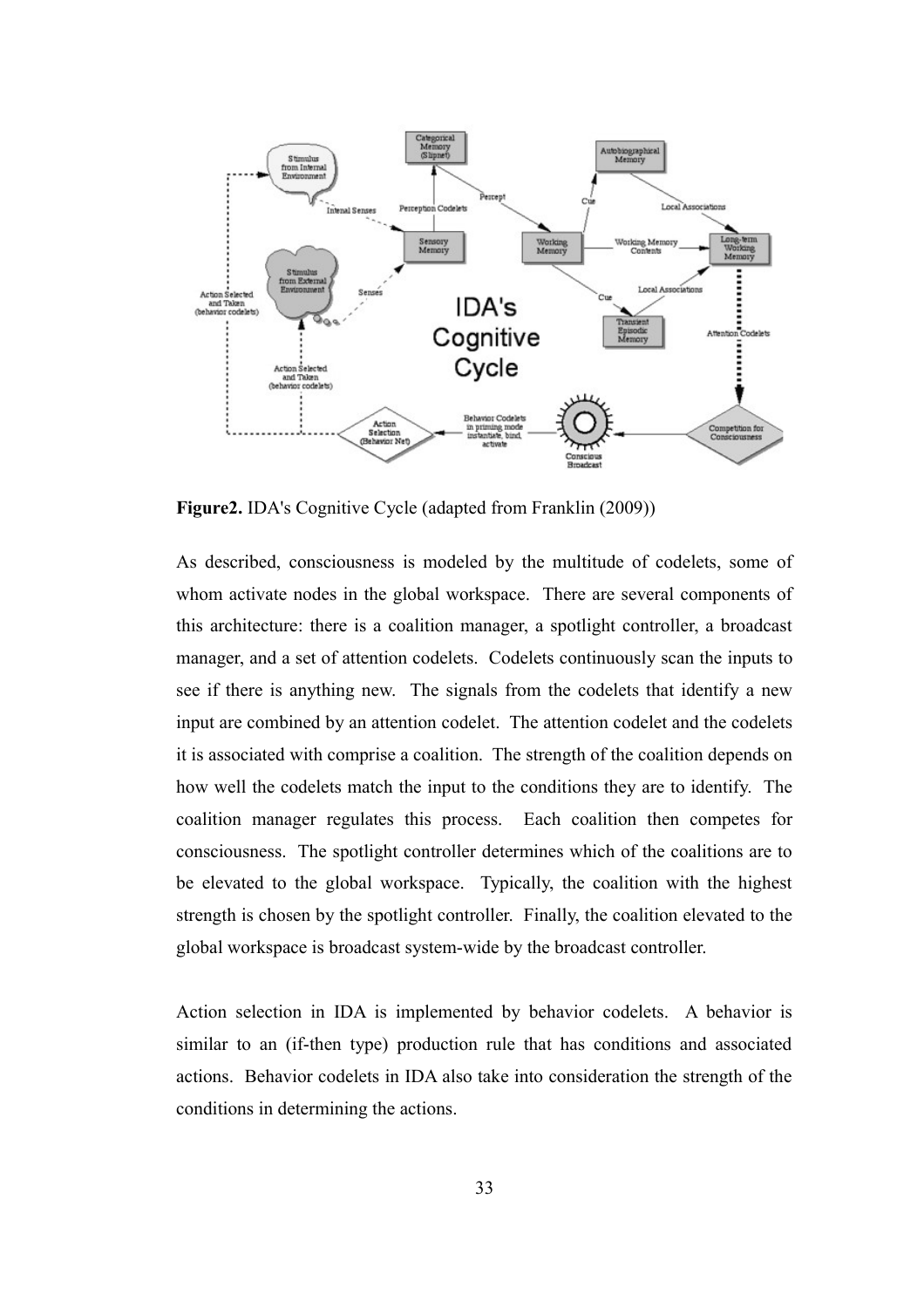All this takes place in cyclical manner. The inputs are scanned by independent parallel codelets. Attention codelets operate on the inputs and coalitions are formed to compete to enter the global workspace. Those coalitions chosen by the spotlight controller enter the global workspace and are announced by the broadcast mechanism. The action is generated by the behavior codelets that implement the production rules. The IDA input-processing-output cycle thus parallels the psychological stimulus-cognition-response cycle.

We now review IDA with respect to our composite list. The first item on our list was the difference between conscious and unconscious processes. IDA implements a global workspace. Information that is elevated to the global workspace is considered to represent the content of conscious mental states. In this respect, IDA fulfills the first item on our list.

The next item, availability, also holds in IDA. Recall that some information is broadcast to the entire system. This makes it available to any component within the model. Thus, IDA fulfills the second item on our list as well.

The third item on our list, direct and explicit knowledge is not addressed in IDA. There is no mechanism to maintain a representation of IDA's internal states. This, given the task-oriented nature of IDA, is understandably not taken to be a priority. Nor is there any claim that IDA attempts to do so.

The last three items on our list are qualia, structure of experience, and subjectivity. Again, being task-oriented, IDA makes no claim or attempt to model any one of these. Curiously though, at one point, the statement is made that the broadcast "is hypothesized to correspond to phenomenal consciousness" (Franklin, 2000). Beyond providing a good example of how in the literature phenomenal consciousness and availability is sometimes confused, we find little credence or value in this claim. In all fairness, however, IDA may have the beginnings of some aspects of what we called structure of experience. Specifically, we mentioned the unity of conscious experience. The coalition manager and the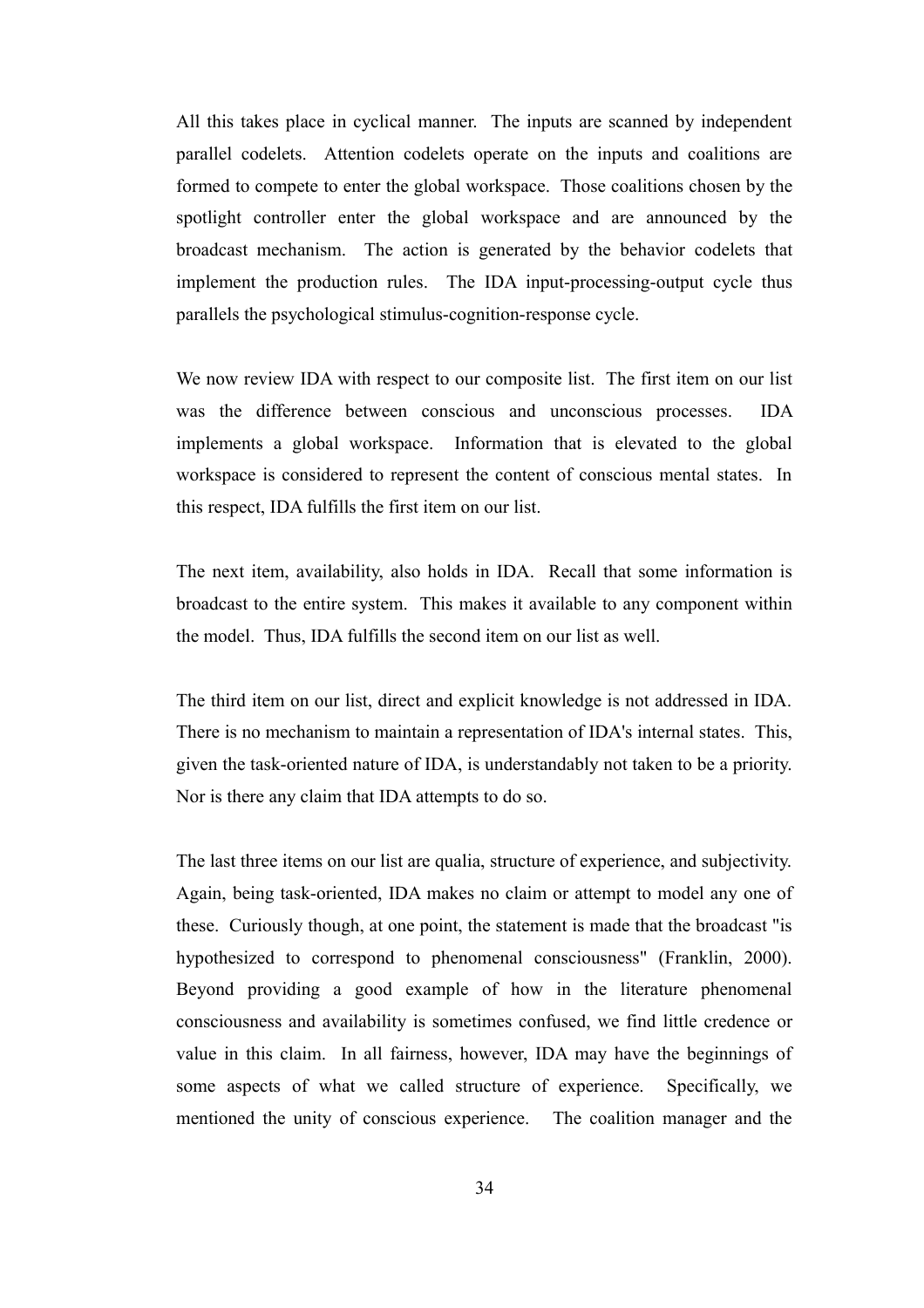related structures of IDA may be used to implement such aspects into a computer model of consciousness.

### **3.2.3 ACT-R**

ACT-R (short for "adaptive control of thought - rational") (Anderson, 1996; Anderson et al., 2004), and its predecessor ACT ("adaptive control of thought") are open architectures that can be programmed to perform several tasks. ACT-R is somewhat different from other computer models of consciousness. At the outset, ACT-R does not make an explicit attempt to model consciousness *per se*. It proposes an architecture for the mind without the stated objective to handle consciousness. It is interesting, however, that the resultant model displays elements of consciousness present in other models which explicitly set out to address consciousness (Taatgen, 2009).



**Figure 3**. ACT-R Architecture (adapted from Anderson et al. (2003))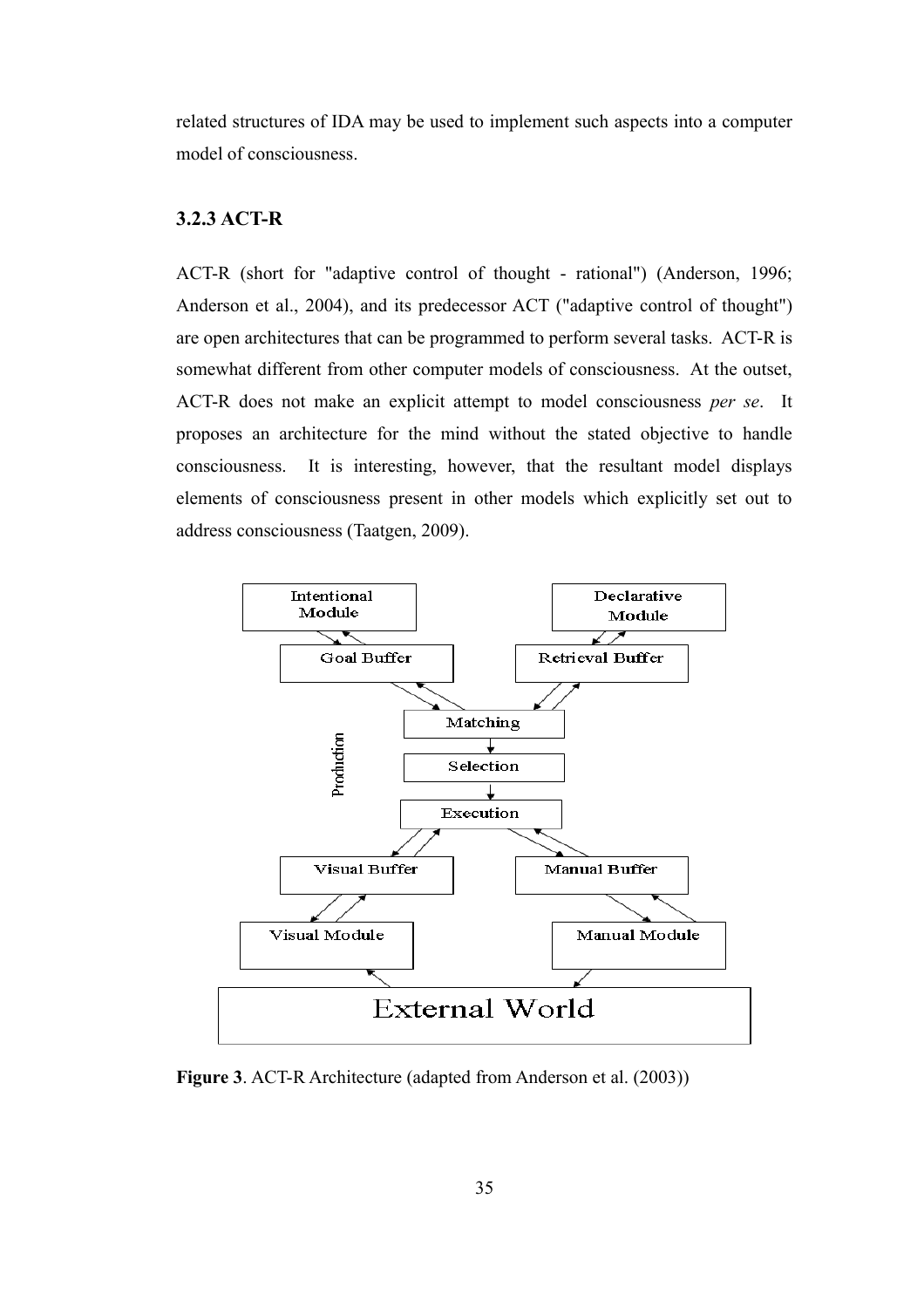ACT-R attempts to integrate several modules with a core production system. The exact number of modules is not important. A set of modules have been implemented and made available. Users may insert their own production rules and experiment with the ACT-R architecture. As an example, consider the implemented vision module, motor module, intention module, and declarative memory module. The vision module has the task of identifying objects in the field of vision. Critical to the concept of a module, each module contains a buffer. Just as a person may see many objects in her field of vision but focus her attention on a specific object, the buffers selectively hold the information most relevant to the task at hand. In fact, buffers play a central role in ACT-R. ACT-R proposes that these buffers interact, with the involvement of the production rules, to determine cognition. Specifically, the production rules scan the buffers. The rules that fire produce results that are also kept in the buffers. The buffer contents thus dynamically change as new inputs are received and the production rules are applied.

Many of the processes are carried out in parallel. However, some processes must be performed in series. The buffer content is limited to a single declarative unit of knowledge, which is referred to as a "chunk" in ACT-R. Accordingly, only a single memory can be deposited or retrieved at a time. Similarly, production rules are fired one at a time, at each cycle.

The various modules in ACT-R, in general, perform their tasks in parallel, independently of each other. The integration comes from the fact that each module also deposits information about its activities into its buffer. The procedural memory module that contains the production rules has access to this information. The production system can detect patterns of module behavior and fire rules depending on the observed patterns. This provides a higher-order coupling among the modules, which gives rise to the integrated nature of ACT-R.

As mentioned, ACT-R does not make an explicit attempt to model consciousness *per se*. However, that the resultant model displays elements of consciousness. To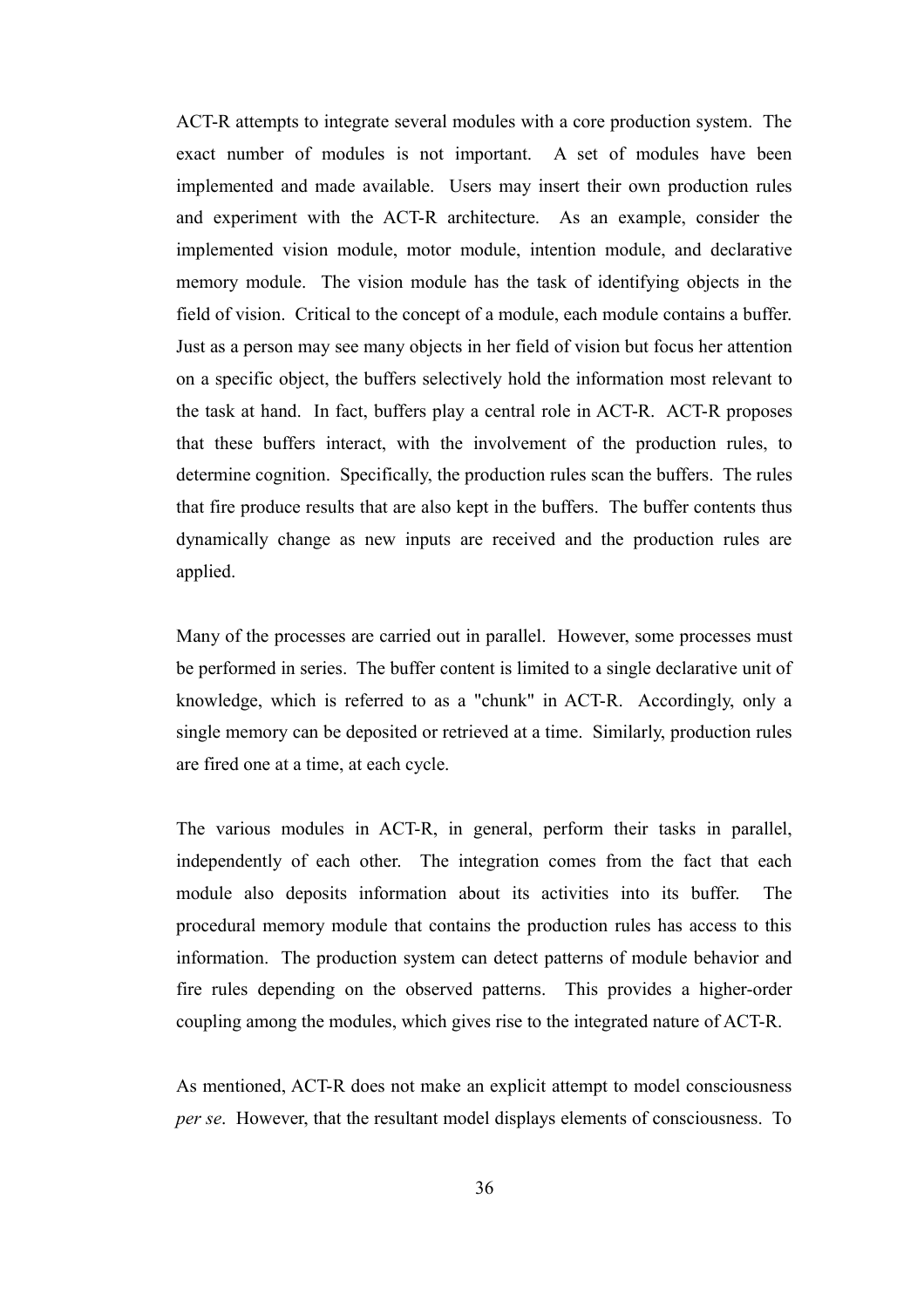start with, not all of the information in the modules are placed in the buffers. The distinction between the information in the modules and in the buffers fulfill the requirement of our first item, namely the distinction of conscious and unconscious mental states.

ACT-R also scores high on our second item: the availability of conscious information to other processes. The production system of ACT-R has access to all of the information in the buffers. Thus, once placed in a buffer, the information becomes available to all processes.

The third item, direct and explicit knowledge does not correspond to any part of ACT-R. We thus conclude that ACT-R does not fulfill this item on our list. The remaining three, viz. qualia, structure of experience, and subjectivity all relate to phenomenal consciousness. Again, ACT-R does not address these elements at all.

#### **3.2.4. Cleeremans' Review and Study**

The last computational model is based on Cleeremans' review and study, CRS (2005; Maia and Cleeremans, 2005). CRS is different from the previous three. Although the ideas have been proposed, a computer model that exactly implements those ideas has not yet been developed. Nonetheless, we regard the CRS to be in the same category as the models discussed above, since it can, in principle, be implemented. Cleeremans develops his ideas based on observations from three separate computer models. In addition he shows how the final ingredient of his model, namely, the issue of meta-representation, can be implemented.

The first of the models, that is used by Cleeremans is by Dehaene et al. (Dehaene and Changeux, 2005). It models the phenomenon known as attentional blink. Attentional blink refers to the case where two inputs are issued at rapid succession. While the subject focuses his attention on the first task, he misses the second input. In essence, his attention blinks during the second input and causes him to miss the second input entirely. Attentional blink is modeled using neural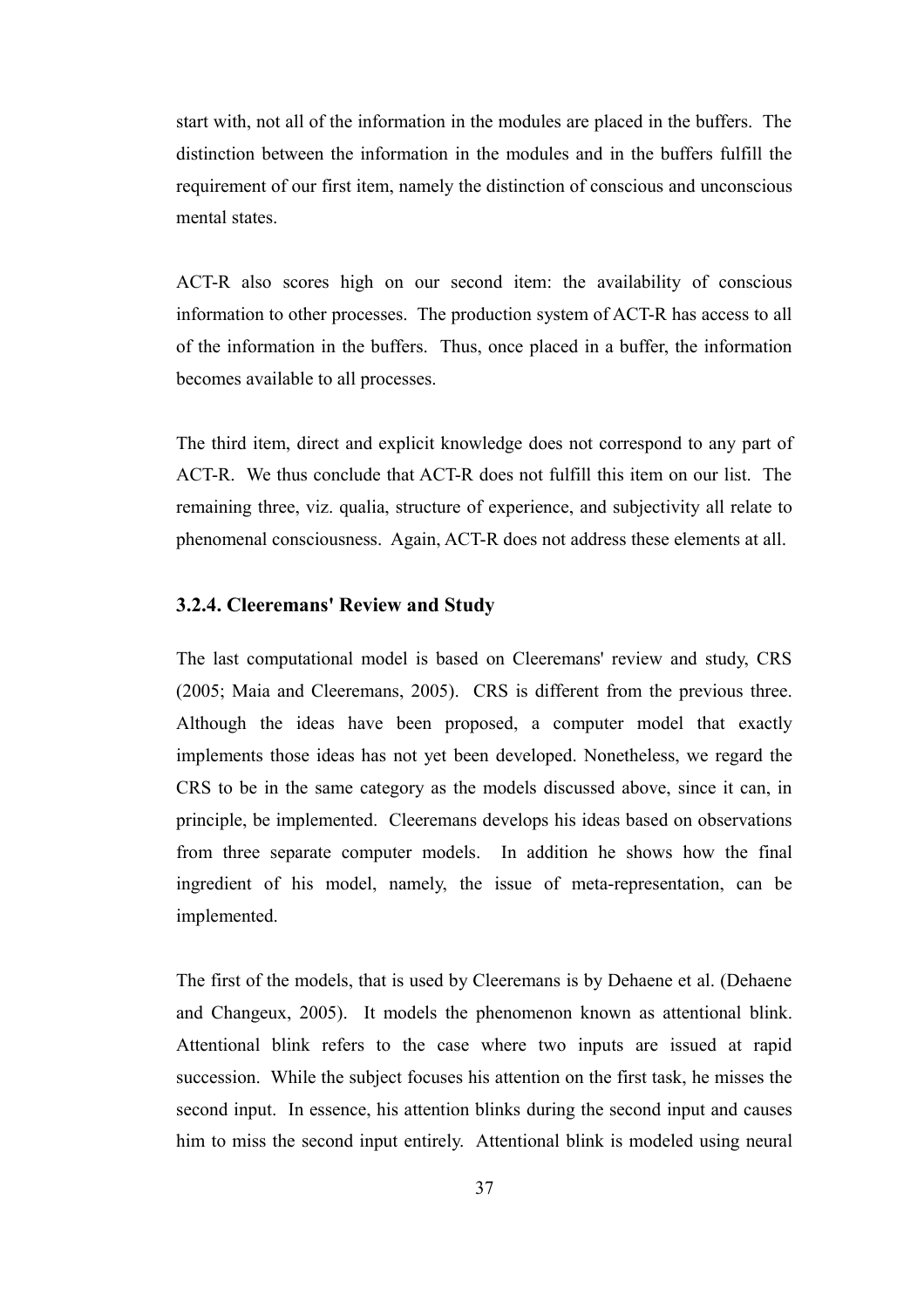networks. In fact there are two sub-networks, one for each task, and the two subnetworks are linked by inhibitor connections each suppressing the activation of the nodes of the other. Whichever network receives the input first starts its computation ahead of the other and becomes the first to activate inhibitors. The second input is processed in the usual way until it reaches the stage where its further progress is inhibited by signals from the other sub-network. In fact when two inputs in rapid succession are received only the first reaches the termination, while the second is suppressed. This model successfully mimics the phenomenon of attentional blink.

The second model by O'Reilly, Braver, and Cohen (1997) implements the socalled AX-CPT (AX-Continuous Performance Test) task by a neural network. Here a sequence of characters are presented to the subject. If the character X immediately follows character A, the subject is to press the left button. In all other cases the subject is to press the right button. The model contains several layers. The stimulus contains a dedicated character for each input. As the characters are received sequentially the corresponding input nodes of the stimulus are activated. The response contains two output nodes, one for the left button and one for the right. The input nodes of the stimulus are linked to the output node of the response to an intermediate layer called PMC (posterior perceptual motor cortex.) In addition, two intermediate nodes constitute the higher-level PFC (prefrontal cortex.) The two nodes of the PFC labeled 'left to X' and 'right to X' are activated based on whether the character A is received before the character X or not. In essence the node 'left to X' of the PFC is activated when the first character A is received. This arms the system. If a character X is received immediately after the system is armed, then the subject is to press the left button. If a character other than X is received, the system is disarmed. With this scheme, only when the character X immediately follows a character A, will the system be armed and the left button pressed. The AX-CPT model uses the PFC to influence the processing that takes place within the PMC and allows the neural network to operate as the human subjects do. That is, there is competition between the actions of pressing the left button and pressing the right button, and this competition is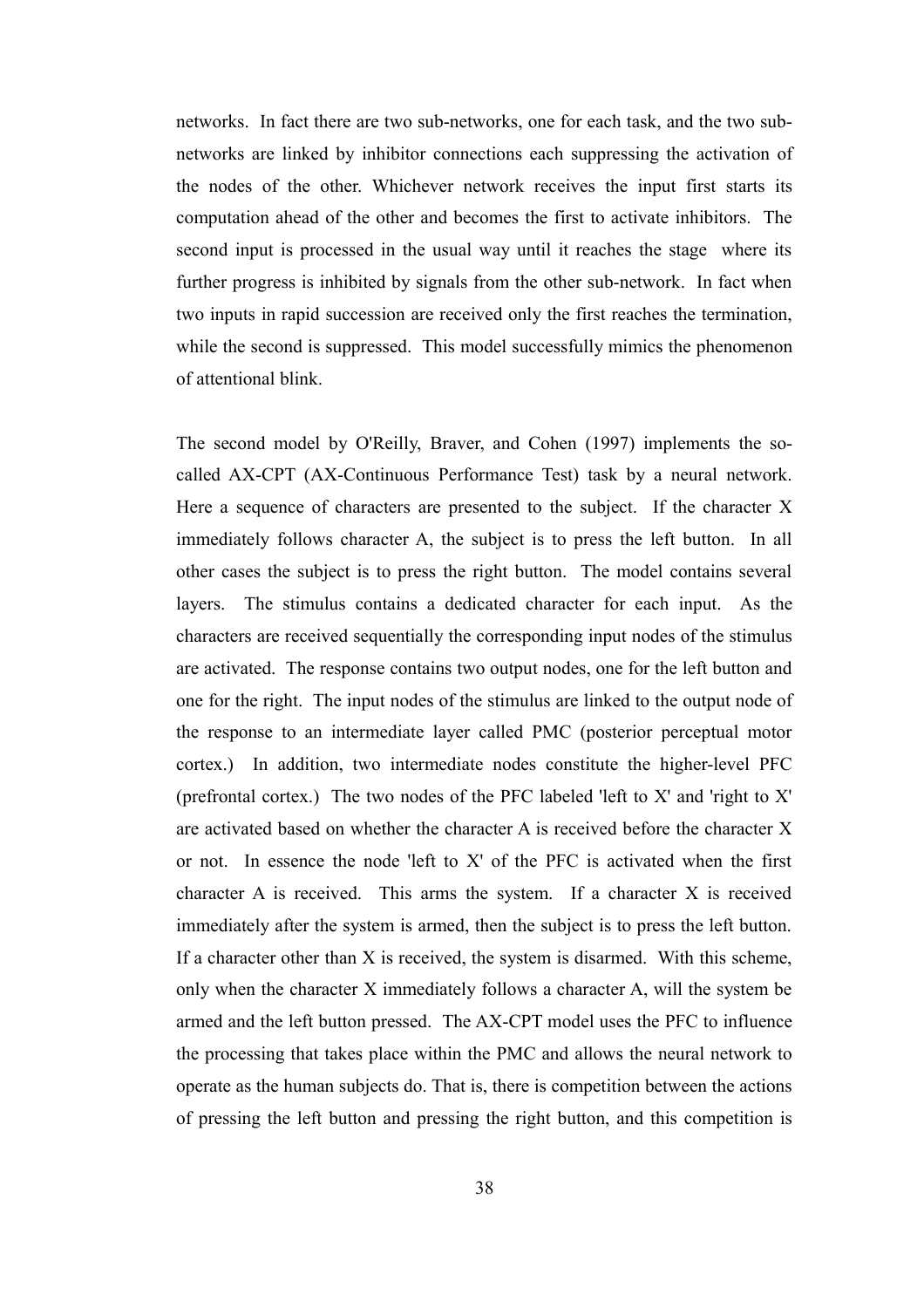not only a result of the input stimulus but also controlled by the state of the PFC (whether the PFC is armed or not). Here the PFC corresponds to the working memory and stores the information about the last received character. As Cleeremans and Maia (2005) points out "the PFC layer is capable of biasing competition 'downstream' (via its projections to PMC) and maintaining activation during a delay".

The last neural network model is developed by Cleeremans, Timmermans and Pasquali (2007). It illustrates the the phenomenon of meta-representation. The immediate task is to recognize a single digit given in a five-by-four dot matrix representation. The dot matrix contains a total of twenty input nodes, different combinations of which are activated depending on which number is to be shown. The output consists of ten nodes, representing the digits from zero to nine, only one of which is activated depending on the input. The input and output layers are linked through a hidden layer containing either five or ten nodes. Such neural networks can be trained to successfully yield the correct number based on the input pattern. Cleeremans adds to this structure another sub-network whose outputs contain representations of both input and output nodes of the original network. That is, the subsystem contains thirty output nodes twenty of which are expected to follow the dot matrix input and ten of which the state of the output. In essence the outputs of the subsystem represent the state of the original system. The subsystem receives its input from the hidden layer of the original network through an additional hidden layer of its own. When the entire system operates as intended the network identifies the dot matrix pattern and generates the correct output, while the subsystem reproduces the state of the system from information through the hidden layer. The output of the subsystem corresponds to the metarepresentation of the system. This phenomenon is significant since it is analogous to being aware of one's own thought.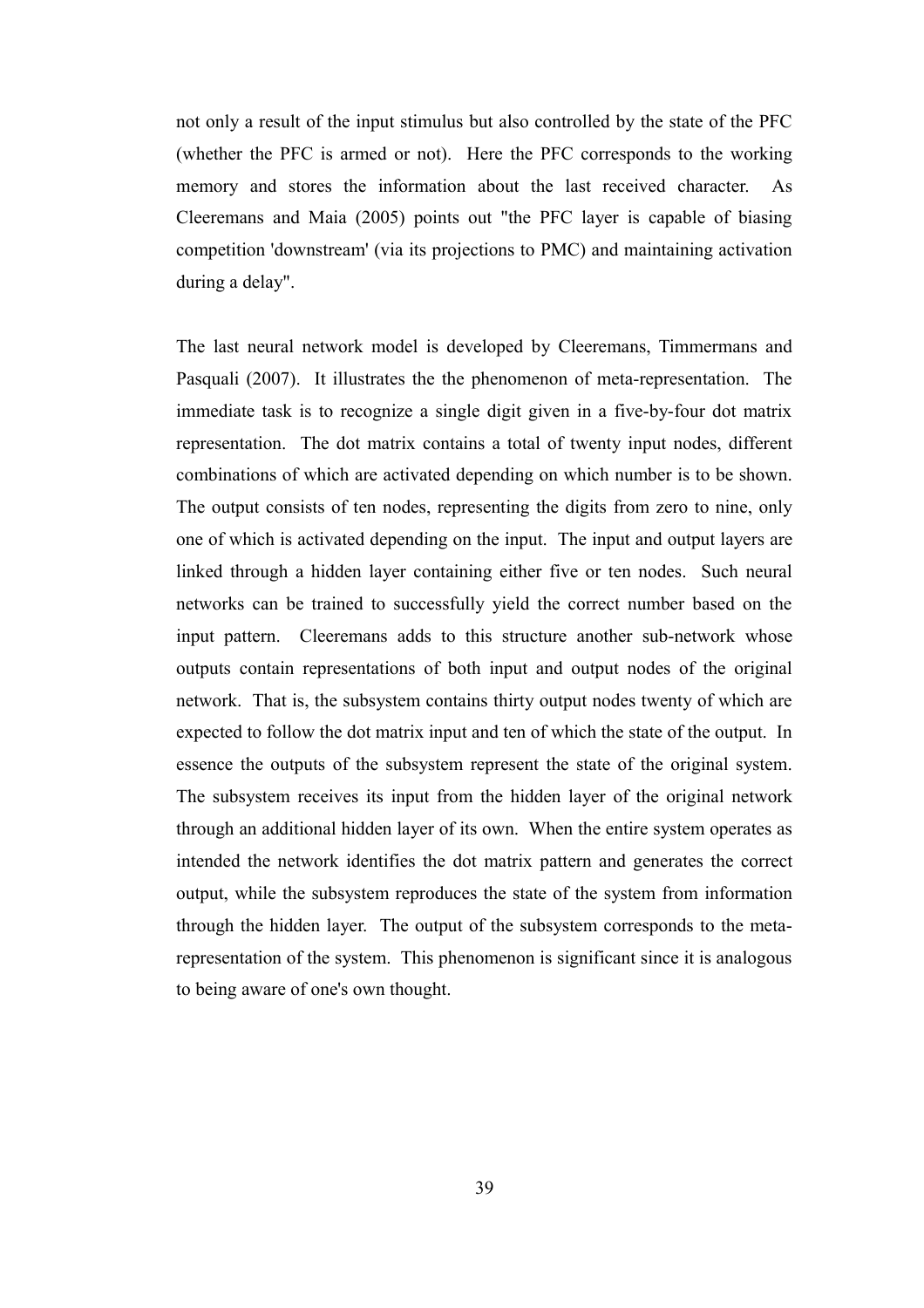

**Figure 4**. The Meta-representation Network (adapted from Cleeremans et al. (2007))

Based on these four studies, Cleeremans put forward a computer model that may in principle be implemented. He hypothesizes that the following five mechanisms are associated with consciousness, and thus should be included in the model. These mechanisms are, active representation (neuronal firing), global computation biased by top-down modulation (as in the AX-CPT model), global constraint satisfaction (related to the brain's knowledge of the current situation), re-entrant processing (to allow global interpretations in higher level areas to influence the processing in lower level areas), and finally meta-representation (the knowledge of one's thoughts).

The distinction between conscious and unconscious representations is considered by Cleeremans to be dependent on whether the information possesses the qualities of strength, distinctiveness, and stability. The strength corresponds to the level of activation. The net with the highest activation level is the strongest. The net that is selected to be reinforced by the top level network receives its distinctiveness. For instance, in the AX-CPT experiment, once the system is armed by the detection of an A, the pattern that represents X becomes distinctive. Stability refers to the dwell of the state for some time. This is achieved by re-entrant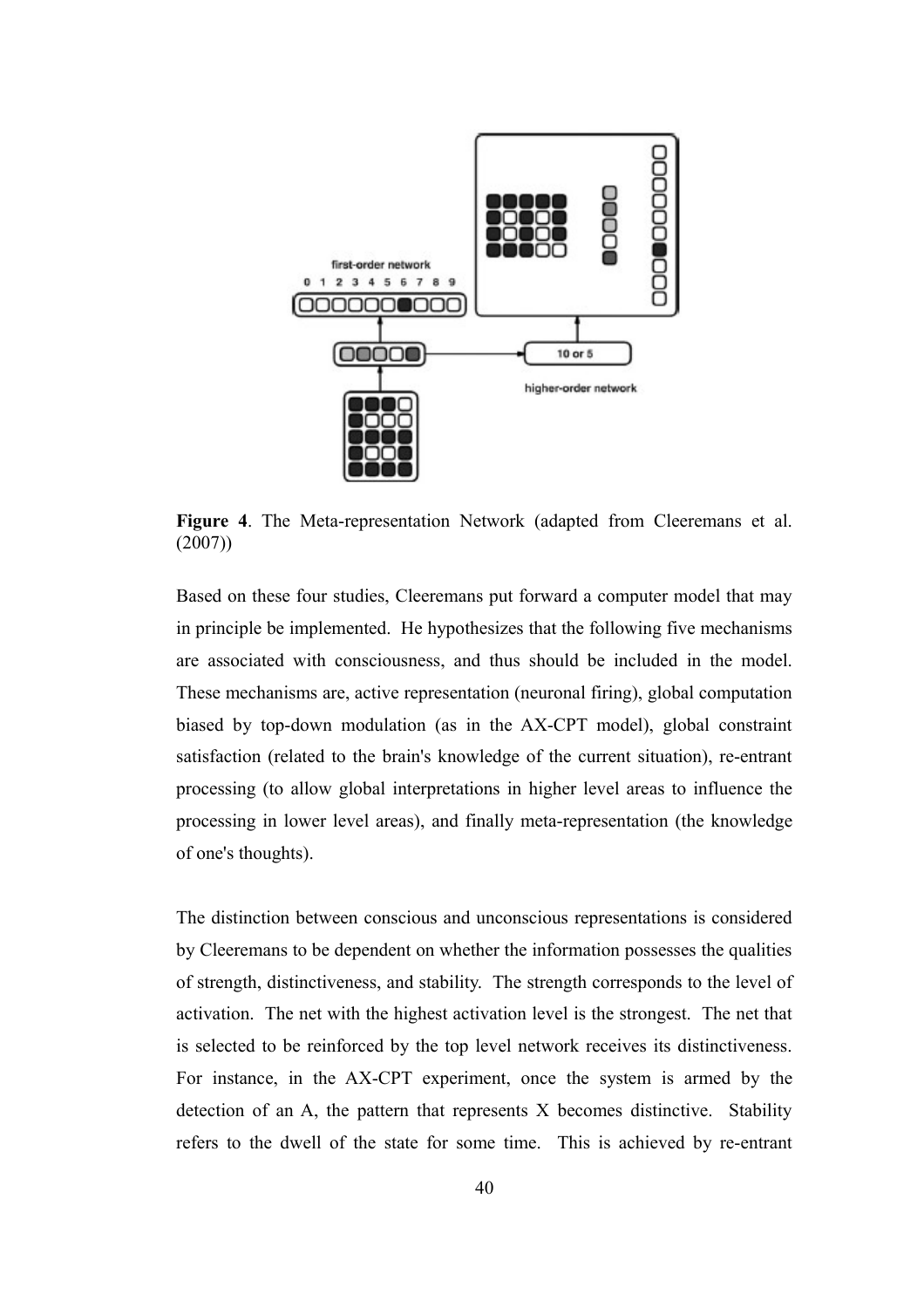signals and networks that keep the activation of some states on hand. This dwelling allows time delays between the A and the X, as well as provides the necessary mechanisms in modeling attentional blink. In the latter experiment, the first stimulus is retained by re-entrant signals, thereby inhibiting the process of the second stimulus.

Availability, the second item on our list, is not explicitly modeled. However, the fact that some information is elevated to the top level, and that this information can influence the activities at the bottom levels is, in principle, akin to the notion of availability. In the AX-CPT model, once the system is armed after the detection of the character A, this information becomes available to the input layer, and influences the subsequent processing of the next received character.

The third item, direct and explicit knowledge of the contents of the conscious states is considered by Cleeremans. In the dot-matrix digit recognition simulation, the system employs a separate network to model its internal representations. This amounts to carrying explicit knowledge about the contents of the systems.

The remaining three items on our list were qualia, structure of experience, and subjectivity. The last two, namely structure of experience and subjectivity, are not addressed by the models. Cleeremans claims to have made inroads into qualia by stating that a quale is an acquired quality through experience. Since neural networks are capable of learning, and formulating the relationships among the objects of representations, qualia will eventually be captured by the model. As will be discussed in the following chapter, although we feel that this argument has merit, as far as our list and our evaluation of computer models of consciousness are concerned, we must consider CRS not to have captured qualia in its entirety.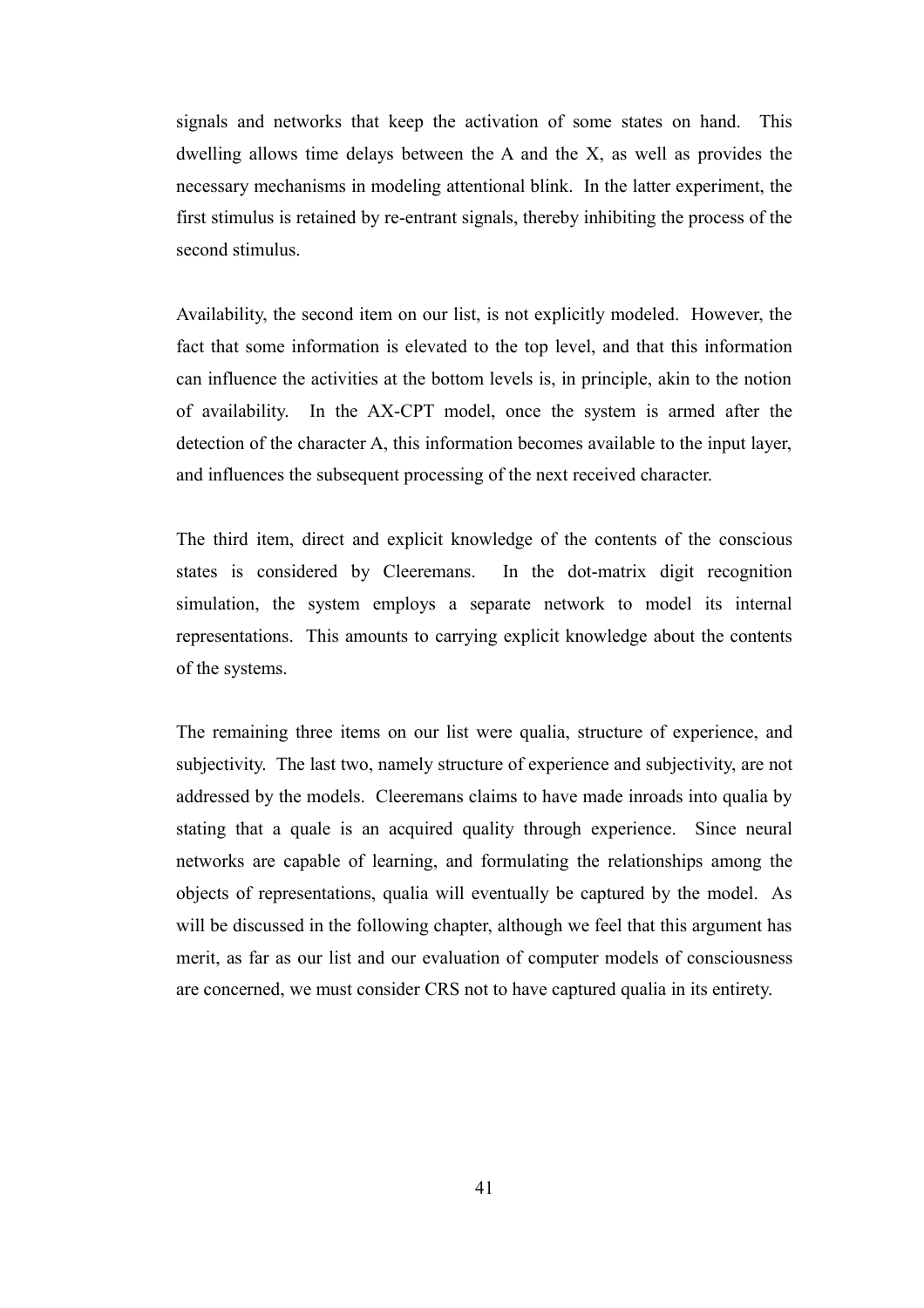## **CHAPTER 4**

### **CONCLUSION**

We now summarize the findings of the former chapters. We evaluated four computer models of consciousness according to our list of six features identified by philosophy. The following table summarizes the results. In the table, the features each model successfully implements are denoted by a plus (+). The table entries that correspond to the features not addressed by the respective model are left blank. There are a few table entries, denoted by question marks (?). These correspond to partial models or efforts that may need further amplification.

**Table 2** Results of the Study

|                                                      | <b>Clarion</b> | <b>IDA</b> | <b>ACT-R</b> | <b>CRS</b>    |
|------------------------------------------------------|----------------|------------|--------------|---------------|
| <b>Difference</b>                                    | $^{+}$         | $^{+}$     | $^{+}$       | $^{+}$        |
| <b>Availability</b>                                  |                | $^{+}$     | $^{+}$       |               |
| <b>Explicit and</b><br><b>Direct</b><br>Knowledge    |                |            |              | $^{+}$        |
| Qualia                                               | $\gamma$       | $\gamma$   |              | $\mathcal{P}$ |
| Phenomenal<br>Structure /<br>Unity                   |                | $\gamma$   |              |               |
| Subjectivity /<br>Subjective<br><b>Point of View</b> |                |            |              |               |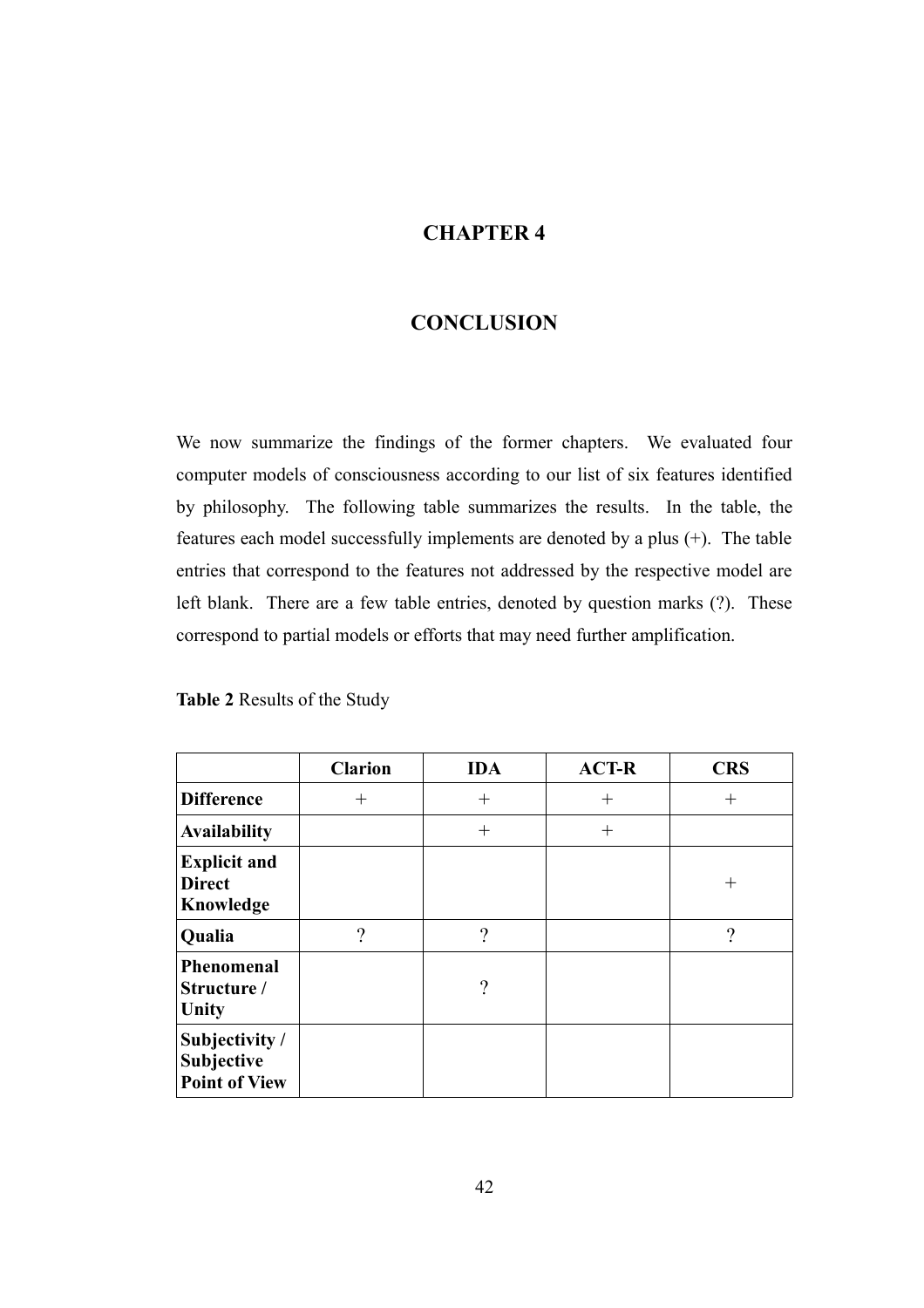When Table 2 is viewed columnwise, it reveals information about how successful the corresponding model is in satisfying the features of our list. Here, we see that IDA and CRS fair better. When viewed rowwise, Table 2 shows how well the current computer models address each feature of our list. In this respect, difference and availability seem to be addressed more than the other features. By contrast, features such as phenomenal structure and subjectivity are not fully implemented by these models. Recall that the less represented features are related to phenomenal consciousness.

The presence of many question marks (?) in Table 2 also conveys an important message. Although the models attempt to address these features, there is room for improvement ,in our view, before we can accept that the models completely and successfully address and implement these aspects. Our observation earlier that IDA and CRS implement more features includes our optimistically including the question marks in the final score of the features each implements.

Moreover, the abundance of the question marks and empty cells shows, in our view, opportunities for future work towards closing the gap between computer models and philosophical studies. In fact, which of the four models will address the most features, and hence become the most complete in the future, depends mostly on how many of the aspects labeled with a question mark they improve in implementing.

In light of these results, a few points become evident. First, we would like to submit that modeling consciousness has a synergistic effect on consciousness studies. We believe that as more models are developed, more insights are obtained into the workings of the mind. However, at the moment, there are a precious few models reported in the literature. It is plausible to suppose that as the number of computer models increase by one or two orders of magnitude, our insights and understanding will also be enhanced. Some of the computer models contain the initial construction of possible theories of the related elements of consciousness. Further modeling efforts can be expected to refine and hone the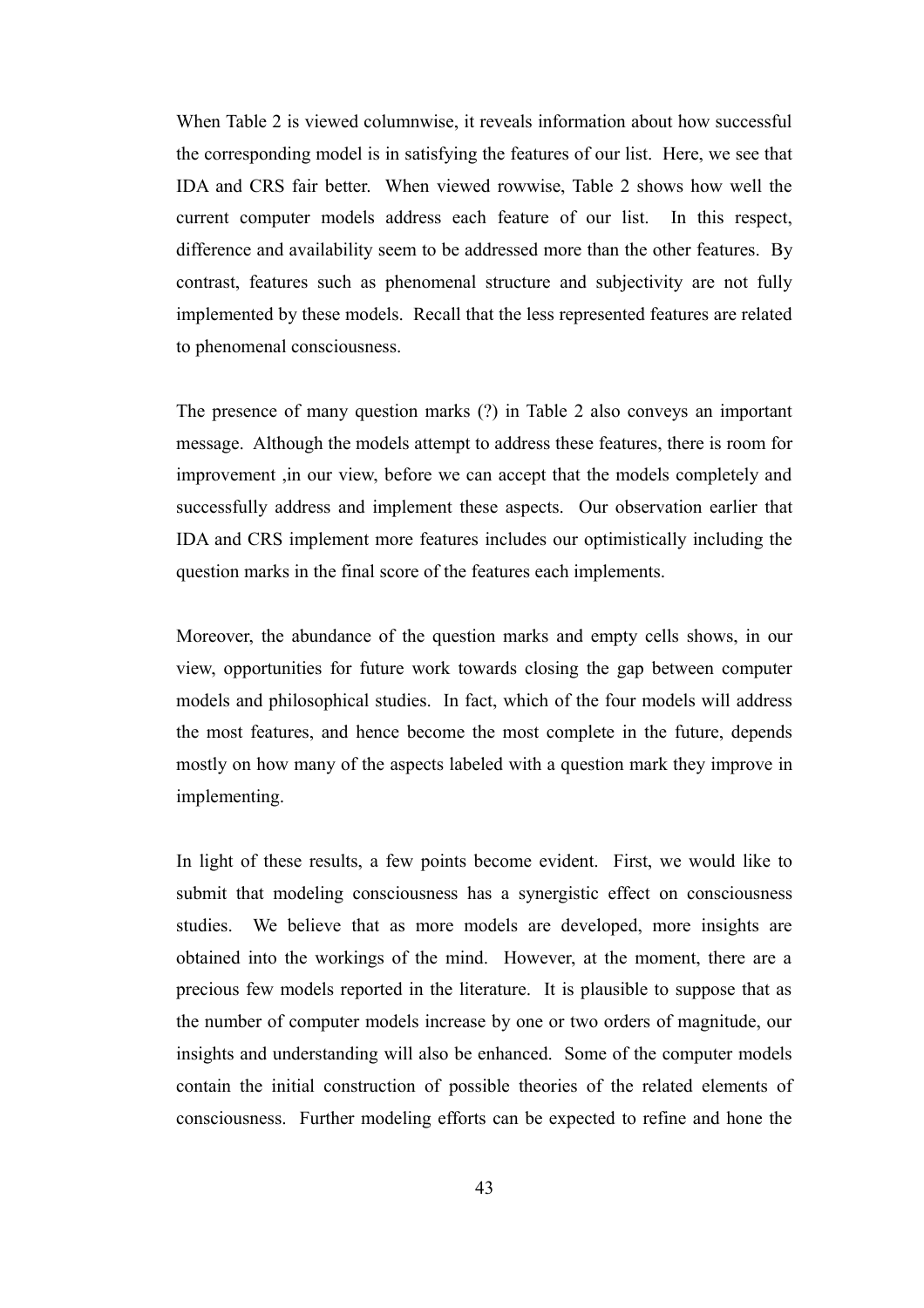theories towards successful explanations of the workings of the mind. In this sense, we regard computer models of consciousness as following the Autonomous View of modeling, where the theory and the model are somewhat independent.

Another observation to be made is that the first three items on our list (namely the distinction of conscious and unconscious mental states, availability, and explicit and direct knowledge) are all taken into consideration by at least one of the computer models. More work in these areas should be useful in further developing our understanding. In contrast, the last three items are not addressed by the current models as prevalently as the first three. These last three items all relate to phenomenal consciousness.<sup>[13](#page-53-0)</sup> In fact, it seems that there is quite a bit of confusion concerning phenomenal consciousness. One may even be bold enough to view phenomenal consciousness as the "catch all" category, into which other unexplained phenomena are deposited. Especially as it concerns aspects of phenomenal consciousness, there seems to be a genuine need for philosophy, computer science and other disciplines to cooperate. Such cooperations should aim to carefully identify the components and elements of phenomenal consciousness so that different disciplines have the same concept of these terms. The identification of the confusion surrounding phenomenal consciousness is considered to be a prominently significant result of this study.

We would like to make a pragmatic suggestion for future modeling efforts. As can be seen from the table above, subjectivity, although a most important feature identified by philosophy, is not addressed by any of the current models in the literature. New models would be well advised to make attempts to address subjectivity, for without this feature, a complete and comprehensive understanding of consciousness seems to be unattainable.

<span id="page-53-0"></span><sup>13</sup> In fact, it may be said that it is better to keep the three items together since most of the question marks appear in the corresponding cells. However, we think otherwise. That is, the question marks indeed indicate that we need a more careful analysis of these three items. Uniting them introduces the potential danger of focusing on only one of them and ignoring the others. In fact, this is exactly the case in some models, which claim to capture phenomenal consciousness.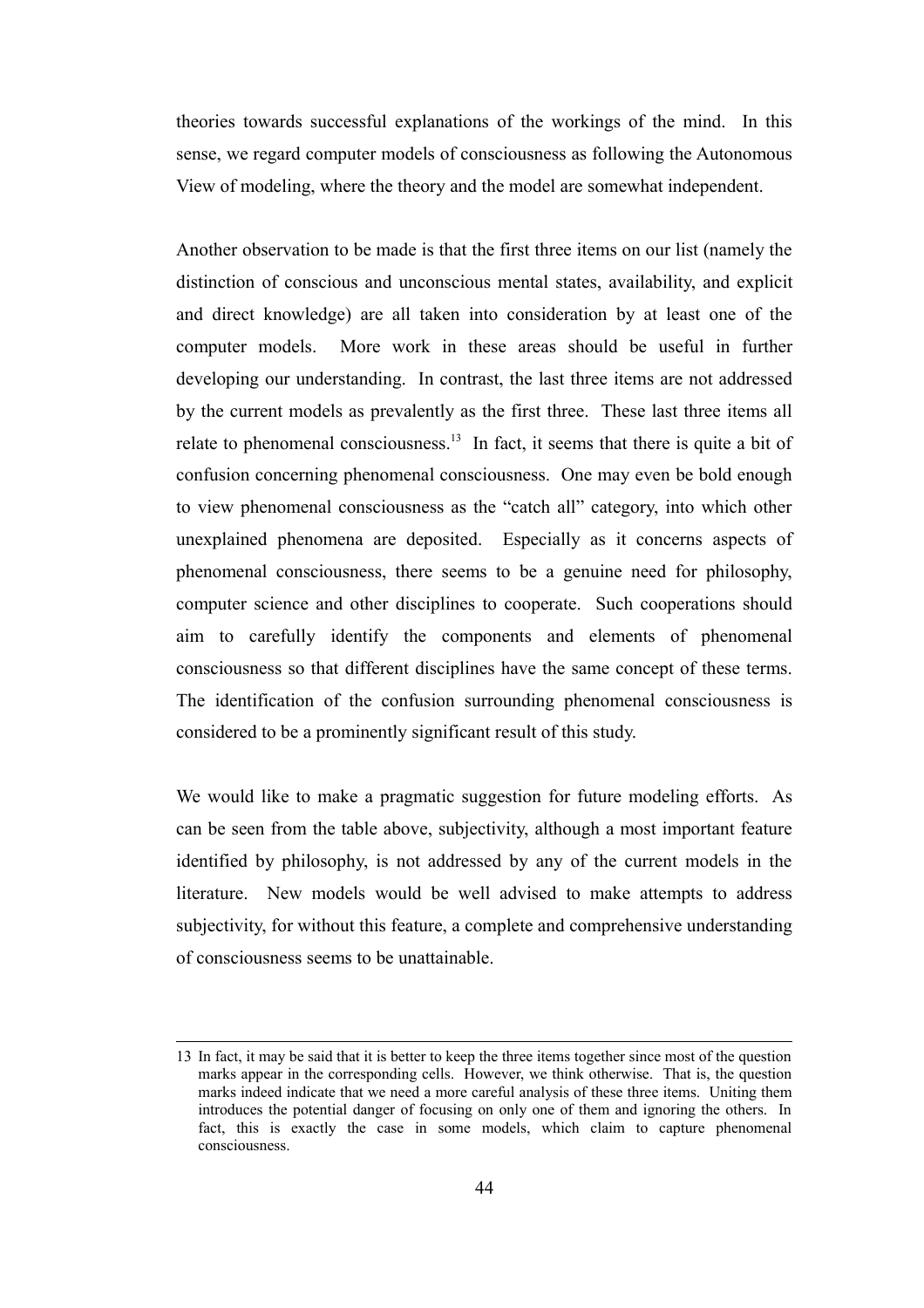As a final note, we want to re-emphasize the point made earlier in the introduction of this study. The evaluation of computer models in this study is based on the literature and on the claims of their respective developers, rather than on hands-on modeling experience. We see this as a particular weakness of the study. Yet, this weakness also suggests a path to improvement. One may, for example, try to model the particular features of consciousness in the environments of particular computer models, as a natural extension of this study.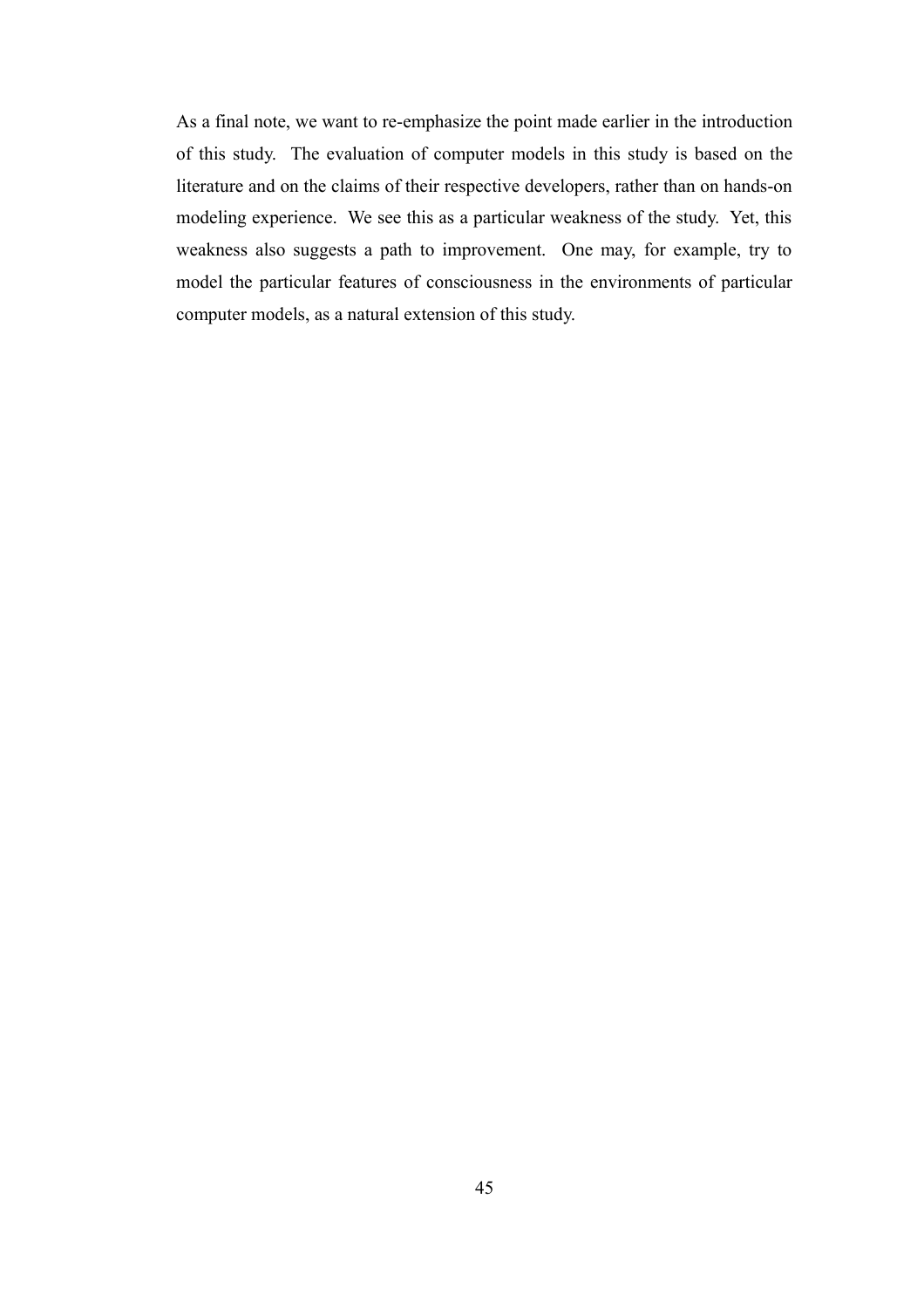### **REFERENCES**

Anderson, J. R. (1996). ACT: A Simple Theory of Complex Cognition. *American Psychologist*, 51, 355-365.

Anderson, J. R., Bothell, D., Byrne, M. D., Douglass, S., Lebiere, C., & Qin, Y . (2004). An Integrated Theory of the Mind. *Psychological Review,* 111, 4, 1036- 1060.

Baars, B. (1986). *The Cognitive Revolution in Psychology*. New York: The Guilford Press

Baars, B. (1988). *A Cognitive Theory of Consciousness*. Retrieved from: http://vesicle.nsi.edu/users/baars/BaarsConsciousnessBook1988/

Baddeley, A. D. (2003). Looking Back and Looking Forward. *Nature Reviews Neuroscience*, 4, 829-839.

Bechtel, W. (1995). Consciousness: Perspectives from Symbolic and Connectionist AI. *Neuropsychologia*, 33, 1075-1086.

Bechtel, W. Abrahamsen, A. (1991). *Connectionism and the Mind. An Introduction to Parallel Processing in Networks.* Malden: Blackwell. pp. 1-20.

Blackmore, S. (2004). *Consciousness: An Introduction*. New York: OUP.

Block, N. (2007). *Consciousness, Functionalism and Representation (Collected Papers; v.1)*. Cambridge: MIT Press.

Block, N. (2007a). Concepts of Consciousness. In Block 2007, 275-296.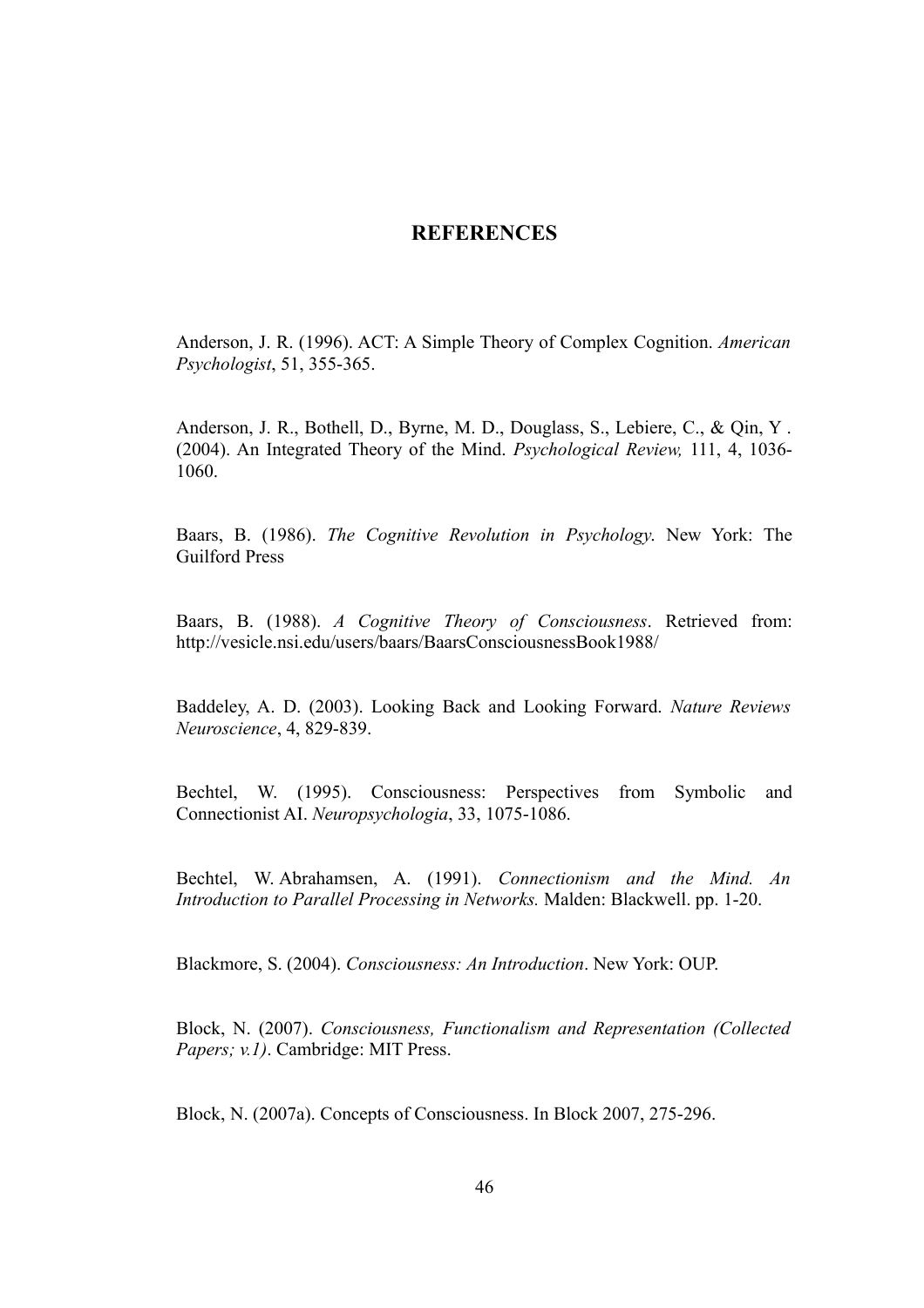Block, N. (2007b). On a Confusion about a Function of Consciousness. In Block 2007, 159-213.

Block, N., Flanagan, O. & Güzeldere, G. (1997). *The Nature of Consciousness: Philosophical Debates. Cambridge: MIT Press.*

Chalmers, D. J. (1996) *The Conscious Mind*. New York: OUP.

Clowes, R., and Seth, A.K. (2008). Axioms, Properties, and Criteria: Roles for Synthesis in the Science of Consciousness. *Artificial Intelligence in Medicine,* 44, 94-104.

Cleeremans, A. (2005). "Computational Correlates of Consciousness". In S. Laureys (ed.), *Progress in Brain Research*, 150, 81-98.

Cleeremans, A., Timmermans, B. & Pasquali, A. (2007). Consciousness and Metarepresentations: A Computational Sketch. *Neural Networks*, 20, 1032-1039.

Cooper, R & Fox, J. (2002). Modelling Cognition. In Cooper, R(ed.), *Modeling High-Level Cognitive Processes*. Lawrence-Erlbaum Assoc.

Coward, L. A. and Sun, R. (2004). Some Criteria for an Effective Scientific Theory of Consciousness and Examples of Preliminary Attempts at Such a Theory. *Consciousness and Cognition.,* 13, 268-301.

Da Costa, N. and French, S. (2000). Models, Theories, and Structures: Thirty Years On. *Philosophy of Science,* 67, 116-127.

Dehaene S and Changeux, J-P. (2005). Ongoing Spontaneous Activity Controls Access to Consciousness: A Neuronal Model for Inattentional Blindness. PLoS Biol, 3, 5, 910-927.

Descartes, R. (1973). *The Principles of Philosophy.* Translated by E. Haldane and G. Ross. Cambridge: CUP. (Original Work Published 1644).

DiGirolamo, G. J., and Griffin, H. J. (2002). Consciousness and Attention. In L. Nadel (ed.), *Encyclopedia of Cognitive Science*. New York: Wiley.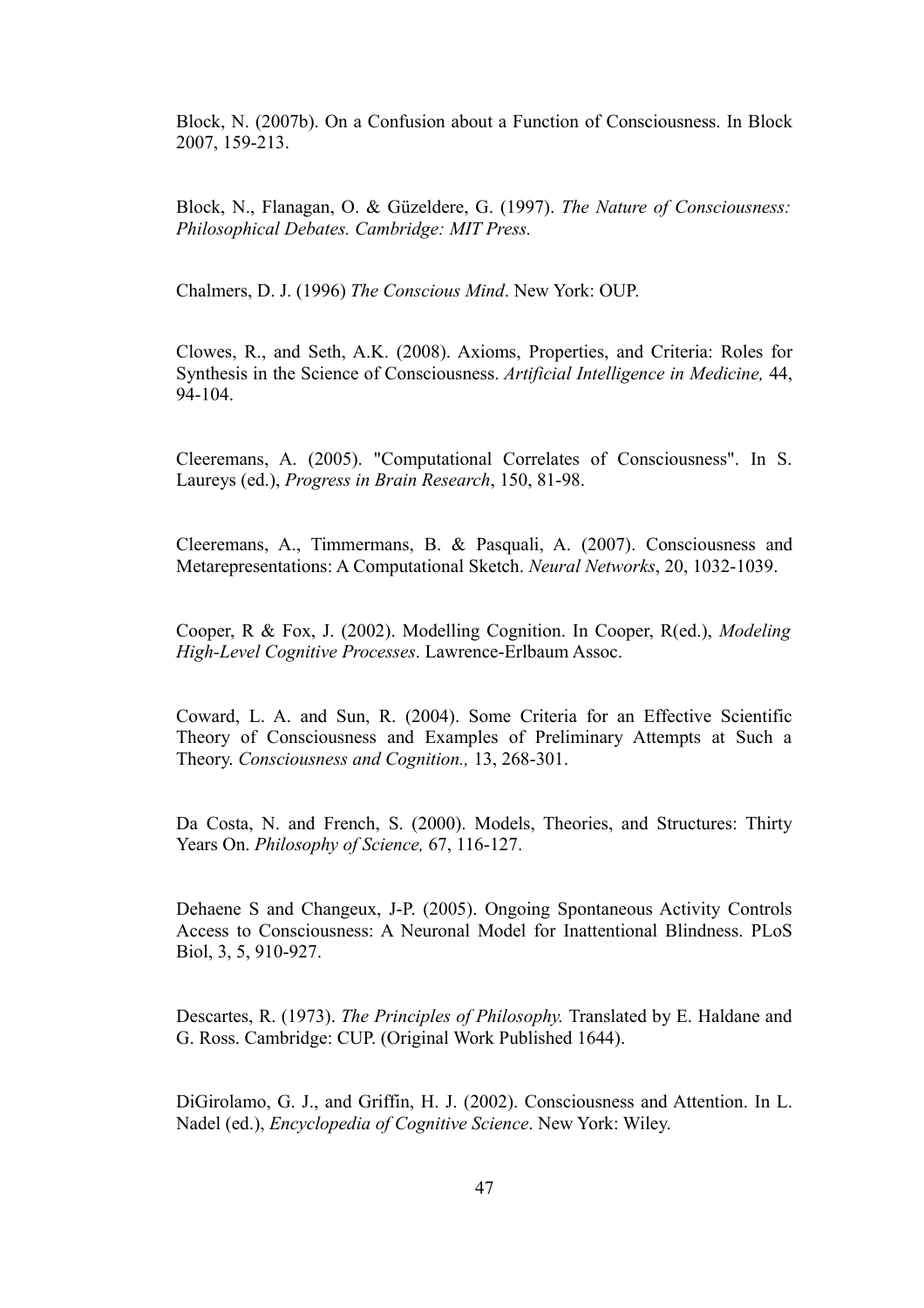Franklin, S. (2009). How the IDA Model Supports the Crick and Koch Framework. Retrieved from: *csrg.cs.memphis.edu/csrg/assets/papers/IDAonFramworikJournal.doc*

Franklin, S. (2000). A "Consciousness" Based Architecture for a Functioning Mind. In A. Sloman (Ed.), Proceedings of the Symposium on Designing a Functioning Mind

Retrieved from: http://www2.dcs.hull.ac.uk/NEAT/dnd/visions/Proposals/stan.pdf

Franklin, S. (2003). IDA: A Conscious Artifact? *Journal of Consciousness Studies,* 10, 47-66.

Franklin, S., & Graesser, A. (2001). Modeling Cognition with Software Agents. In J. D. Moore, and K. Stenning (Eds.), CogSci2001: Proceedings of the 23rd Annual Conference of the Cognitive Science Society, Mahwah: Lawrence Erlbaum **Associates** 

Güzeldere, G. (1997). The Many Faces of Consciousness: A Field Guide. In Block et al., 1997, 1-67.

Jackson, F. (1997). What Mary Didn't Know. In Block et al., 1997, 567-571.

Leibniz, G. W. (1997). *New Essays on Human Understanding.* Translated by P.Remnant and J.Bennett. Cambridge: CUP. (Original Work Published 1765).

Levine, J. (1997). On Leaving Out What It's Like. In Block et al., 1997, 543-556.

Lycan, W.C. (1999). Plurality of Consciousness. Retrieved from: http://www.unc.edu/~ujanel/CogThs.html

Maia, T.V. and Cleeremans, A. (2005). Consciousness: Converging Insights From Connectionist Modeling and Neuroscience. *Trends in Cognitive Sciences,* 9, 397- 404.

McGovern, K. & Baars, B.J. (2007). Cognitive Theories of Consciousness. In P.D.Zelazo, M.Moscovitch, E.Thompson (eds.), *The Cambridge Handbook of Consciousness.* Cambridge: CUP.